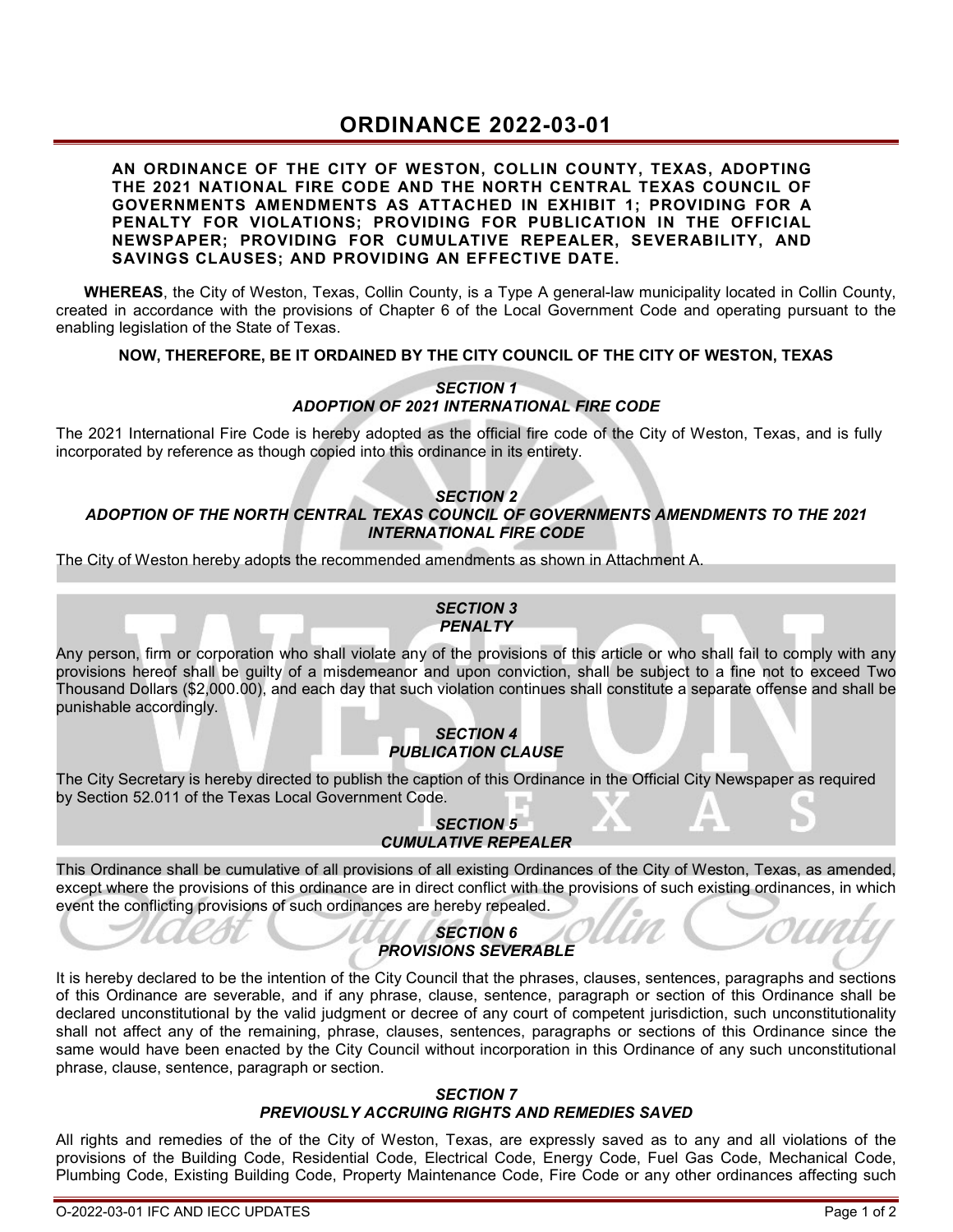codes which have accrued at the time of the effective date of this Ordinance; and, as to such accrued violations and all pending litigation, both civil and criminal, whether pending in court or not, under such ordinances same shall not be affected by this Ordinance but may be prosecuted until final disposition by the courts.

# *SECTION 8 EFFECTIVE DATE*

This Ordinance shall be in full force and effect from and after its passage and publication as provided by law, and it is so ordained.

**PASSED AND APPROVED by Council this, the \_\_\_\_\_\_\_\_\_\_\_\_\_\_\_ day of \_\_\_\_\_\_\_\_\_\_\_\_\_\_\_\_\_\_\_\_, 2022.** 

APPROVED

James M Marischen, Mayor

ATTEST

Susan Coffer, City Secretary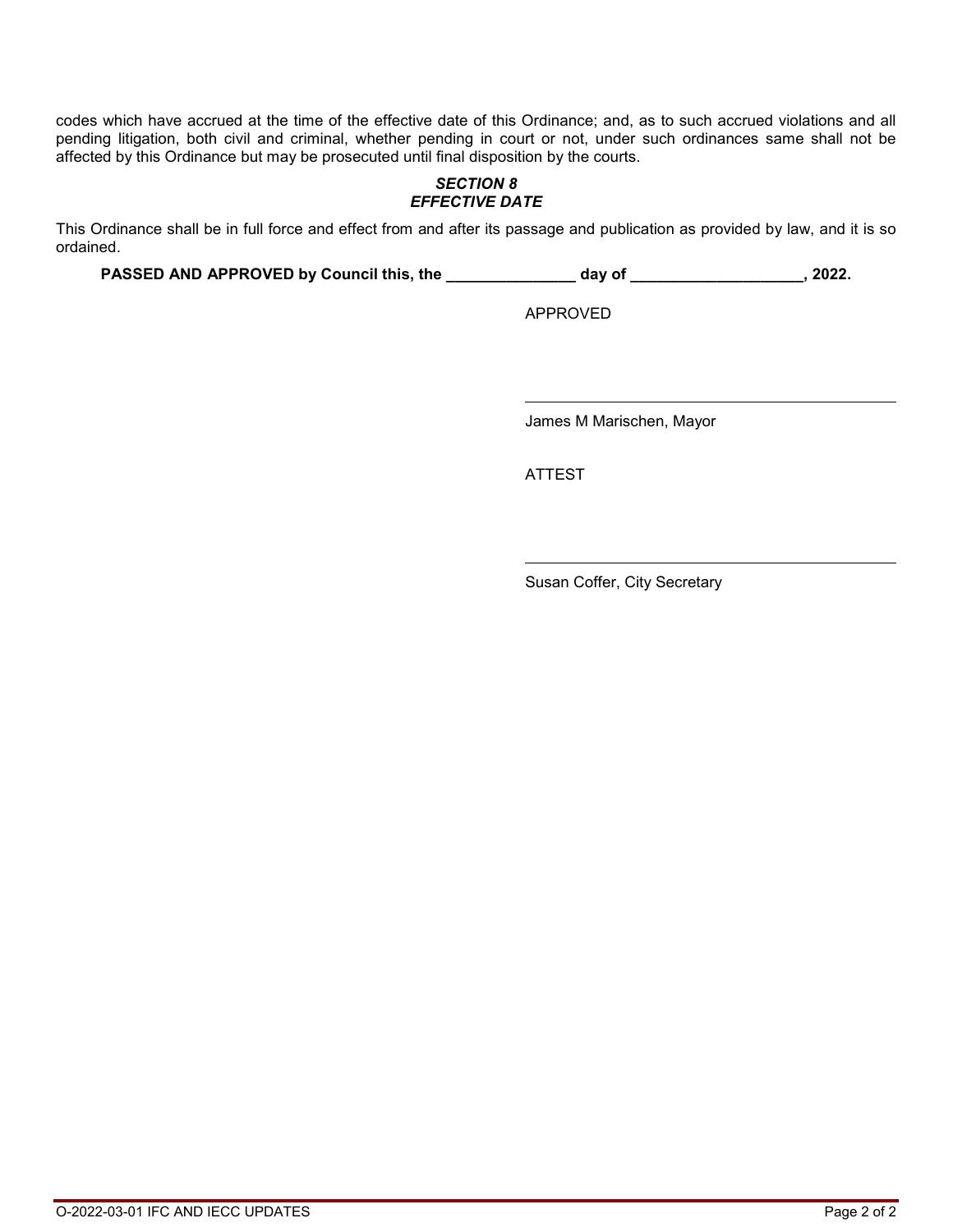

# **North Central Texas Council of Governments Recommended Amendments to the 2021 International Fire Code**

North Central Texas Council of Governments Region

The following sections, paragraphs, and sentences of the *2021 International Fire Code* (IFC) are hereby amended as follows: Standard type is text from the IFC. Underlined type is text inserted. Lined through <del>type is deleted text from IFC.</del> A double asterisk (\*\*) at the beginning of a section identifies an amendment i carried over from the 2018 edition of the code and a triple asterisk (\*\*\*) identifies a new or revised amendment with the 2021 code.

Note: Historically, the North Central Texas Council of Governments (NCTCOG) has limited Chapter 1 amendments in order to allow each city to insert their local policies and procedures. We now have suggested certain items to be brought to the attention of cities considering adoption of the code that may be of concern to several jurisdictions. **It is still intended to be discretionary to each city to determine which Chapter 1 amendments to include.** Note that Appendices must be specifically adopted by Ordinance, and that Appendices B, D, and L are currently recommended for adoption via these Amendments. As per Page vii of the 2021 IFC under 'Adoption', note that several sections of this code require jurisdictional specificity as to dollar amounts, geographic limits, etc. and are not addressed in these amendments.

### *Explanation of Options A and B:*

Please note that as there is a wide range in firefighting philosophies/capabilities of cities across the region, OPTIONS "A" and "B" are provided in the Fire and Building Code amendments. Jurisdictions should choose one of these based on their fire-fighting philosophies/capabilities when adopting code amendments.

#### *\*\*Section 102.1; change #3 to read as follows:*

3**.** Existing structures, facilities, and conditions when required in Chapter 11 or in specific sections of this code.

*(Reason: To clarify that there are other provisions in the fire code applicable to existing buildings that are not located in Chapter 11, including but not limited to Section 505 Premises Identification.)*

*\*\*Section 105.3.3; change to read as follows:*

**105.3.3 Occupancy Prohibited before Approval.** The building or structure shall not be occupied prior to the fire code official issuing a permit when required and conducting associated inspections indicating the applicable provisions of this code have been met.

*(Reason: For clarity to allow for better understanding in areas not requiring such permits, such as unincorporated areas of counties. This amendment may be struck by a city.)*

### *\*\*Section 105.6.25; add to read as follows:*

**105.6.25 Electronic access control systems.** Construction permits are required to install or modify an electronic access control system, as specified in Chapter 10. A separate construction permit is required for to install or modify a fire alarm system that may be connected to the access control system. Maintenance performed in accordance with this code is not considered to be a modification and does not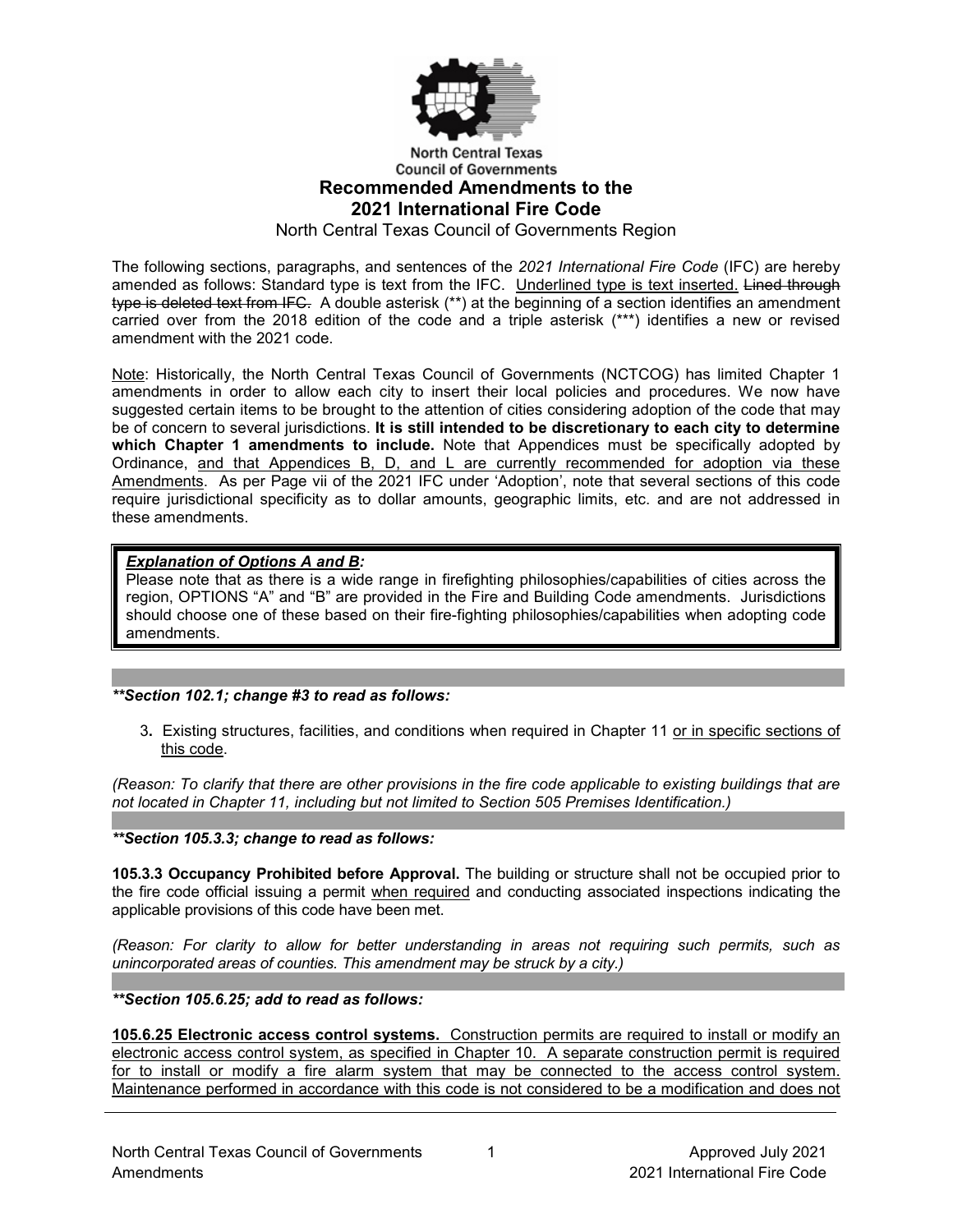

require a permit.

*(Reason: Adds construction permit requirements for electronic access control systems affecting access and/or egress to ensure proper design and installation of such systems. These changes reflect local practices of municipalities in this region.)*

### **\*\*\****Section 107.3; delete this section in its entirety:*

**107.3 Permit valuations.** The applicant for a permit shall provide an estimated permit value at the time of application. Permit valuations shall include the total value of work, including materials and labor, for which the permit is being issued, such as electrical, gas, mechanical, plumbing equipment and permanent systems. If, in the opinion of the fire code official, the valuation is underestimated on the application, the permit shall be denied unless the applicant can show detailed estimates to meet the approval of the fire code official. Final permit valuation shall be set by the fire code official.

(*Different jurisdictions establish permit fee requirements in different ways, and the majority in this region do not utilize this methodology for establishing Fire Code-required permit fees, as well as have already established and adopted applicable permit fee requirements.)*

#### *\*\*Section 202; amend and add definitions to read as follows:*

**\*\* [B] AMBULATORY CARE FACILITY.** Buildings or portions thereof used to provide medical, surgical, psychiatric, nursing, or similar care on a less than 24-hour basis to persons who are rendered incapable of self-preservation by the services provided or staff has accepted responsibility for care recipients already incapable. This group may include but not be limited to the following:

- Dialysis centers
- Procedures involving sedation
- -Sedation dentistry
- Surgery centers
- Colonic centers
- Psychiatric centers

*(Reason: to clarify the range of uses included in the definition)*

**\*\* [B] ATRIUM.** An opening connecting two three or more stories… *{remaining text unchanged}*

*(Reason: Accepted practice in the region based on legacy codes. IBC Section 1009 permits unenclosed two story stairways under certain circumstances.)* 

**\*\* [B] DEFEND IN PLACE.** A method of emergency response that engages building components and trained staff to provide occupant safety during an emergency. Emergency response involves remaining in place, relocating within the building, or both, without evacuating the building.

(*Reason: Added from International Building Code (IBC) definitions for consistency in interpretation of the subject requirements pertaining to such occupancies.)*

**\*\*FIRE WATCH.** A temporary measure intended to ensure continuous and systematic surveillance of a building or portion thereof by one or more qualified individuals or *standby personnel* when required by the *fire code official*, for the purposes of identifying and controlling fire hazards, detecting early signs of unwanted fire, raising an alarm of fire and notifying the fire department.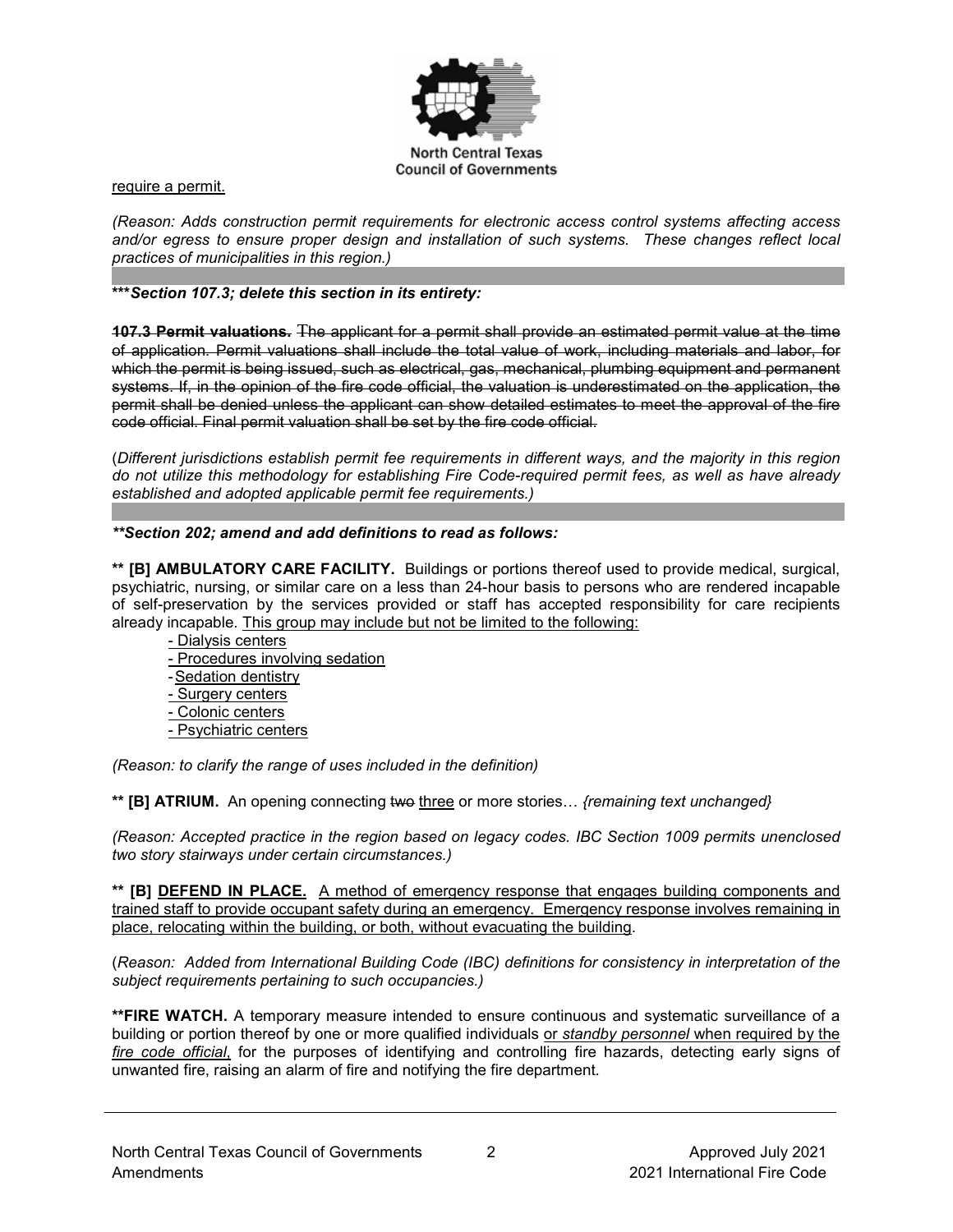

#### **North Central Texas Council of Governments**

*(Reason: Clearly defines options to the fire department for providing a fire watch.)*

**\*\*FIREWORKS.** Any composition or device for the purpose of producing a visible or an audible effect for entertainment purposes by combustion, *deflagration*, or *detonation*, and/or activated by ignition with a match or other heat producing device that meets the definition of 1.3G fireworks or 1.4G fireworks. *… {Remainder of text unchanged}…*

*(Reason: Increased safety from fireworks related injuries.)*

### **\*\*Option A**

### *HIGH-PILED COMBUSTIBLE STORAGE: add a second paragraph to read as follows:*

Any building classified as a group S Occupancy or Speculative Building exceeding 12,000 sq. ft. that has a clear height in excess of 14 feet, making it possible to be used for storage in excess of 12 feet, shall be considered to be high-piled storage. When a specific product cannot be identified (speculative warehouse), a fire protection system and life safety features shall be installed as for Class IV commodities, to the maximum pile height.

# **\*\*Option B**

### *HIGH-PILED COMBUSTIBLE STORAGE: add a second paragraph to read as follows:*

Any building classified as a group S Occupancy or Speculative Building exceeding 6,000 sq. ft. that has a clear height in excess of 14 feet, making it possible to be used for storage in excess of 12 feet, shall be considered to be high-piled storage. When a specific product cannot be identified (speculative warehouse), a fire protection system and life safety features shall be installed as for Class IV commodities, to the maximum pile height.

*(Reason: To provide protection for worst-case scenario in flexible or unknown situations.)*

### **\*\*Option A**

**HIGH-RISE BUILDING. {No Change Required}** 

### **\*\*Option B**

**HIGH-RISE BUILDING.** A building with an occupied floor located more than 75 55 feet (22 860 16 764 mm) above the lowest level of fire department vehicle access.

*(Reason: Allows for additional construction safety features to be provided, based on firefighting response capabilities.)*

**\*\*REPAIR GARAGE**. A building, structure or portion thereof used for servicing or repairing motor vehicles. This occupancy shall also include garages involved in minor repair, modification and servicing of motor vehicles for items such as lube changes, inspections, windshield repair or replacement, shocks, minor part replacement, and other such minor repairs.

*(Reason: To further clarify types of service work allowed in a repair garage, as well as to correspond with definition in the IBC.)*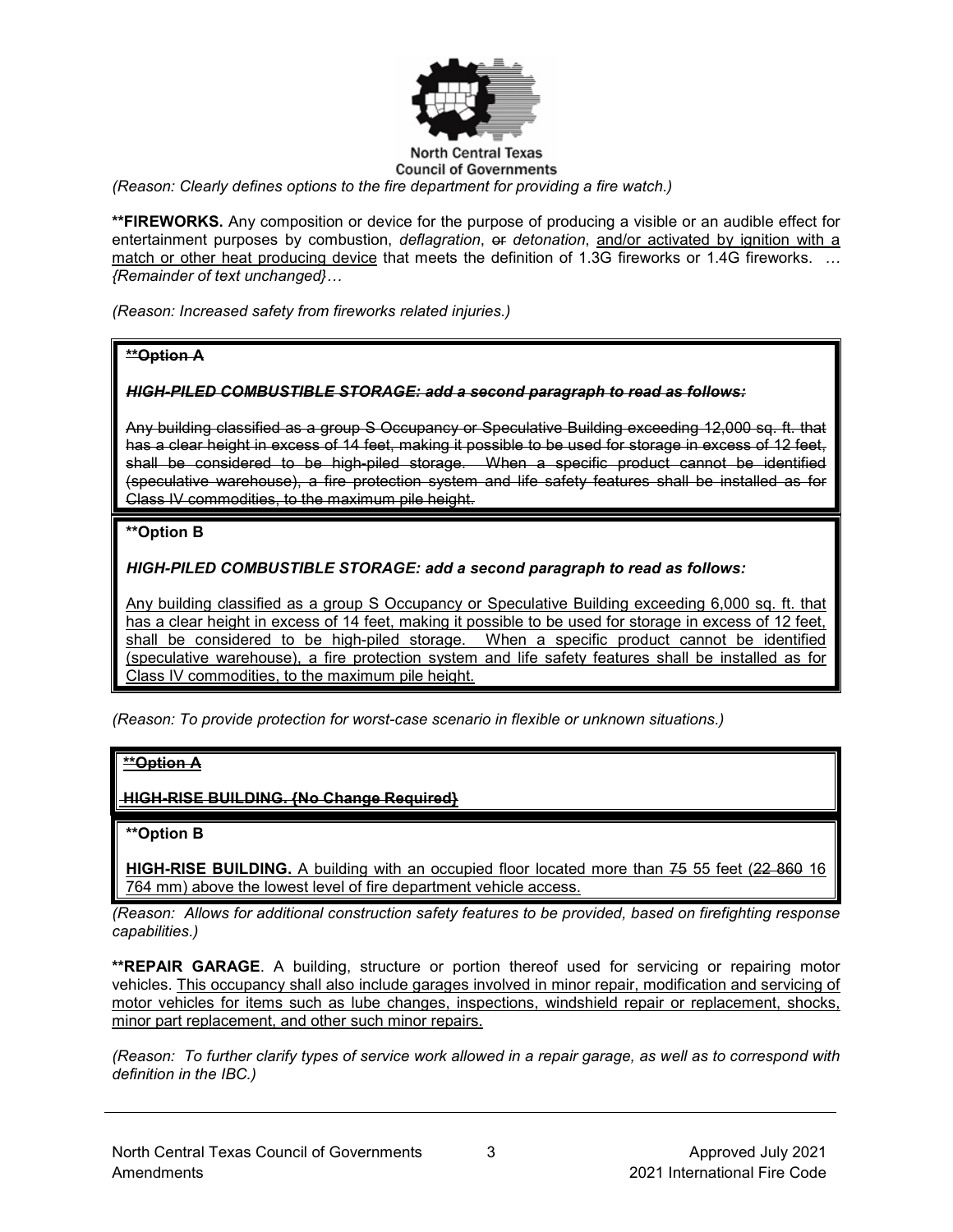

### **\*\*SELF-SERVICE STORAGE FACILITY.** Real property designed and used for the purpose of renting or

leasing individual storage spaces to customers for the purpose of storing and removing personal property on a self-service basis.

*(Reason: To provide a definition that does not exist in the code.)*

**\*\*STANDBY PERSONNEL.** Qualified fire service personnel, approved by the Fire Chief. When utilized, the number required shall be as directed by the Fire Chief. Charges for utilization shall be as normally calculated by the jurisdiction.

*(Reason: To provide a definition that does not exist in the code for fire watch accommodations as required by the jurisdiction.)*

**\*\*UPGRADED OR REPLACED FIRE ALARM SYSTEM.** A fire alarm system that is upgraded or replaced includes, but is not limited to the following:

- Replacing one single board or fire alarm control unit component with a newer model
- Installing a new fire alarm control unit in addition to or in place of an existing one
- Conversion from a horn system to an emergency voice/alarm communication system

• Conversion from a conventional system to one that utilizes addressable or analog devices The following are not considered an upgrade or replacement:

- Firmware updates
- Software updates
- Replacing boards of the same model with chips utilizing the same or newer firmware

*(Reason: This is referenced in several places, but the wording of "upgraded or replaced" is somewhat ambiguous and open to interpretation. Defining it here allows for consistent application across the region.)*

*\*\*Section 307.1.1; change to read as follows:*

**307.1.1 Prohibited Open Burning.** Open burning shall be prohibited that is offensive or objectionable because of smoke emissions or when atmospheric conditions or local circumstances make such fires hazardous shall be prohibited.

**Exception**: {No change.}

*(Reason: To further protect adjacent property owners/occupants from open burning and/or smoke emissions from open burning.)*

*\*\*Section 307.2; change to read as follows:*

**307.2 Permit Required.** A permit shall be obtained from the *fire code official* in accordance with Section 105.6 prior to kindling a fire for recognized silvicultural or range or wildlife management practices, prevention or control of disease or pests, or open burning a bonfire. Application for such approval shall only be presented by and permits issued to the owner of the land upon which the fire is to be kindled.

Examples of state or local law, or regulations referenced elsewhere in this section may include but not be limited to the following:

- 1. Texas Commission on Environmental Quality (TCEQ) guidelines and/or restrictions.
- 2. State, County, or Local temporary or permanent bans on open burning.
- 3. Local written policies as established by the *fire code official*.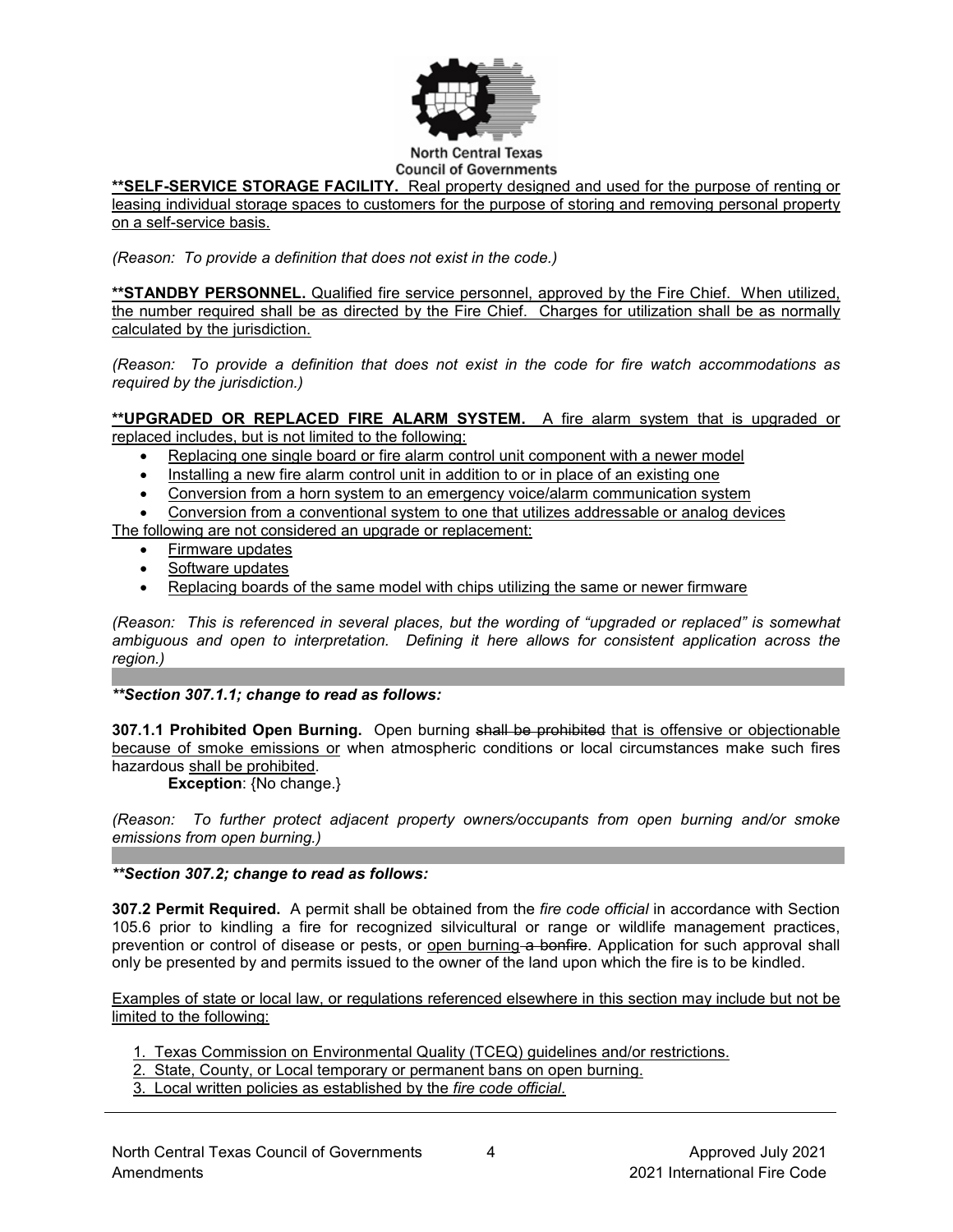

*(Reason: Amendments to 307.2, 307.4, 307.4.3, and 307.5 better explain current requirements and recognize that jurisdictions have local established policies that best fit their environments.)*

#### *\*\*Section 307.3; change to read as follows:*

**307.3 Extinguishment Authority.** When open burning creates or adds to a hazardous situation, or a required permit for open burning has not been obtained, the fire code official is authorized to order the extinguishment of the open burning operation. The fire code official is authorized to order the extinguishment by the permit holder, another person responsible or the fire department of open burning that creates or adds to a hazardous or objectionable situation.

*(Reason: Provides direction as to responsible parties relative to extinguishment of the subject open burning.)*

### *\*\*\*Section 307.4 and 307.4.1; change to read as follows:*

**307.4 Location.** The location for open burning shall not be less than 50 300 feet (15 240 91 440 mm) from any structure, and provisions shall be made to prevent the fire from spreading to within 50 300 feet (15 240 91 440 mm) of any structure.

**Exceptions**: {No change.}

**307.4.1 Bonfires**. A bonfire shall not be conducted within 50 feet (15 240 mm), or greater distance as determined by the fire code official, of a structure or combustible material, unless the fire is contained in a barbecue pit. Conditions that could cause a fire to spread within the required setback 50 feet (15 240 mm) of a structure shall be eliminated prior to ignition.

(*Reason: To increase the separation distance thereby increasing the safety to adjacent properties, as per applicable TCEQ rules and regulations regarding outdoor burning. Bonfires were added to this requirement to allow the AHJ the ability to match the increased setback utilized for open burning as necessary. Size of bonfire will help to determine needed setback, fire equipment and apparatus as per permit requirements.)*

*\*\*Section 307.4.3, Exceptions; add Exception #2 to read as follows:*

#### **Exceptions:**

- 1. Portable outdoor fireplaces used at one- and two-family dwellings.
- 2. Where buildings, balconies and decks are protected by an approved automatic sprinkler system.

*(Reason: To reflect similar allowances for open-flame cooking in these same locations.)*

*\*\*Section 307.4.4 and 5; add section 307.4.4 \*\*Section 307.4.4 and 307.4.5; change to read as follows:*

**307.4.4 Permanent Outdoor Firepit.** Permanently installed outdoor firepits for recreational fire purposes shall not be installed within 10 feet of a structure or combustible material.

**Exception:** Permanently installed outdoor fireplaces constructed in accordance with the International Residential Code or International Building Code.

**307.4.5 Trench Burns.** Trench burns shall be conducted in air curtain trenches and in accordance with Section 307.2.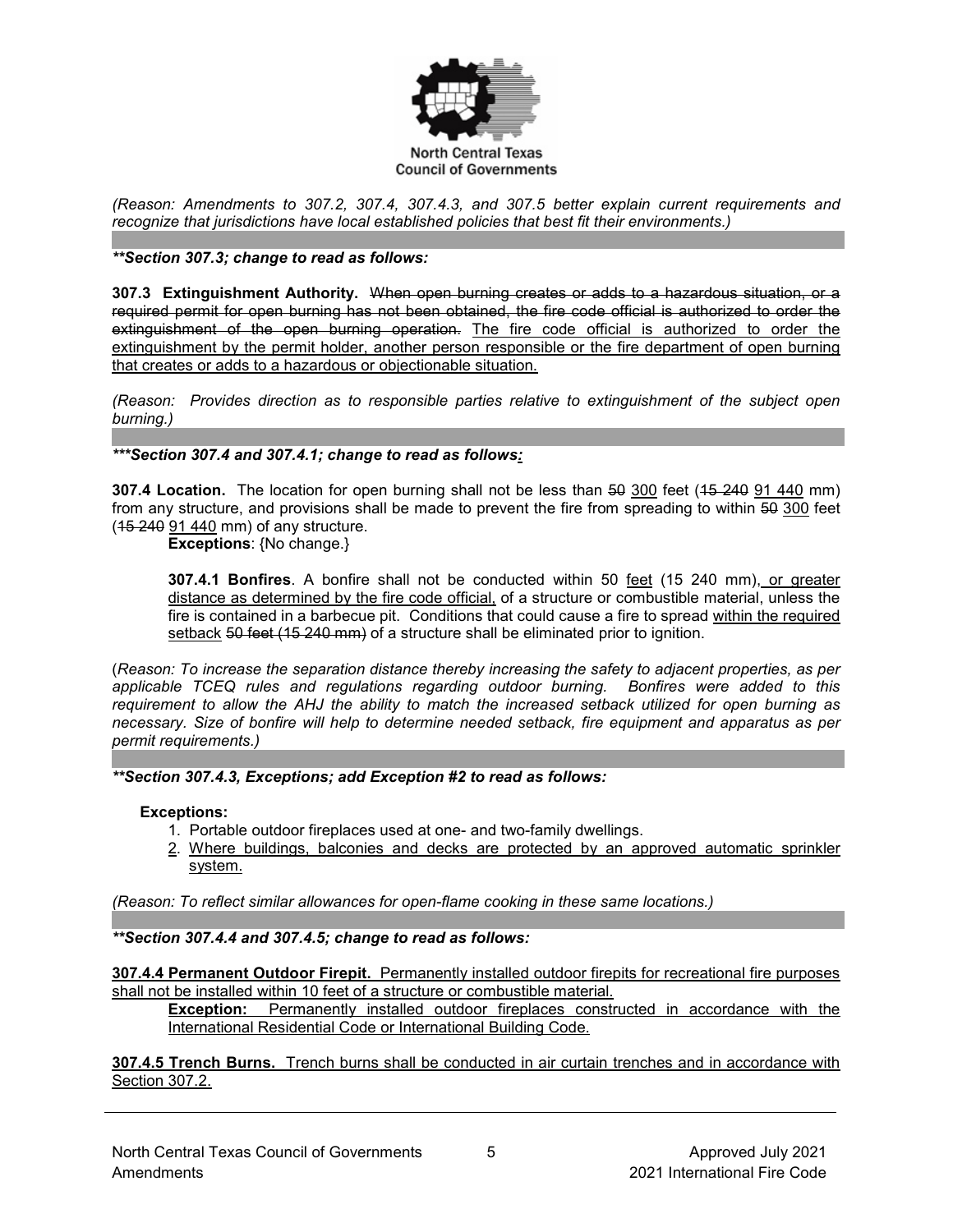

*(Reason: To provide a greater level of safety for this potentially hazardous fire exposure condition. Decrease in separation distance allowed for outdoor firepits due to permanent nature of construction having substantial securement.)*

*\*\*Section 307.5; change to read as follows:*

**307.5 Attendance.** *Open burning*, trench burns, bonfires, *recreational fires*, and use of portable outdoor fireplaces shall be constantly attended until the… *{Remainder of section unchanged}*

*(Reason: Adds attendance for trench burns based on previous amendment provision for such.)*

*\*\*Section 308.1.4; change to read as follows:*

**308.1.4 Open-flame Cooking Devices.** Charcoal burners and other oOpen-flame cooking devices, charcoal grills and other similar devices used for cooking shall not be operated located or used on combustible balconies, decks, or within 10 feet (3048 mm) of combustible construction.

#### **Exceptions:**

- 1. One- and two-family dwellings where LP-gas containers are limited to a water capacity not greater than 50 pounds  $(22.68 \text{ kg})$  [nominal 20 pound  $(9.08 \text{ kg})$  LP-gas capacity] with an aggregate LP-gas capacity not to exceed 100 pounds (5 containers). All LP-gas containers shall be stored outside, as per Chapter 61.
- 2. Where buildings, balconies and decks are protected by an approved *automatic sprinkler system*, and LP-gas containers are limited to a water capacity not greater than 50 pounds (22.68 kg) [nominal 20 pound (9.08 kg) LP-gas capacity], with an aggregate LP-gas capacity not to exceed 40 lbs. (2 containers). All LP-gas containers shall be stored outside, as per Chapter 61.
- 3. LP-gas cooking devices having LP-gas container with a water capacity not greater than 2-1/2 pounds [nominal 1 pound (0.454 kg) LP-gas capacity].

*(Reason: Decrease fire risk in multi-family dwellings and minimizes ignition sources and clarify allowable limits for 1 & 2 family dwellings, and allow an expansion for sprinklered multi-family uses. This amendment adds clarification and defines the container size allowed for residences.)*

*\*\*Section 308.1.6.2, Exception #3; change to read as follows:*

3. Torches or flame-producing devices in accordance with Section 308.4 308.1.3.

*(Reason: Section identified in published code is inappropriate.)*

*\*\*Section 308.1.6.3; change to read as follows:*

**308.1.6.3** *Sky Lanterns***.** A person shall not release or cause to be released an untethered unmanned free-floating device containing an open flame or other heat source, such as but not limited to a *sky lantern*.

*(Reason: Eliminates the potential fire hazard presented by utilization of such devices and the potential accidental release of such devices.)*

*\*\*Section 311.5; change to read as follows:*

**311.5 Placards.** Any The *fire code official* is authorized to require marking of any vacant or abandoned buildings or structures determined to be unsafe pursuant to Section 114 of this code relating to structural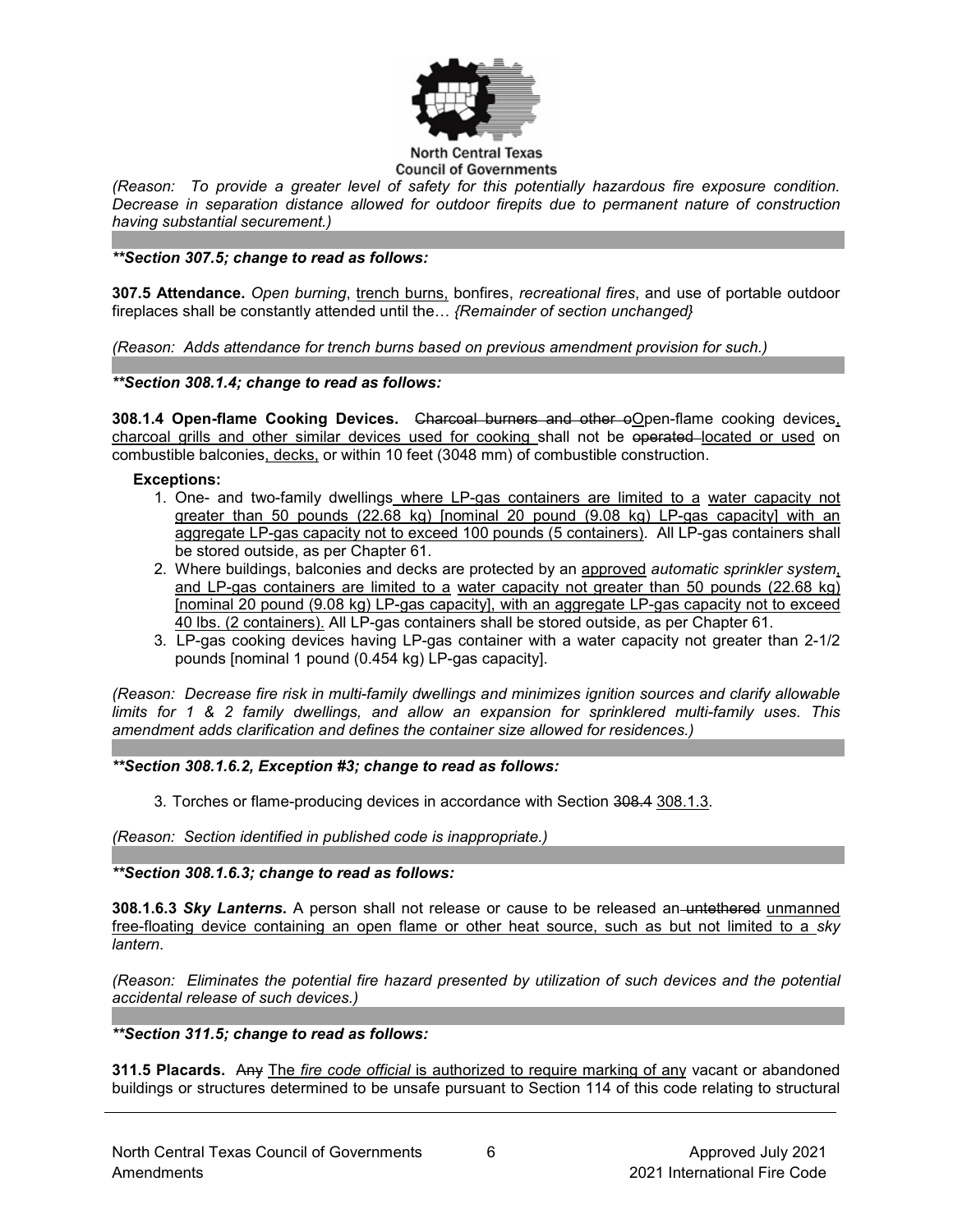

or interior hazards, shall be marked as required by Section 311.5.1 through 311.5.5.

*(Reason: There may be situations where placarding is not desired or necessary; also clarifies intent that it is not the fire code official's responsibility to provide the placard.)*

### *\*\*Section 403.4; change to read as follows:*

**403.4 Group E Occupancies.** An approved fire safety and evacuation plan in accordance with Section 404 shall be prepared and maintained for Group E occupancies and for buildings containing both a Group E occupancy and an atrium. A diagram depicting two evacuation routes shall be posted in a conspicuous location in each classroom. Group E occupancies shall also comply with Sections 403.4.1 through 403.4.3.

*(Reason: The diagrams are intended to assist with egress in such occupancies – specifically, the primary teacher is not always present to assist children with egress. Also, such will help reinforce evacuation drill requirements.)*

*\*\*Section 404.2.2; add Number 4.10. to read as follows:*

#### 4.10. Fire extinguishing system controls.

*(Reason: The committee believed this information could be of great help to such plans to facilitate locating sprinkler valves to minimize water damage, for instance.)*

### *\*\*\*Section 405.5; change to read as follows:*

**405.5 Time.** The fire code official may require an evacuation drill at any time. Drills shall be held at unexpected times and under varying conditions to simulate the unusual conditions that occur in case of fire.

#### **Exceptions:**

- 1. {No change.}
- 2. {No change.}
- 3. Notification of teachers/staff having supervision of light- or sound-sensitive students/occupants, such as those on the autism spectrum, for the protection of those students/occupants, shall be allowed prior to conducting a drill.

*(Reason: This change clarifies who may require a fire or evacuation drill, and also allows for consideration/protection of students/occupants who may be severely negatively impacted by the nature of a fire alarm notification during a practice drill.)* 

#### *\*\*Section 501.4; change to read as follows:*

**501.4 Timing of Installation.** When fire apparatus access roads or a water supply for fire protection is required to be installed for any structure or development, they shall be installed, tested, and approved prior to the time of which construction has progressed beyond completion of the foundation of any structure. , such protection shall be installed and made serviceable prior to and during the time of construction except when approved alternative methods of protection are provided. Temporary street signs shall be installed at each street intersection when construction of new roadways allows passage by vehicles in accordance with Section 505.2.

*(Reason: Reflects current practice in the region relative to ensuring fire department and EMS access during construction, which can be a time of increased frequency for emergency incidents.)*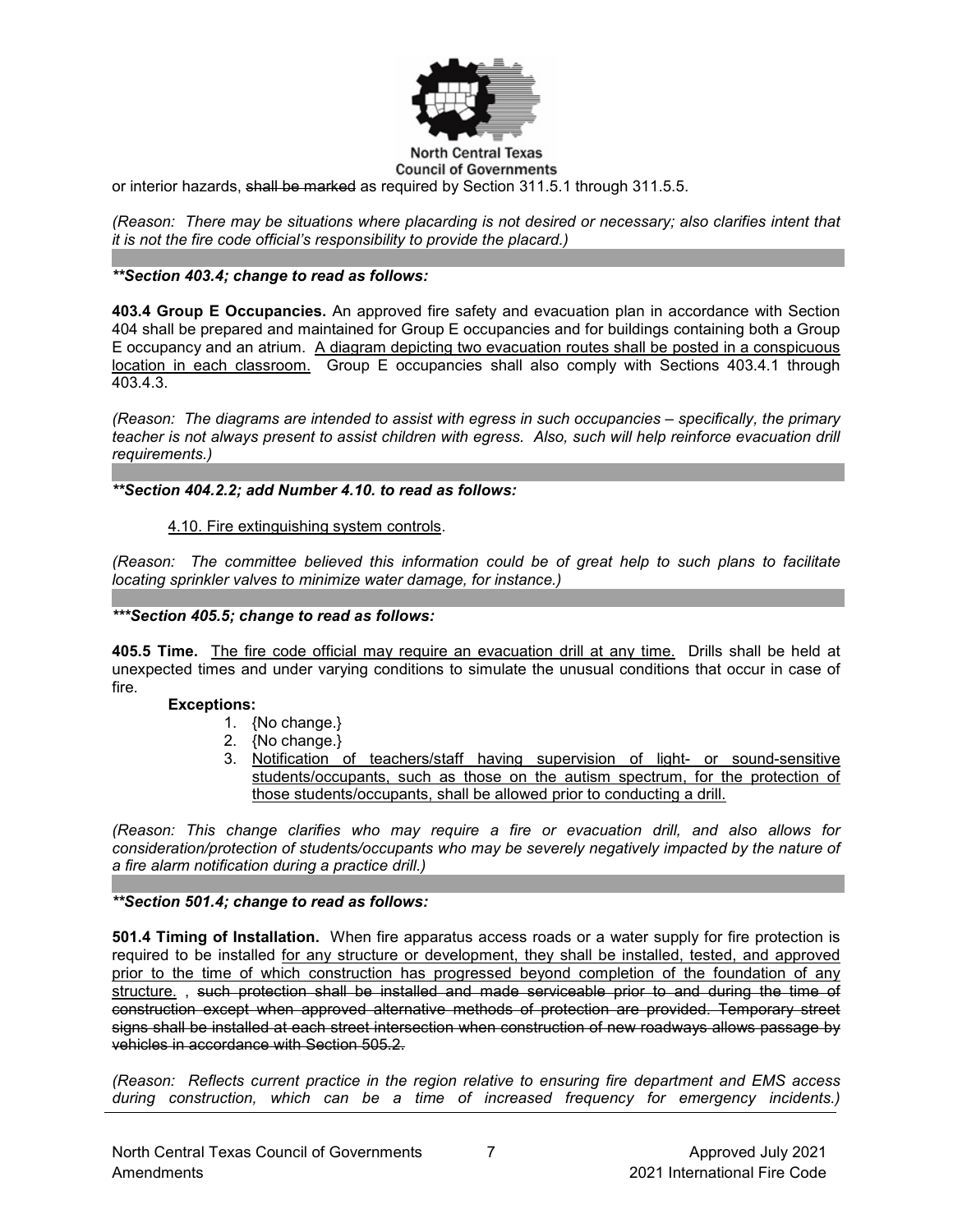

#### *\*\*Section 503.1.1; add sentence to read as follows:*

Except for one- or two-family dwellings, the path of measurement shall be along a minimum of a 10 feet (3048 mm) wide unobstructed pathway around the external walls of the structure.

*(Reason: Recognizes that the hose lay provision can only be measured along a pathway that is wide enough for fire fighter access.)*

#### *\*\*Section 503.2.1; change to read as follows:*

**503.2.1 Dimensions.** Fire apparatus access roads shall have an unobstructed width of not less than 20 24 feet (6096 mm 7315 mm), exclusive of shoulders, except for approved security gates in accordance with Section 503.6, and an unobstructed vertical clearance of not less than 13 feet 6 inches (4115 mm) 14 feet (4267 mm). *You can make it 26 feet. This would assist in the needed space if vehicles were parked on either side of the roadway or keep it the same and use the section below. Your fire code official could have called this into play under the 2015 IFC that was adopted by the city and used in the DA. .* 

**Exception:** Vertical clearance may be reduced; provided such reduction does not impair access by fire apparatus and *approved* signs are installed and maintained indicating the established vertical clearance when approved.

*(Reason: Amendments to 503.2.1 and 503.2.2 recognize that the equipment now used in firefighting is increasing in size. The code already recognizes that larger dimensions may be required under Section 503.2.2. The amendments are to standardize the dimensions for this area. With the increase in fire apparatus size, this will allow for the passage of two fire apparatus during a fire or EMS emergency.)*

#### *\*\*Section 503.2.2; change to read as follows:*

**503.2.2 Authority.** The *fire code official* shall have the authority to require or permit modifications to the required an increase in the minimum access widths and vertical clearances where they are inadequate for fire or rescue operations or where necessary to meet the public safety objectives of the jurisdiction.

*(Reason: Amendments to 503.2.1 and 503.2.2 recognize that the equipment now used in firefighting is increasing in size. The code already recognizes that larger dimensions may be required under Section 503.2.2. The amendments are to standardize the dimensions for this area. With the increase in fire apparatus size, this will allow for the passage of two fire apparatus during a fire or EMS emergency.)*

#### *\*\*\*Section 503.2.3; change Section 503.2.3 to read as follows:*

**503.2.3 Surface.** Fire apparatus access roads shall be designed and maintained to support imposed loads of 85,000 Lbs. for fire apparatus and shall be surfaced so as to provide all-weather driving capabilities.

*(Reason: To address the current size of fire trucks in use – figure derived from DOT requirements for waiver of vehicle exceeding such weight and from current maximum weights of fire trucks being purchased by jurisdictions in North Texas.)*

*\*\*Section 503.3; change to read as follows:*

**503.3 Marking.** Where required by the fire code official, approved signs or other approved notices or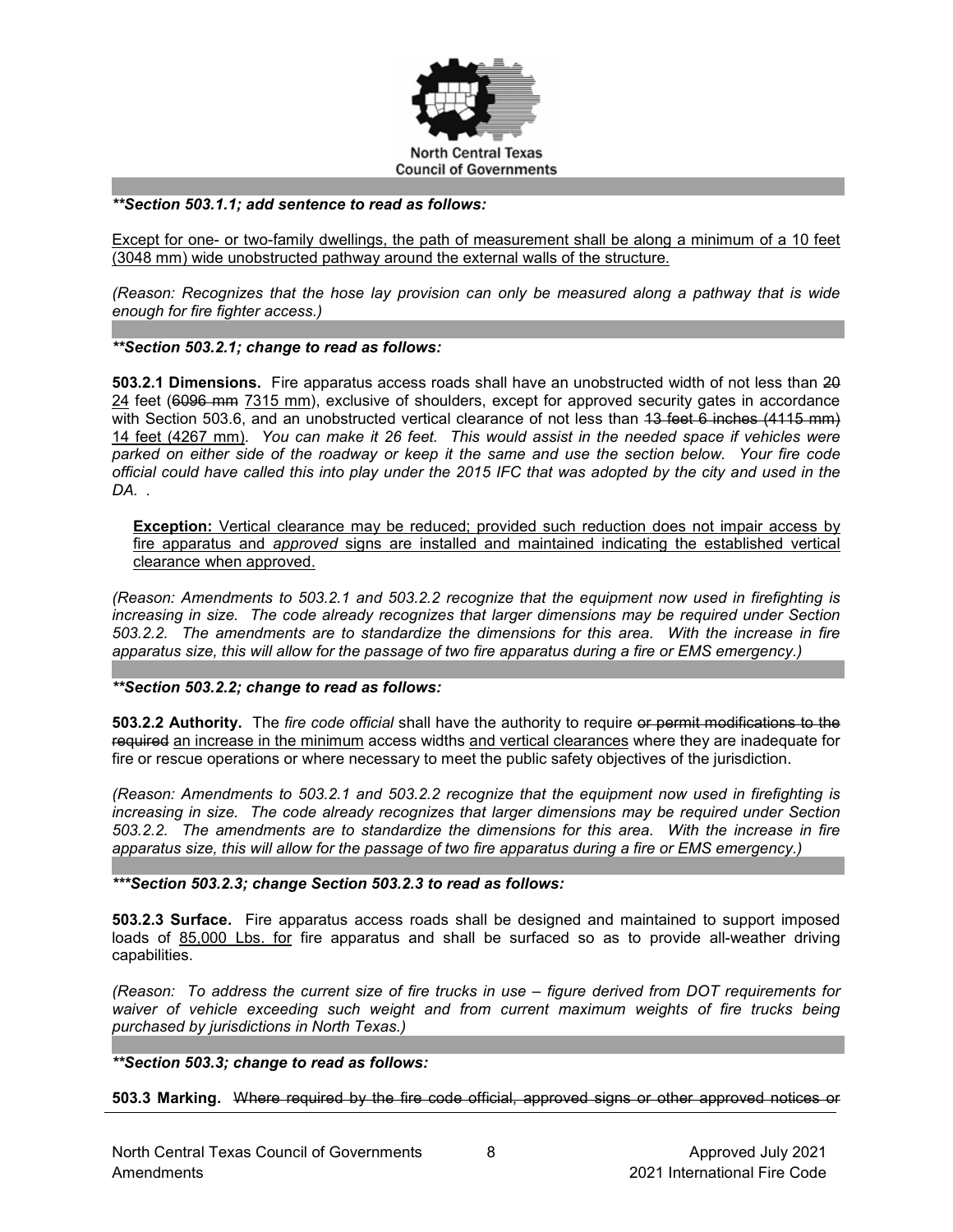

#### **North Central Texas Council of Governments**

markings that include the words NO PARKING – FIRE LANE Striping, signs, or other markings, when approved by the *fire code official*, shall be provided for fire apparatus access roads to identify such roads or prohibit the obstruction thereof. The means by which fire lanes are designated Striping, signs and other markings shall be maintained in a clean and legible condition at all times and be replaced or repaired when necessary to provide adequate visibility.

**(1) Striping** – Fire apparatus access roads shall be continuously marked by painted lines of red traffic paint six inches (6") in width to show the boundaries of the lane. The words "NO PARKING FIRE LANE" or "FIRE LANE NO PARKING" shall appear in four inch (4") white letters at 25 feet intervals on the red border markings along both sides of the fire lanes. Where a curb is available, the striping shall be on the vertical face of the curb.

**(2) Signs** – Signs shall read "NO PARKING FIRE LANE" or "FIRE LANE NO PARKING" and shall be 12" wide and 18" high. Signs shall be painted on a white background with letters and borders in red, using not less than 2" lettering. Signs shall be permanently affixed to a stationary post and the bottom of the sign shall be six feet, six inches (6'6") above finished grade. Signs shall be spaced not more than fifty feet (50') apart along both sides of the fire lane. Signs may be installed on permanent buildings or walls or as approved by the Fire Chief.

*(Reason: Establishes a standard method of marking and reflects regional long-standing practices.)*

*\*\*Section 503.4; change to read as follows:*

**503.4 Obstruction of Fire Apparatus Access Roads.** Fire apparatus access roads shall not be obstructed in any manner, including the parking of vehicles. The minimum widths and clearances established in Section 503.2.1 and 503.2.2 and any area marked as a fire lane as described in Section 503.3 shall be maintained at all times.

*(Reason: As originally worded, the section implied that vehicles could be parked in the marked fire lane and not be in violation if the minimum width is still maintained. Current accepted enforcement practice is to require the entire marked fire lane to be maintained clear and unobstructed.)*

### *\*\*Section 505.1; change to read as follows:*

**505.1 Address Identification.** New and existing buildings shall be provided with approved address identification. The address identification shall be legible and placed in a position that is visible from the street or road fronting the property. Address identification characters shall contrast with their background. Address numbers shall be Arabic numbers or alphabetical letters. Numbers shall not be spelled out. Each character shall be not less than 4 inches (102 mm) 6 inches (152.4 mm) high with a minimum stroke width of 1/2 inch (12.7 mm). Where required by the fire code official, address numbers shall be provided in additional approved locations to facilitate emergency response. Where access is by means of a private road, buildings do not immediately front a street, and/or the building cannot be viewed from the public way, a monument, pole or other sign with approved 6 inch (152.4 mm) height building numerals or addresses and 4 inch (101.6 mm) height suite/apartment numerals of a color contrasting with the background of the building or other approved means shall be used to identify the structure. Numerals or addresses shall be posted on a minimum 20 inch (508 mm) by 30 inch (762 mm) background on border. Address identification shall be maintained.

**Exception:** R-3 Single Family occupancies shall have approved numerals of a minimum 3  $\frac{1}{2}$ inches (88.9 mm) in height and a color contrasting with the background clearly visible and legible from the street fronting the property and rear alleyway where such alleyway exists.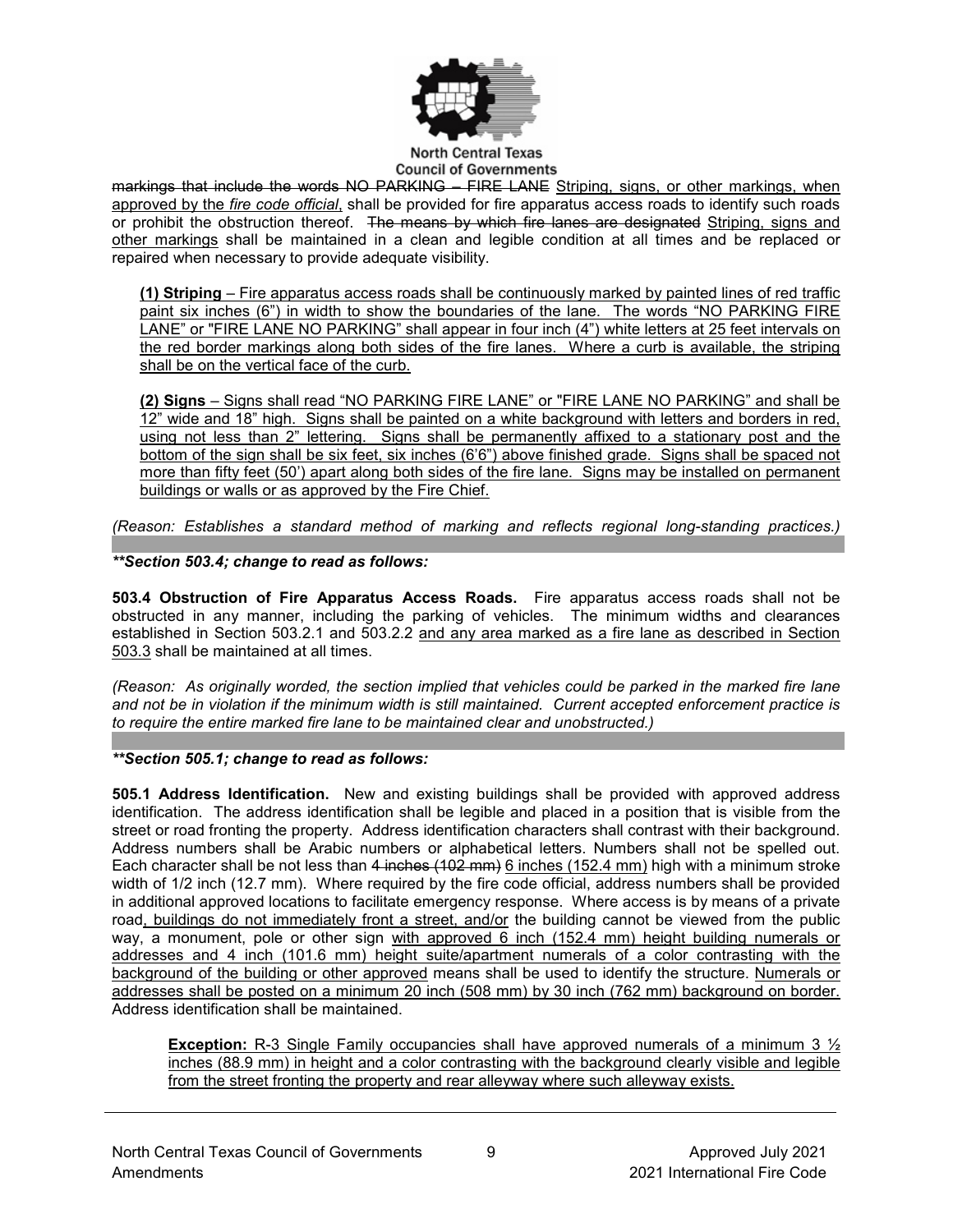

#### **North Central Texas Council of Governments**

*(Reason: To increase the minimum addressing requirements for commercial properties and establish a minimum for single-family residential properties Such improves legibility of these signs which are critical to emergency response in a more timely manner.)*

### *\*\*Section 507.4; change to read as follows:*

**507.4 Water Supply Test Date and Information.** The water supply test used for hydraulic calculation of fire protection systems shall be conducted in accordance with NFPA 291 "Recommended Practice for Fire Flow Testing and Marking of Hydrants" and within one year of sprinkler plan submittal. The *fire code official* shall be notified prior to the water supply test. Water supply tests shall be witnessed by the *fire code official*, as required or approved documentation of the test shall be provided to the *fire code official* prior to final approval of the water supply system. The exact location of the static/residual hydrant and the flow hydrant shall be indicated on the design drawings. All fire protection plan submittals shall be accompanied by a hard copy of the waterflow test report, or as approved by the *fire code official*. The report must indicate the dominant water tank level at the time of the test and the maximum and minimum operating levels of the tank, as well, or identify applicable water supply fluctuation. The licensed contractor must then design the fire protection system based on this fluctuation information, as per the applicable referenced NFPA standard. Reference Section 903.3.5 for additional design requirements.

*(Reason: Clarifies intent of the test to ensure contractor accounts for water supply fluctuations.)*

### *\*\*Section 507.5.4; change to read as follows:*

**507.5.4 Obstruction.** Unobstructed access to fire hydrants shall be maintained at all times. Posts, fences, vehicles, growth, trash, storage and other materials or objects shall not be placed or kept near fire hydrants, fire department inlet connections or fire protection system control valves in a manner that would prevent such equipment or fire hydrants from being immediately discernible. The fire department shall not be deterred or hindered from gaining immediate access to fire protection equipment or fire hydrants.

*(Reason: Additional guidance based on legacy language to ensure these critical devices are available in an emergency incident.)*

*\*\*Section 509.1.2; add to read as follows:*

**509.1.2 Sign Requirements.** Unless more stringent requirements apply, lettering for signs required by this section shall have a minimum height of 2 inches (50.8 mm) when located inside a building and 4 inches (101.6 mm) when located outside, or as approved by the *fire code official*. The letters shall be of a color that contrasts with the background.

*(Reason: Provides direction as to appropriate sign criteria to develop local and regional consistency in this regard.)*

*\*\*\*Section 605.4 through 605.4.2.2 ; change to read as follows:*

**605.4 Fuel oil storage systems.** Fuel oil storage systems for building heating systems shall be installed and maintained in accordance with this code. Tanks and fuel-oil piping systems shall be installed in accordance with Chapter 13 of the *International Mechanical Code* and Chapter 57.

**605.4.1 Fuel oil storage in outside, above-ground tanks.** Where connected to a fuel-oil piping system, the maximum amount of fuel oil storage allowed outside above ground without additional protection shall be 660 gallons (2498 L). The storage of fuel oil above ground in quantities exceeding 660 gallons (2498 L) shall comply with NFPA 31 and Chapter 57.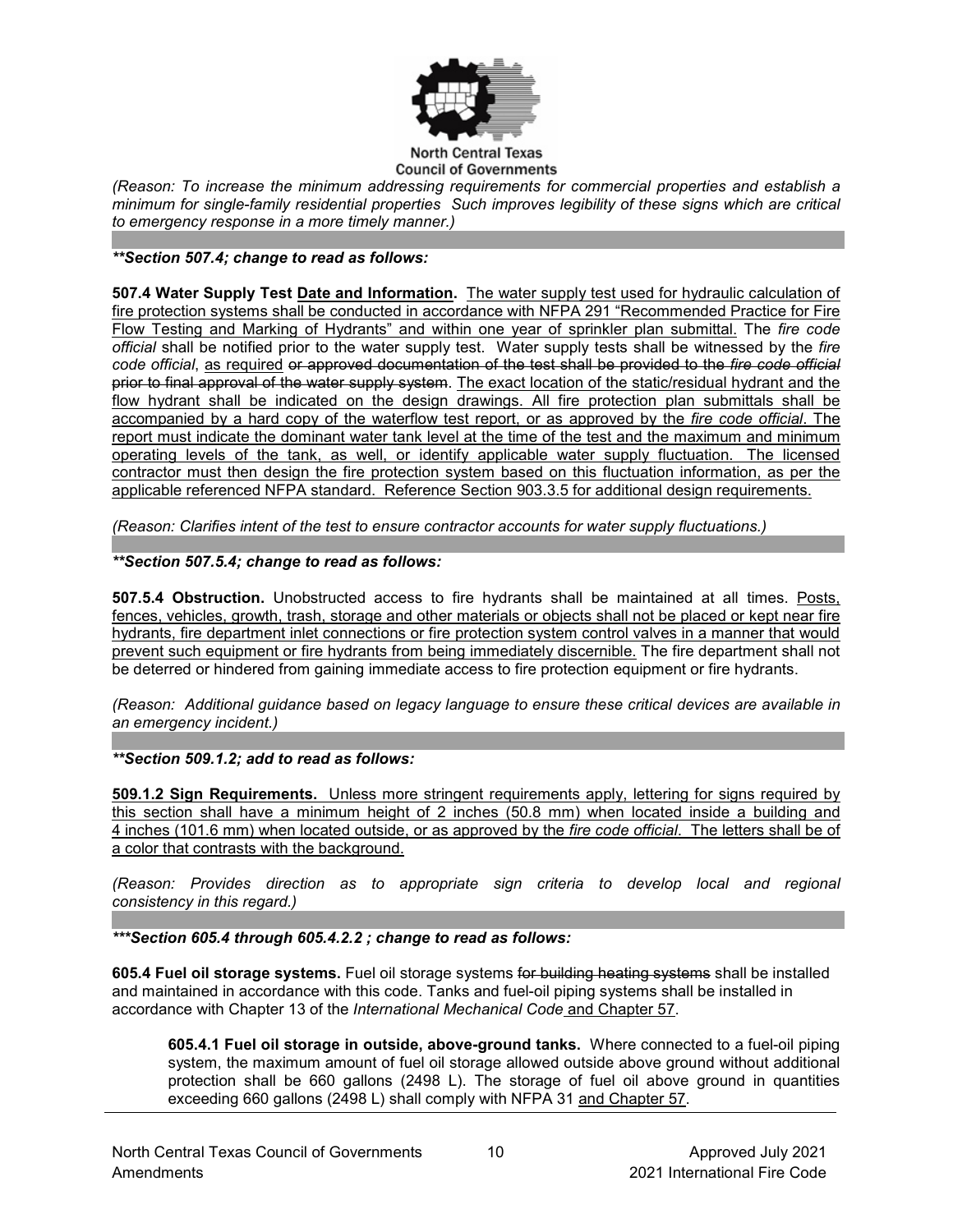

**605.4.1.1 Approval.** Outdoor fuel oil storage tanks shall be in accordance with UL 142 or UL 2085, and also listed as double-wall/secondary containment tanks.

**605.4.2 Fuel oil storage inside buildings.** Fuel oil storage inside buildings shall comply with Sections [605.4.2.2](https://codes.iccsafe.org/premium/document/linkit/IFC2018_Pt03_Ch06_Sec603.3.2.1/988/11566598/text-id-11566635) through 605.4.2.8 or and Chapter 57.

**605.4.2.1 Approval.** Indoor fuel oil storage tanks shall be in accordance with UL 80, UL 142 or UL 2085.

**605.4.2.2 Quantity limits.** One or more fuel oil storage tanks containing Class II or III *combustible liquid* shall be permitted in a building. The aggregate capacity of all tanks shall not exceed the following:

- 1. 660 gallons (2498 L) in unsprinklered buildings, where stored in a tank complying with [UL 80,](https://codes.iccsafe.org/premium/document/linkit/IFC2018_Pt06_Ch80_PromUL_RefStd80_07/988/11566598/text-id-11566636) [UL 142](https://codes.iccsafe.org/premium/document/linkit/IFC2018_Pt06_Ch80_PromUL_RefStd142_06/988/11566598/text-id-11566636) or [UL 2085,](https://codes.iccsafe.org/premium/document/linkit/IFC2018_Pt06_Ch80_PromUL_RefStd2085_97/988/11566598/text-id-11566636) and also listed as a double-wall/secondary containment tank for Class II liquids.
- 2. 1,320 gallons (4996 L) in buildings equipped with an *automatic sprinkler* system in accordance with [Section 903.3.1.1,](https://codes.iccsafe.org/premium/document/linkit/IFC2018_Pt03_Ch09_Sec903.3.1.1/988/11566598/text-id-11566636) where stored in a tank complying with [UL 142](https://codes.iccsafe.org/premium/document/linkit/IFC2018_Pt06_Ch80_PromUL_RefStd142_06/988/11566598/text-id-11566636) or UL 2085. The tank shall be listed as a secondary containment tank, and the secondary containment shall be monitored visually or automatically.
- 3. 3,000 gallons (11 356 L) in buildings equipped with an *automatic sprinkler* system in accordance with [Section 903.3.1.1,](https://codes.iccsafe.org/premium/document/linkit/IFC2018_Pt03_Ch09_Sec903.3.1.1/988/11566598/text-id-11566636) where stored in protected above-ground tanks complying with [UL 2085](https://codes.iccsafe.org/premium/document/linkit/IFC2018_Pt06_Ch80_PromUL_RefStd2085_97/988/11566598/text-id-11566636) and [Section 5704.2.9.7.](https://codes.iccsafe.org/premium/document/linkit/IFC2018_Pt05_Ch57_Sec5704.2.9.7/988/11566598/text-id-11566636) The tank shall be listed as a secondary containment tank, as required by UL 2085, and the secondary containment shall be monitored visually or automatically.

*(Reason: Issues addressed by Chapter 57, such as venting to outside of buildings, remote fill to outside of building, overfill protection, physical protection, etc., are not included in Section 605.4, so compliance with Chapter 57 is also required. The Board removed the applicability to heating systems only from the charging statement based on this more prudent method of diesel storage for generators, boilers, fire pumps and other fuel-fired equipment inside buildings without requiring Group H occupancy classification – this is now established practice in the region as well.)*

*\*\*Section 807.5.2.2 and 807.5.2.3 applicable to Group E occupancies; change to read as follows:*

**807.5.2.2 Artwork in Corridors.** Artwork and teaching materials shall be limited on the walls of corridors to not more than 20 percent of the wall area. Such materials shall not be continuous from floor to ceiling or wall to wall. Curtains, draperies, wall hangings, and other decorative material suspended from the walls or ceilings shall meet the flame propagation performance criteria of NFPA 701 in accordance with Section 807 or be noncombustible.

**Exception:** Corridors protected by an approved automatic sprinkler system installed in accordance with Section 903.3.1.1 shall be limited to 50 percent of the wall area.

**807.5.2.3 Artwork in Classrooms**. Artwork and teaching materials shall be limited on walls of classrooms to not more than 50 percent of the specific wall area to which they are attached. Curtains, draperies, wall hangings and other decorative material suspended from the walls or ceilings shall meet the flame propagation performance criteria of NFPA 701 in accordance with Section 807 or be noncombustible.

*(Reason: This change allows an increase in wall coverage due to the presence of sprinklers. Also provides additional guidance relative to fire resistance requirements in these areas.)*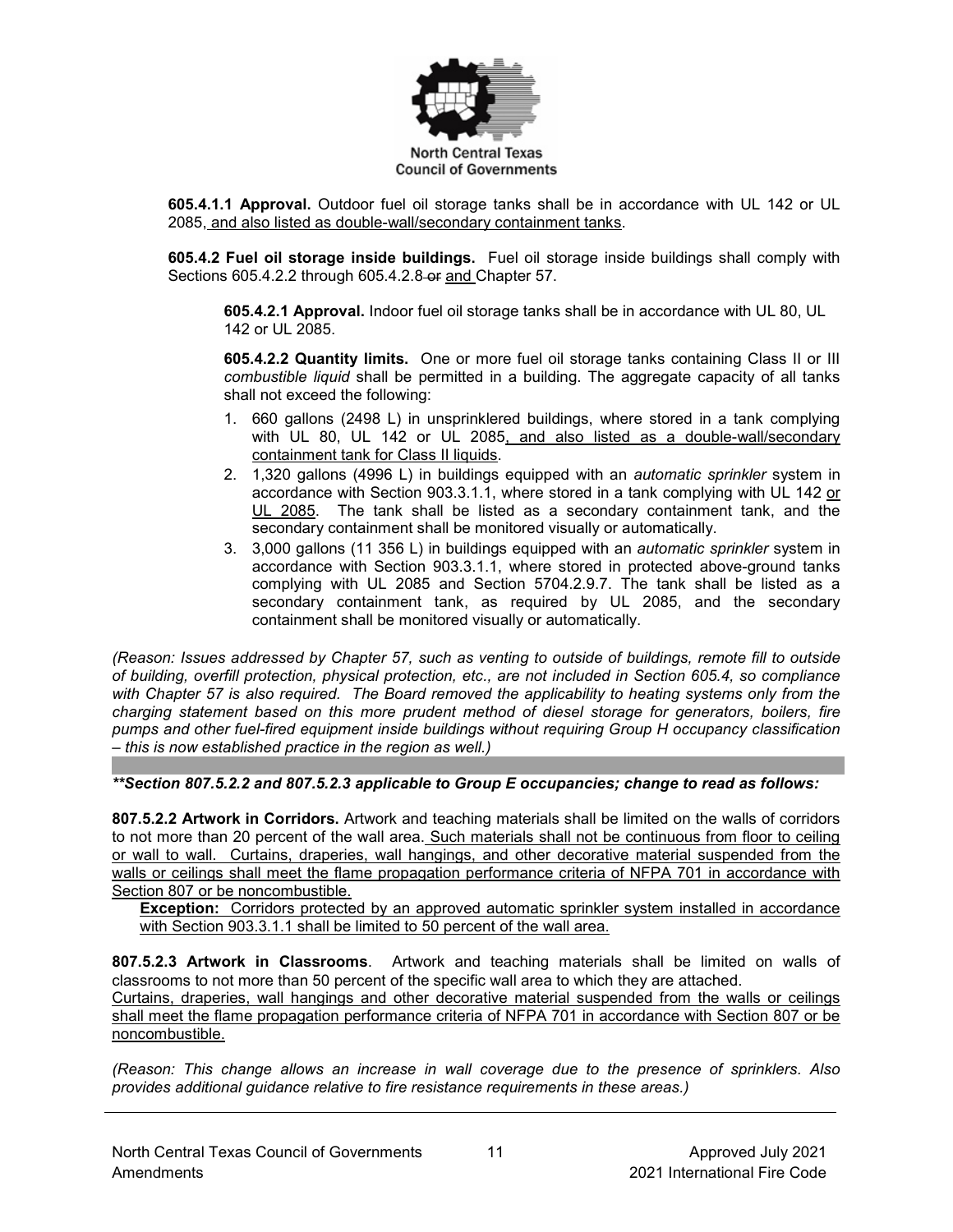

### *\*\*Section 807.5.5.2 and 807.5.5.3 applicable to Group I-4 occupancies; change to read as follows:*

**807.5.5.2 Artwork in Corridors.** Artwork and teaching materials shall be limited on the walls of corridors to not more than 20 percent of the wall area. Such materials shall not be continuous from floor to ceiling or wall to wall. Curtains, draperies, wall hangings and other decorative material suspended from the walls or ceilings shall meet the flame propagation performance criteria of NFPA 701 in accordance with Section 807 or be noncombustible.

**Exception:** Corridors protected by an approved automatic sprinkler system installed in accordance with Section 903.3.1.1 shall be limited to 50 percent of the wall area.

**807.5.5.3 Artwork in Classrooms**. Artwork and teaching materials shall be limited on walls of classrooms to not more than 50 percent of the specific wall area to which they are attached. Curtains, draperies, wall hangings and other decorative material suspended from the walls or ceilings shall meet the flame propagation performance criteria of NFPA 701 in accordance with Section 807 or be noncombustible.

*(Reason: This change allows an increase in wall coverage due to the presence of sprinklers. Also provides additional guidance relative to fire resistance requirements in these areas.)*

*\*\*Section 901.6.1.1; add to read as follows:*

**901.6.1.1 Standpipe Testing.** Building owners/managers must maintain and test standpipe systems as per NFPA 25 requirements. The following additional requirements shall be applied to the testing that is required every 5 years:

- 1. The piping between the Fire Department Connection (FDC) and the standpipe shall be backflushed or inspected by approved camera when foreign material is present or when caps are missing, and also hydrostatically tested for all FDC's on any type of standpipe system. Hydrostatic testing shall also be conducted in accordance with NFPA 25 requirements for the different types of standpipe systems.
- 2. For any manual (dry or wet) standpipe system not having an automatic water supply capable of flowing water through the standpipe, the tester shall connect hose from a fire hydrant or portable pumping system (as approved by the *fire code official*) to each FDC, and flow water through the standpipe system to the roof outlet to verify that each inlet connection functions properly. Confirm that there are no open hose valves prior to introducing water into a dry standpipe. There is no required pressure criteria at the outlet. Verify that check valves function properly and that there are no closed control valves on the system.
- 3. Any pressure relief, reducing, or control valves shall be tested in accordance with the requirements of NFPA 25. All hose valves shall be exercised.
- 4. If the FDC is not already provided with approved caps, the contractor shall install such caps for all FDC's as required by the *fire code official*.
- 5. Upon successful completion of standpipe test, place a blue tag (as per Texas Administrative Code, Fire Sprinkler Rules for Inspection, Test and Maintenance Service (ITM) Tag) at the bottom of each standpipe riser in the building. The tag shall be check-marked as "Fifth Year" for Type of ITM, and the note on the back of the tag shall read "5 Year Standpipe Test" at a minimum.
- 6. The procedures required by Texas Administrative Code Fire Sprinkler Rules with regard to Yellow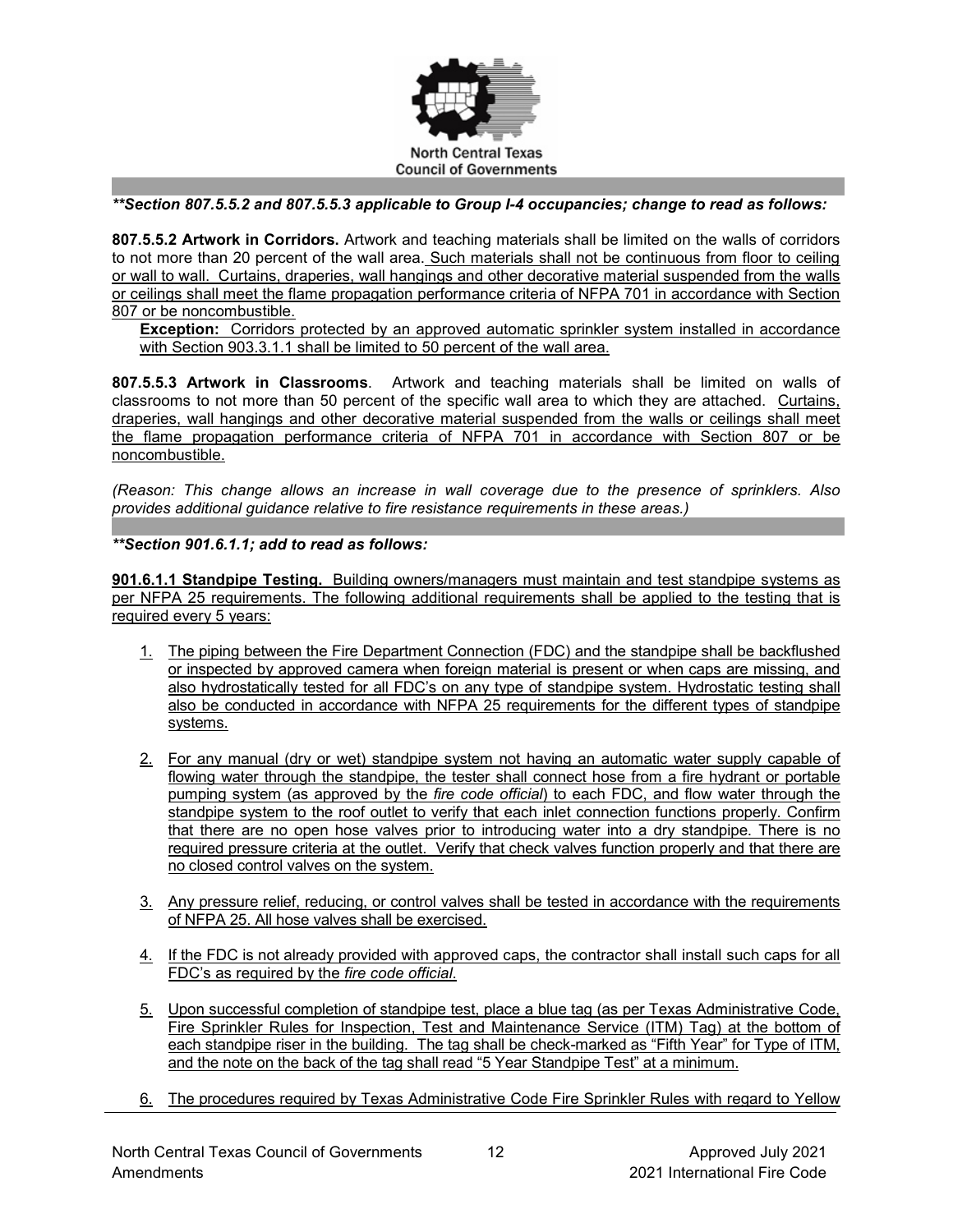

Tags and Red Tags or any deficiencies noted during the testing, including the required notification of the local Authority Having Jurisdiction (*fire code official*) shall be followed.

- 7. Additionally, records of the testing shall be maintained by the owner and contractor, if applicable, as required by the State Rules mentioned above and NFPA 25.
- 8. Standpipe system tests where water will be flowed external to the building shall not be conducted during freezing conditions or during the day prior to expected night time freezing conditions.
- 9. Contact the *fire code official* for requests to remove existing fire hose from Class II and III standpipe systems where employees are not trained in the utilization of this firefighting equipment. All standpipe hose valves must remain in place and be provided with an approved cap and chain when approval is given to remove hose by the *fire code official*.

*(Reason: Increases the reliability of the fire protection system and re-emphasizes the requirements of NFPA 25 relative to standpipe systems, as well as ensuring that FDC connections are similarly tested/maintained to ensure operation in an emergency incident.)*

*\*\*Section 901.6.4; add to read as follows:*

**901.6.4 False Alarms and Nuisance Alarms.** False alarms and nuisance alarms shall not be given, signaled or transmitted or caused or permitted to be given, signaled or transmitted in any manner.

*(Reason: Places the responsibility on the business or property owner to maintain their fire alarm systems in approved condition. Allows the enforcement of "prohibition of false alarms". Replaces text lost from the legacy codes that helps to ensure the maintenance of life safety systems.)*

*\*\*Section 901.7; change to read as follows:*

**901.7 Systems Out of Service.** Where a required *fire protection system* is out of service or in the event of an excessive number of activations, the fire department and the *fire code official* shall be notified immediately and, where required by the *fire code official*, the building shall either be evacuated or an *approved fire watch* shall be provided for all occupants left unprotected by the shut down until the *fire protection system* has been returned to service. *… {Remaining text unchanged}*

*(Reason: Gives fire code official more discretion with regards to enforcement of facilities experiencing nuisance alarm or fire protection system activations necessitating correction/repair/replacement. The intent of the amendment is to allow local jurisdictions to enforce fire watches, etc., where needed to ensure safety of occupants where fire protection systems are experiencing multiple nuisance activations.)*

*\*\*Section 903.1.1; change to read as follows:*

**903.1.1 Alternative Protection.** Alternative automatic fire-extinguishing systems complying with Section 904 shall be permitted instead of in addition to automatic sprinkler protection where recognized by the applicable standard and, or as *approved* by the *fire code official*.

*(Reason: Such alternative systems do not provide the reliability of automatic sprinkler protection. Most gaseous type systems are highly susceptible to open doors, ceiling or floor tile removal, etc. However, an applicant could pursue an Alternate Method request to help mitigate the reliability issues with these alternative systems with the fire code official if so desired, or there may be circumstances in which the fire code official is acceptable to allowing an alternate system in lieu of sprinklers, such as kitchen hoods or paint booths.)*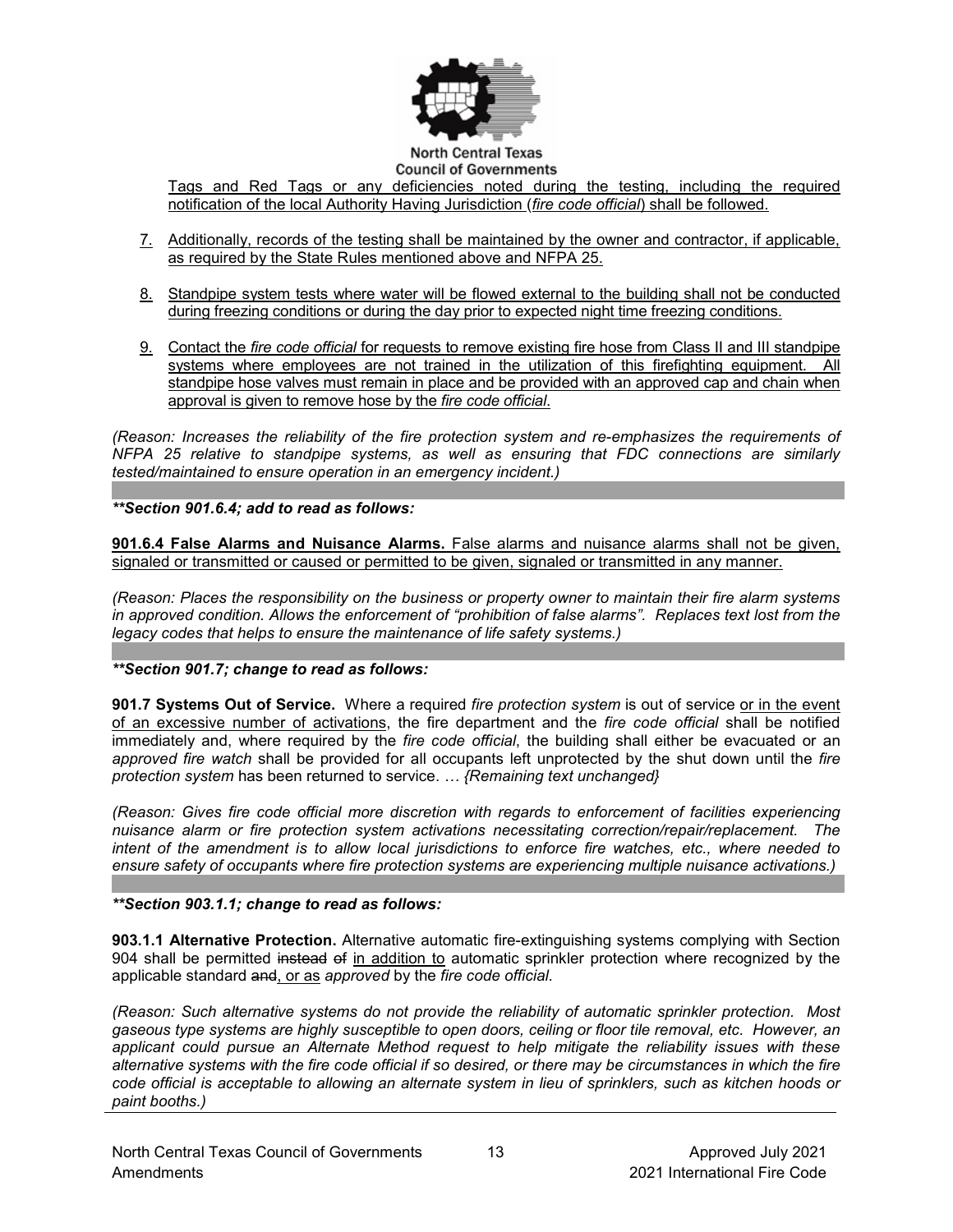

### *\*\*Section 903.2; add paragraph to read as follows and delete the Exception for telecommunications buildings:*

Automatic Sprinklers shall not be installed in elevator machine rooms, elevator machine spaces, and elevator hoistways, other than pits where such sprinklers would not necessitate shunt trip requirements under any circumstances. Storage shall not be allowed within the elevator machine room. Signage shall be provided at the entry doors to the elevator machine room indicating "ELEVATOR MACHINERY – NO STORAGE ALLOWED."

*(Reason: Firefighter and public safety. This amendment eliminates the shunt trip requirement of the International Building Code Section 3005.5 for the purpose of elevator passenger and firefighter safety. This amendment is contingent on the Building Code amendment eliminating the Exceptions to Section 3005.4, such that passive fire barriers for these areas are maintained. The exception deletion is due to the fact that such telecom areas pose an undue fire risk to the structural integrity of the building.)*

### *\*\*\*Section 903.2.4.2; change to read as follows:*

**903.2.4.2 Group F-1 distilled spirits.** An automatic sprinkler system shall be provided throughout a Group F-1 fire area used for the manufacture of distilled spirits involving more than 120 gallons of distilled spirits (>16% alcohol) in the fire area at any one time.

*(Reason: To establish a sprinkler criteria limit based on existing maximum allowable quantities provided for flammable liquids in a non-sprinklered space from Chapter 50 and allow very small distillery type operations without sprinkler requirements as has been historically allowed.)*

*\*\*\*Section 903.2.9.3; change to read as follows:*

**903.2.9.3 Group S-1 distilled spirits or wine.** An automatic sprinkler system shall be provided throughout a Group S-1 fire area used for the bulk storage of distilled spirits or wine involving more than 120 gallons of distilled spirits or wine (>16% alcohol) in the fire area at any one time.

*(Reason: To establish a sprinkler criteria limit based on existing maximum allowable quantities provided for flammable liquids in a non-sprinklered space from Chapter 50 and allow very small storage operations without sprinkler requirements as has been historically allowed.)*

*\*\*Section 903.2.9.4 and 903.2.9.5; delete Exception to 903.2.9.4 and add Section 903.2.9.5 to read as follows:*

**903.2.9.5 Self-Service Storage Facility.** An automatic sprinkler system shall be installed throughout all self-service storage facilities.

*(Reason: Fire departments are unable to regularly inspect the interior of these commercial occupancies and are unaware of the contents being stored. Previous allowance to separate units by fire barriers is difficult to enforce maintenance after opening.)*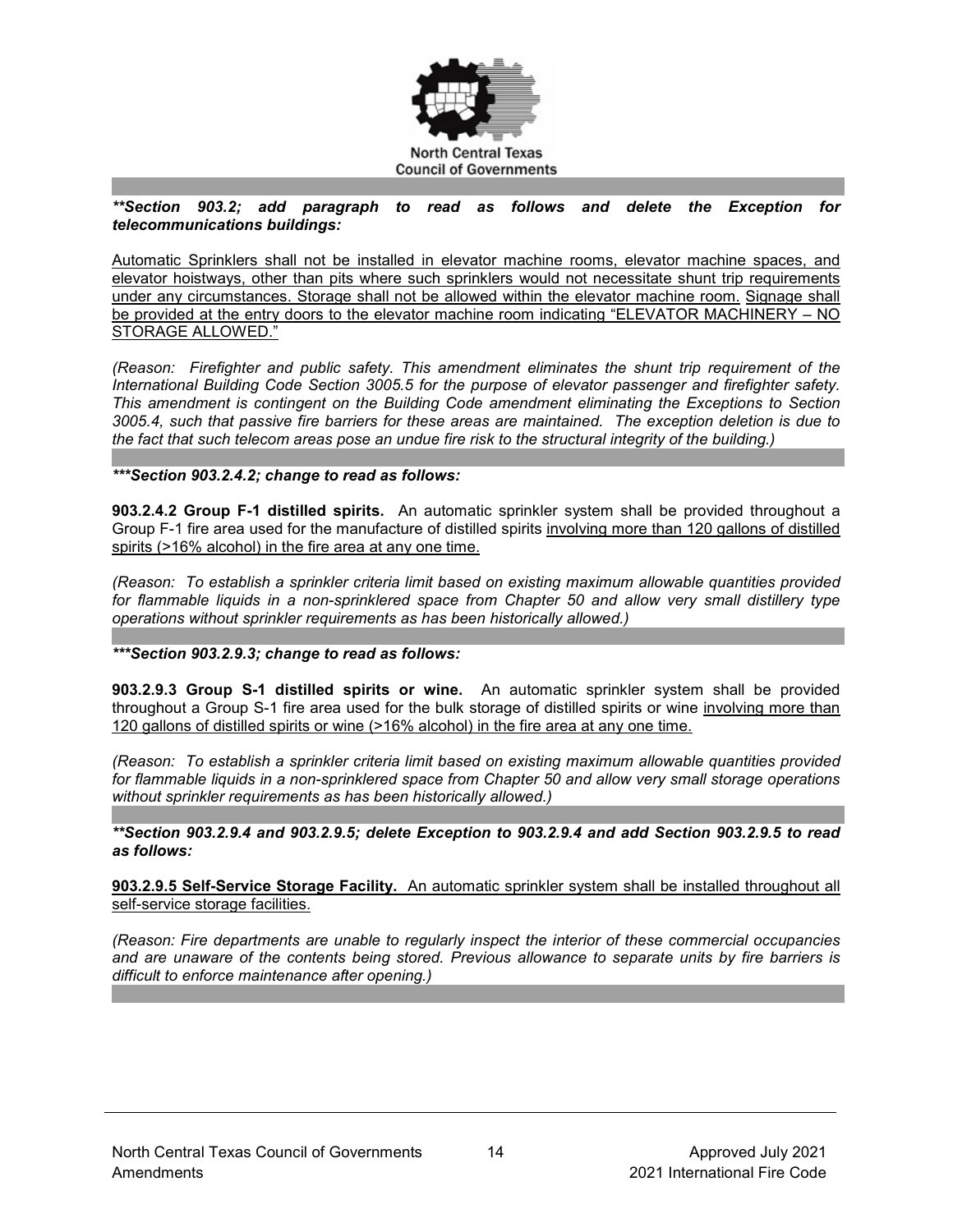

## **\*\*Option A**

*Section 903.2.11; change 903.2.11.3 and add 903.2.11.7 and 903.2.11.8, as follows:*

**903.2.11.3 Buildings 55 Feet or more in Height.** An automatic sprinkler system shall be installed throughout buildings that have one or more stories with an occupant load of 30 or more, other than penthouses in compliance with Section 1511 of the *International Building Code*, located 55 feet (16 764 mm) or more above the lowest level of fire department vehicle access, measured to the finished floor.

### **Exception:**

1. Occupancies in Group F-2.

**903.2.11.7 High-Piled Combustible Storage.** For any building with a clear height exceeding 12 feet (4572 mm), see Chapter 32 to determine if those provisions apply.

**903.2.11.8 Spray Booths and Rooms.** New and existing spray booths and spraying rooms shall be protected by an approved automatic fire-extinguishing system.

### **\*\*\*Option B**

*Section 903.2.11; change 903.2.11.3 and add 903.2.11.7, 903.2.11.8, and 903.2.11.9 as follows:*

**903.2.11.3 Buildings 55 35 feet or more in height.** An automatic sprinkler system shall be installed throughout buildings that have one or more stories with an occupant load of 30 or more, other than penthouses in compliance with Section 1511 of the *International Building Code*, located 55 35 feet (16 764 10 668 mm) or more above the lowest level of fire department vehicle access, measured to the finished floor.

### **Exception:**

1. Occupancies in Group F-2.

**903.2.11.7 High-Piled Combustible Storage.** For any building with a clear height exceeding 12 feet (4572 mm), see Chapter 32 to determine if those provisions apply.

**903.2.11.8 Spray Booths and Rooms.** New and existing spray booths and spraying rooms shall be protected by an approved automatic fire-extinguishing system.

**903.2.11.9 Buildings Over 6,000 sq. ft.** An automatic sprinkler system shall be installed throughout all buildings with a building area 6,000 sq. ft. or greater and in all existing buildings that are enlarged to be 6,000 sq. ft. or greater. For the purpose of this provision, fire walls shall not define separate buildings.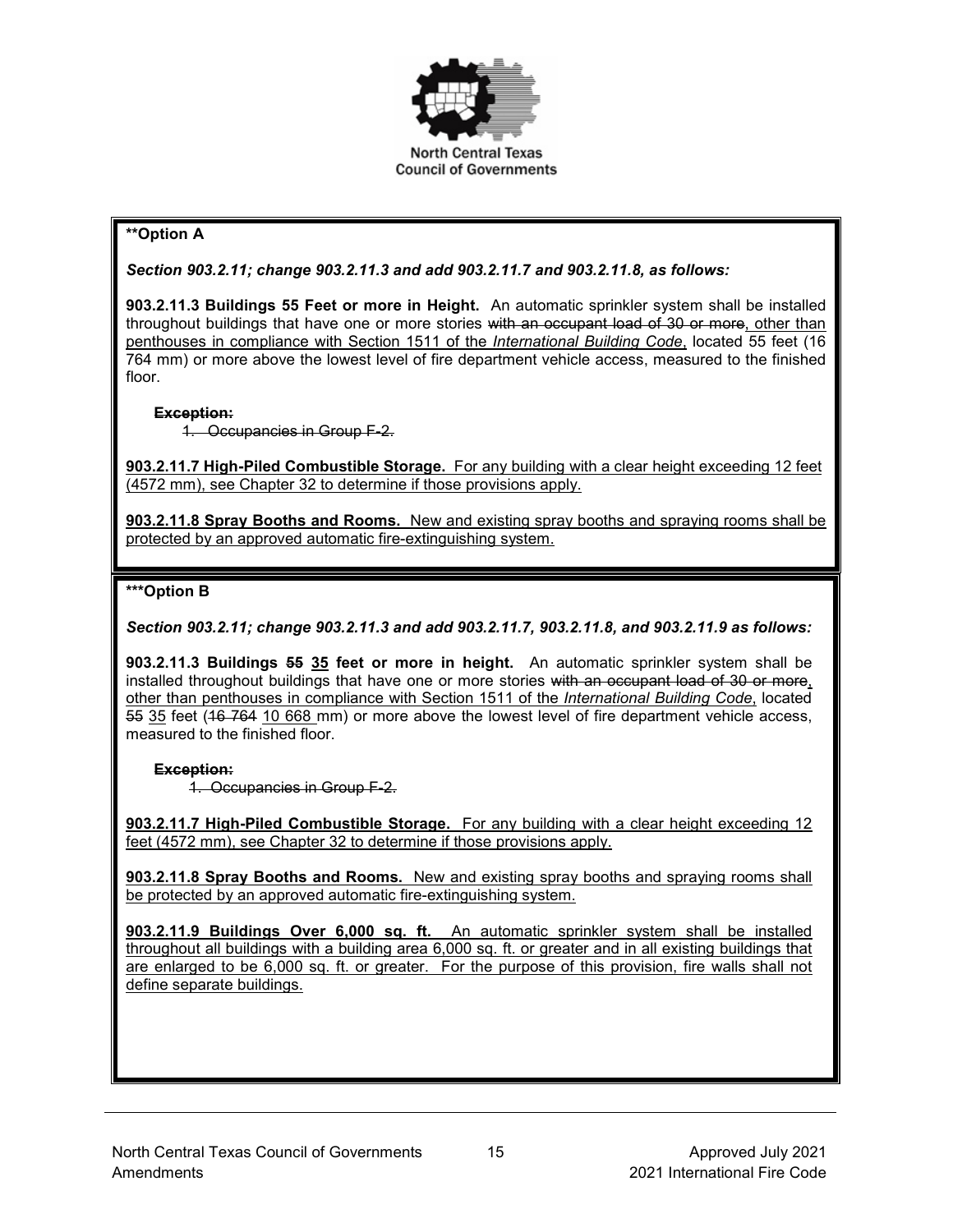

**Exception:** Open parking garages in compliance with Section 406.5 of the *International Building Code* where all of the following conditions apply:

- a. The structure is freestanding.
- b. The structure does not contain any mixed uses, accessory uses, storage rooms, electrical rooms, elevators or spaces used or occupied for anything other than motor vehicle parking.
- c. The structure does not exceed 3 stories.
- d. An approved fire apparatus access road is provided around the entire structure.

*(Reason: Provides jurisdictions options as to their desired level of sprinkler protection based on multiple factors including firefighting philosophies/capabilities.)*

### *\*\*Section 903.3.1.1.1; change to read as follows:*

**903.3.1.1.1 Exempt Locations.** When approved by the *fire code official*, automatic sprinklers shall not be required in the following rooms or areas where such *... {text unchanged}…* because it is damp, of fireresistance-rated construction or contains electrical equipment.

- 1. Any room where the application of water, or flame and water, constitutes a serious life or fire hazard.
- 2. Any room or space where sprinklers are considered undesirable because of the nature of the contents, where approved by the fire code official.
- 3. Generator and transformer rooms, under the direct control of a public utility, separated from the remainder of the building by walls and floor/ceiling or roof/ceiling assemblies having a fireresistance rating of not less than 2 hours.
- 4. Rooms or areas that are of noncombustible construction with wholly noncombustible contents.
- 5. Fire service access Elevator machine rooms, and machinery spaces, and hoistways, other than pits where such sprinklers would not necessitate shunt trip requirements under any circumstances.
- 6. {Delete.}

*(Reason: Gives more direction to code official. Exception 4 deleted to provide protection where fire risks are poorly addressed. Amendment 903.2 addresses Exception 5 above relative to the elimination of sprinkler protection in these areas to avoid the shunt trip requirement.)*

#### *\*\*\*Section 903.3.1.2; change to read as follows:*

**903.3.1.2 NFPA 13R sprinkler systems.** Automatic sprinkler systems in Group R occupancies shall be permitted to be installed throughout in accordance with NFPA 13R where the Group R occupancy meets all of the following conditions:

- 1. Four stories or less above grade plane.
- 2. The floor level of the highest story is 30 35 feet (9144 10668 mm) or less above the lowest level of fire department vehicle access.
- 3. The floor level of the lowest story is 30 35 feet (9144 10668 mm) or less below the lowest level of fire department vehicle access.

{No change to remainder of section.}

*(Reason: The change to the 2021 IFC over-reached to limit 13R systems to 30 ft. high at topmost floor*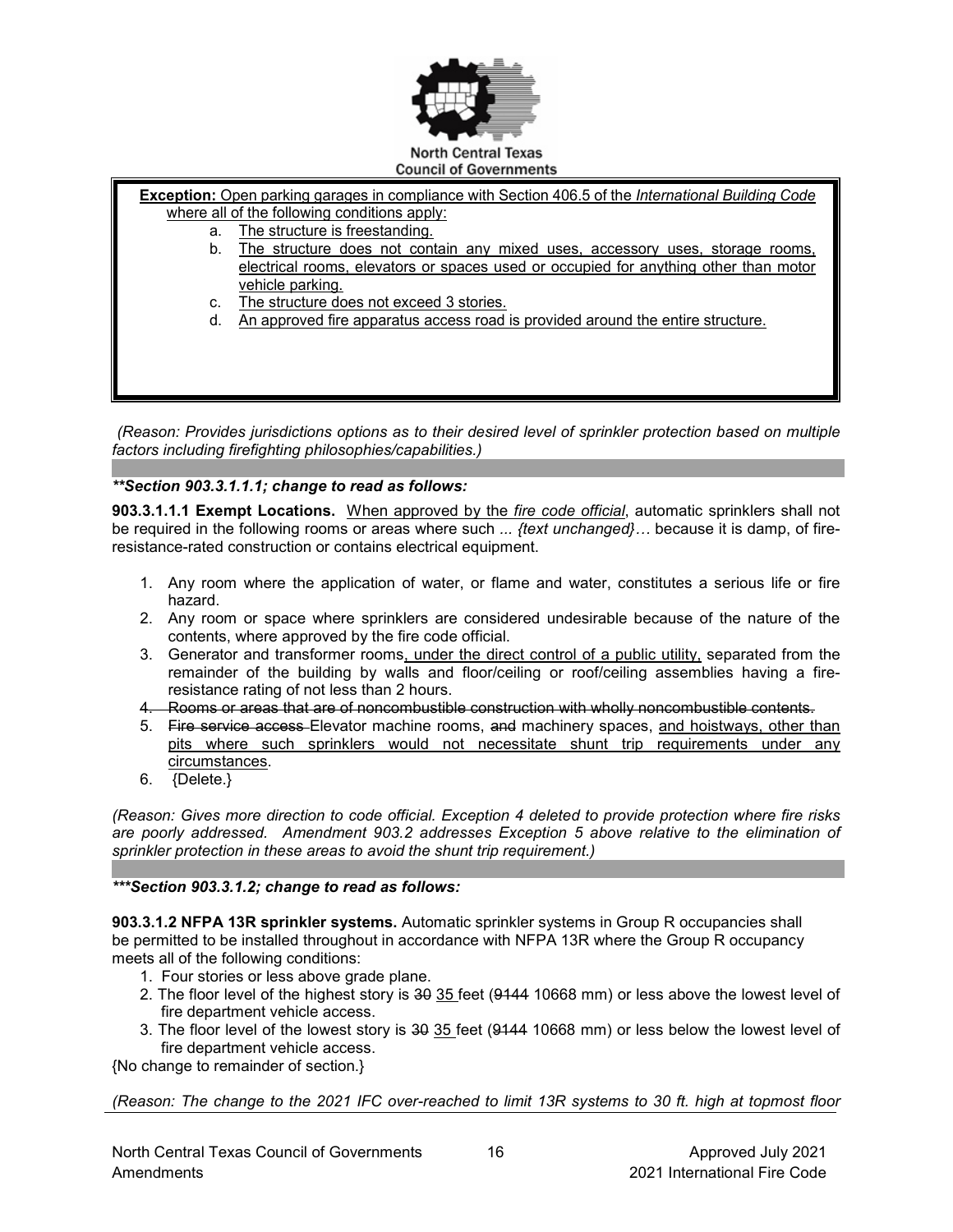

*level, which basically results in limiting 13R systems to 3 story buildings in reality. This change to 35 ft. would still allow 13R systems in 4 story apartment buildings, as has been allowed historically and as intended by 13R's scope.)*

*\*\*\*Section 903.3.1.2.2; change to read as follows:*

**903.3.1.2.2 Corridors and balconies in the means of egress.** Sprinkler protection shall be provided in all corridors and for all balconies. in the means of egress where any of the following conditions apply: *{Delete the rest of this section.}*

*(Reason: Corridor protection is critical to the means of egress, and corridors are regularly utilized for miscellaneous storage, fixtures, artwork, food kiosks and beverage dispensers, and furnishings. Balcony protection is required due to issues with fire exposure via soffit vents and the potential for significant combustible loading.)*

### *\*\*Section 903.3.1.2.3; delete section and replace as follows:*

**Section 903.3.1.2.3 Attached Garages and Attics.** Sprinkler protection is required in attached garages, and in the following attic spaces:

- 1. Attics that are used or intended for living purposes or storage shall be protected by an automatic sprinkler system.
- 2. Where fuel-fired equipment is installed in an unsprinklered attic, not fewer than one quickresponse intermediate temperature sprinkler shall be installed above the equipment.
- 3. Attic spaces of buildings that are two or more stories in height above grade plane or above the lowest level of fire department vehicle access.
- 4. Group R-4, Condition 2 occupancy attics not required by Item 1 or 3 to have sprinklers shall comply with one of the following:
	- 4.1. Provide automatic sprinkler system protection.
	- 4.2. Provide a heat detection system throughout the attic that is arranged to activate the building fire alarm system.
	- 4.3. Construct the attic using noncombustible materials.
	- 4.4. Construct the attic using fire-retardant-treated wood complying with Section 2303.2 of the International Building Code.
	- 4.5. Fill the attic with noncombustible insulation.

*(Reason: Attic protection is required due to issues with fire exposure via soffit vents, as well as firefighter*  safety. Several jurisdictions indicated experience with un-protected attic fires resulting in displacement of *all building occupants. NFPA 13 provides for applicable attic sprinkler protection requirements, as well as exemptions to such, based on noncombustible construction, etc. Attached garages already require sprinklers via NFPA 13R – this amendment just re-emphasizes the requirement.)*

#### *\*\*Section 903.3.1.3; change to read as follows:*

**903.3.1.3 NFPA 13D Sprinkler Systems.** *Automatic sprinkler systems* installed in one- and two-family *dwellings*; Group R-3; Group R-4, Condition 1; and *townhouses* shall be permitted to be installed throughout in accordance with NFPA 13D or in accordance with state law.

*(Reason: To allow the use of the Plumbing section of the International Residential Code (IRC) and recognize current state stipulations in this regard.)*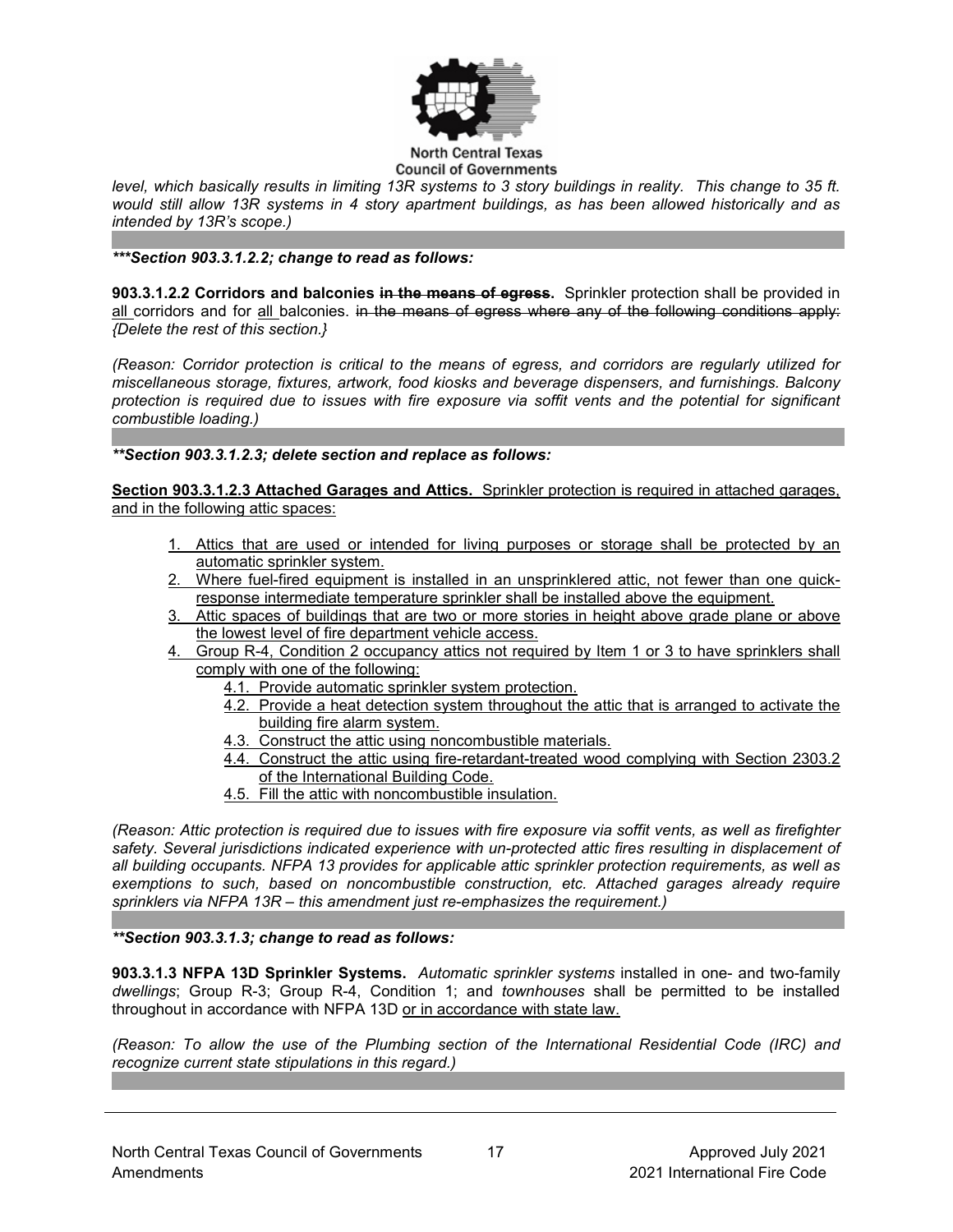

*\*\*Section 903.3.1.4; add to read as follows:*

**903.3.1.4 Freeze protection.** Freeze protection systems for automatic fire sprinkler systems shall be in accordance with the requirements of the applicable referenced NFPA standard and this section.

**903.3.1.4.1 Attics.** Only dry-pipe, preaction, or listed antifreeze automatic fire sprinkler systems shall be allowed to protect attic spaces.

**Exception:** Wet-pipe fire sprinkler systems shall be allowed to protect non-ventilated attic spaces where:

- 1. The attic sprinklers are supplied by a separate floor control valve assembly to allow ease of draining the attic system without impairing sprinklers throughout the rest of the building, and
- 2. Adequate heat shall be provided for freeze protection as per the applicable referenced NFPA standard, and
- 3. The attic space is a part of the building's thermal, or heat, envelope, such that insulation is provided at the roof deck, rather than at the ceiling level.

**903.3.1.4.2 Heat trace/insulation.** Heat trace/insulation shall only be allowed where approved by the fire code official for small sections of large diameter water-filled pipe.

*(Reason: In the last few years, severe winters brought to light several issues with current practices for sprinklering attics, not the least of which was wet-pipe sprinklers in ventilated attics provided with space heaters, etc. for freeze protection of such piping. This practice is not acceptable for the protection of water-filled piping in a ventilated attic space as it does not provide a reliable means of maintaining the minimum 40 degrees required by NFPA, wastes energy, and presents a potential ignition source to the attic space. Listed antifreeze is specifically included because NFPA currently allows such even though there is no currently listed antifreeze at the time of development of these amendments. The intent of this amendment is to help reduce the large number of freeze breaks that have occurred in the past with waterfilled wet-pipe sprinkler systems in the future, most specifically in attic spaces.)*

*\*\*Section 903.3.5; add a second paragraph to read as follows:*

Water supply as required for such systems shall be provided in conformance with the supply requirements of the respective NFPA standards; however, every water-based fire protection system shall be designed with a 10 psi safety factor. Reference Section 507.4 for additional design requirements.

*(Reason: To define uniform safety factor for the region.)*

*\*\*Section 903.4; add a second paragraph after the Exceptions to read as follows:*

Sprinkler and standpipe system water-flow detectors shall be provided for each floor tap to the sprinkler system and shall cause an alarm upon detection of water flow for more than 45 seconds. All control valves in the sprinkler and standpipe systems except for fire department hose connection valves shall be electrically supervised to initiate a supervisory signal at the central station upon tampering.

*(Reason: To avoid significant water losses. Consistent with amendment to IFC 905.9.)*

#### *\*\*Section 903.4.2; add second paragraph to read as follows:*

The alarm device required on the exterior of the building shall be a weatherproof horn/strobe notification appliance with a minimum 75 candela strobe rating, installed as close as practicable to the fire department connection.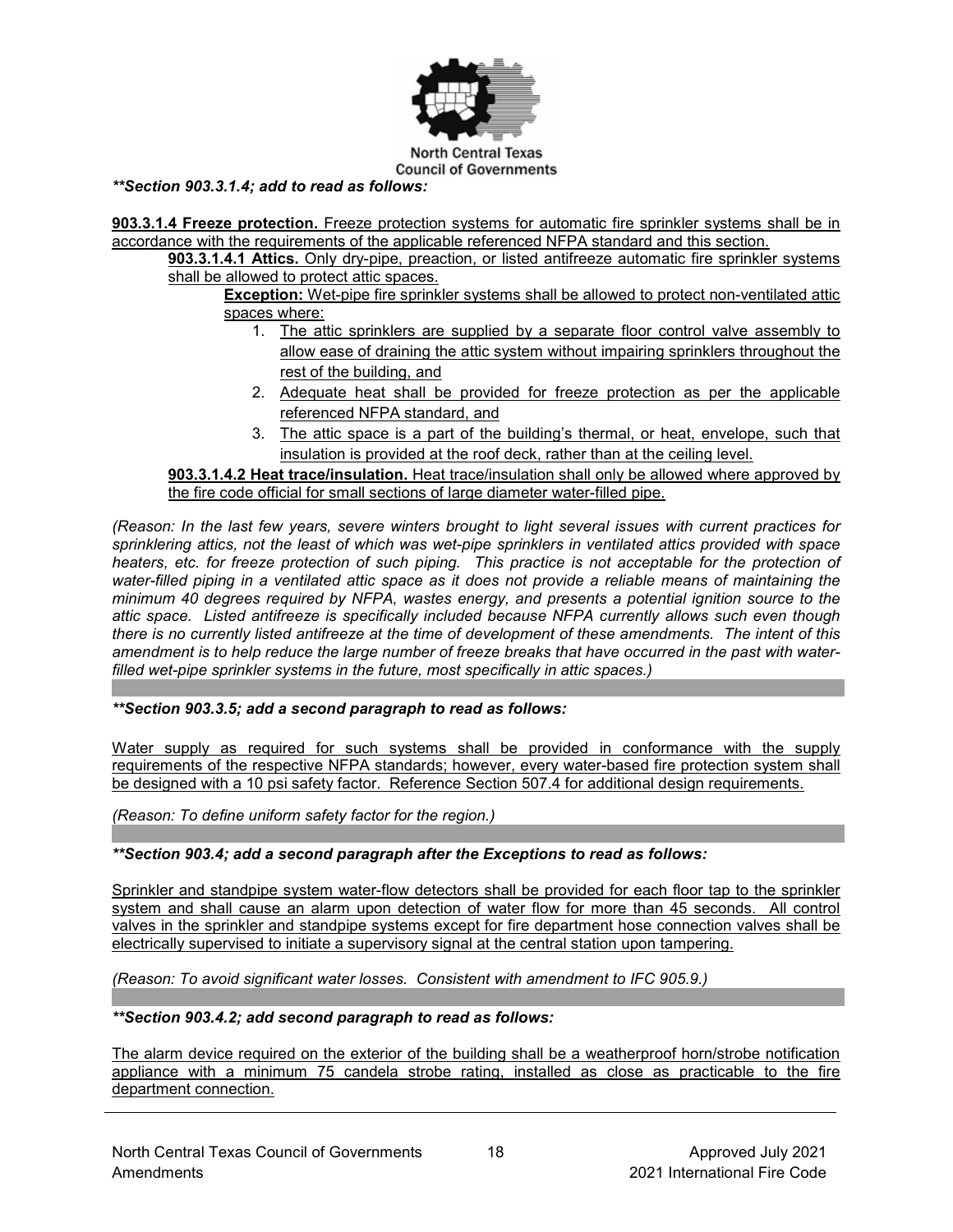

*(Reason: Fire department connections are not always located at the riser; this allows the fire department faster access and ease of recognition of the FDC location, especially at night.)*

### *\*\*Section 905.3.9; add to read as follows:*

**905.3.9 Buildings Exceeding 10,000 sq. ft.** In buildings exceeding 10,000 square feet in area per story and where any portion of the building's interior area is more than 200 feet (60960 mm) of travel, vertically and horizontally, from the nearest point of fire department vehicle access, Class I automatic wet or manual wet standpipes shall be provided.

#### **Exceptions:**

- 1. Automatic dry, semi-automatic dry, and manual dry standpipes are allowed as provided for in NFPA 14 where approved by the fire code official.
- 2. R-2 occupancies of four stories or less in height having no interior corridors.

*(Reason: Allows for the rapid deployment of hose lines to the body of the fire in larger structures.)*

#### *\*\*Section 905.4; change Items 1, 3, and 5, and add Item 7 to read as follows:*

- 1. In every required interior exit stairway, a hose connection shall be provided for each story above and below grade plane. Hose connections shall be located at an intermediate landing between stories, unless otherwise approved by the fire code official. **Exception:** {No change.}
- 2. {No change.}
- 3. In every exit passageway, at the entrance from the exit passageway to other areas of a building. **Exception:** Where floor areas adjacent to an exit passageway are reachable from an interior exit stairway hose connection by a {remainder of text unchanged}
- 4. {No change.}
- 5. Where the roof has a slope less than 4 units vertical in 12 units horizontal (33.3-percent slope), each standpipe shall be provided with a two-way a-hose connection shall be located to serve the roof or at the highest landing of an interior exit stairway with stair access to the roof provided in accordance with Section 1011.12.
- 6. {No change.}
- *7.* When required by this Chapter, standpipe connections shall be placed adjacent to all required exits to the structure and at two hundred feet (200') intervals along major corridors thereafter, or as otherwise approved by the fire code official.

*(Reason: Item 1, 3, and 5 amendments to remove 'interior' will help to clarify that such connections are required for all 'exit' stairways, to ensure firefighter capabilities are not diminished in these tall buildings, simply because the stair is on the exterior of the building. Item 5 reduces the amount of pressure required to facilitate testing, and provides backup protection for fire fighter safety. Item 7 allows for the rapid deployment of hose lines to the body of the fire.)*

#### *\*\*\*Section 905.8; change to read as follows:*

#### **905.8 Dry standpipes.** Dry standpipes shall not be installed.

**Exception:** Where subject to freezing and in accordance with NFPA 14. Additionally, manual dry standpipe systems shall be supervised with a minimum of 10 psig and a maximum of 40 psig air pressure with a high/low Supervisory alarm.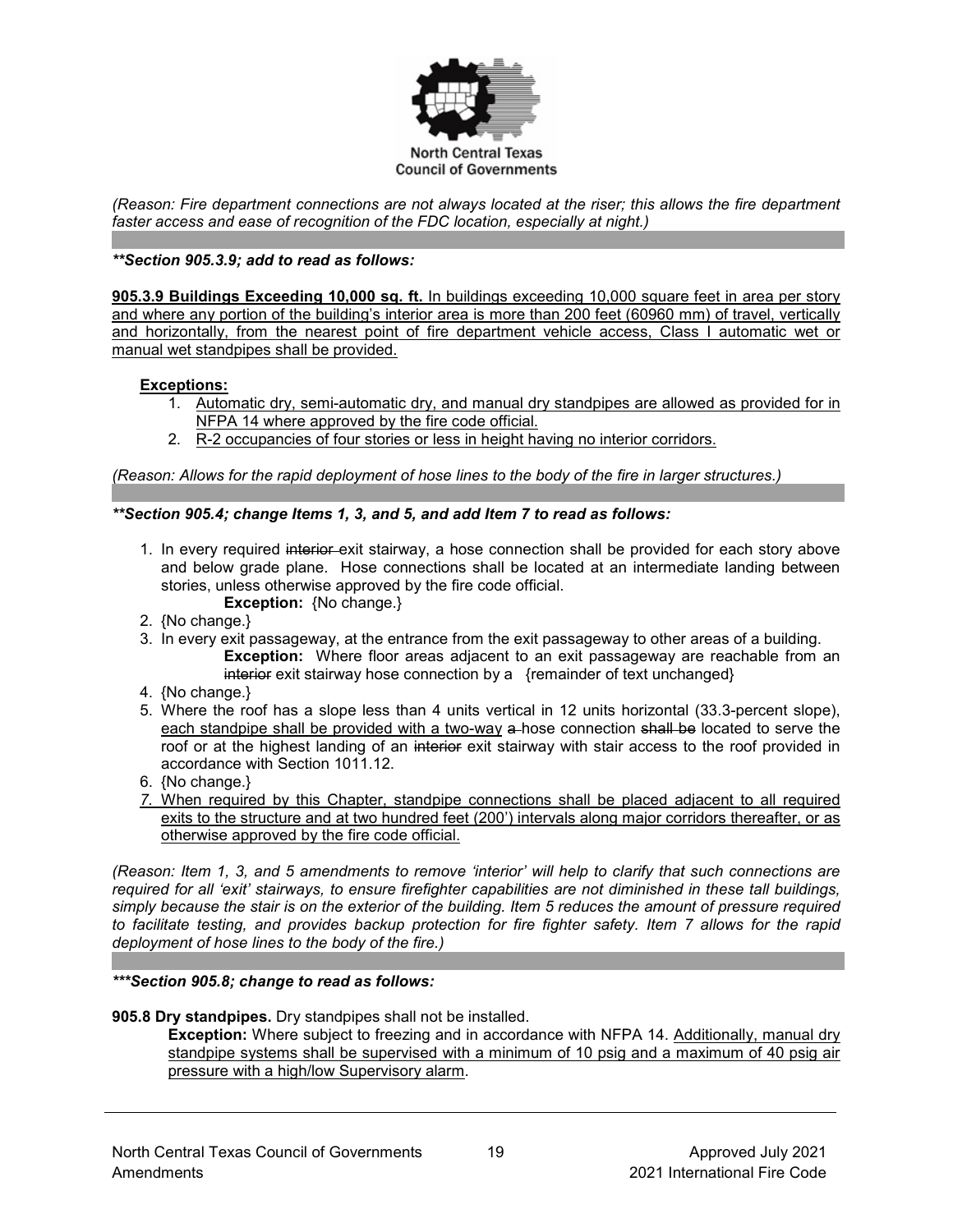

*(Reason: To define manual dry standpipe supervision requirements. Helps ensure the integrity of the standpipe system via supervision, such that open hose valves will result in a supervisory low air alarm. NFPA 14 requires supervisory air for such, but does not provide pressure criteria for what that means. This is a long-standing regional requirement.)*

### *\*\*Section 905.9; add a second paragraph after the exceptions to read as follows:*

Sprinkler and standpipe system water-flow detectors shall be provided for each floor tap to the sprinkler system and shall cause an alarm upon detection of water flow for more than 45 seconds. All control valves in the sprinkler and standpipe systems except for fire department hose connection valves shall be electrically supervised to initiate a supervisory signal at the central station upon tampering.

*(Reason: To avoid significant water losses. Consistent with amendment to IFC 903.4.)*

*\*\*\*Section 906.1(1); delete Exception 3 as follows:*

3. In storage areas of Group S occupancies where forklift, powered industrial truck or powered cart operators are the primary occupants,

fixed extinguishers, as specified in NFPA 10, shall not be required where in accordance with all of the following:

3.1. Use of vehicle-mounted extinguishers shall be approved by the fire code official.

3.2. Each vehicle shall be equipped with a 10-pound, 40A:80B:C extinguisher affixed to the vehicle using a mounting bracket approved

by the extinguisher manufacturer or the fire code official for vehicular use.

3.3. Not less than two spare extinguishers of equal or greater rating shall be available onsite to replace a discharged extinguisher.

3.4. Vehicle operators shall be trained in the proper operation, use and inspection of extinguishers.

3.5. Inspections of vehicle-mounted extinguishers shall be performed daily.

*(Reason: This provision of only having vehicle-mounted fire extinguishers is not at all consistent with historical practice of requiring extinguishers throughout based on travel distance. Often times, the vehicle is what has caused the incident and/or may be the source of the incident, so having the extinguisher vehicle-mounted results in greater potential injury of the user. This assumes the only occupants in the building are on a vehicle, which again, significantly reduces access to fire extinguishers throughout the building to other occupants. Future use of the building/tenancy may change further complicating the issue.)*

*\*\*Section 907.1.4; add to read as follows:*

**907.1.4 Design Standards.** Where a new fire alarm system is installed, the devices shall be addressable. Fire alarm systems utilizing more than 20 smoke detectors shall have analog initiating devices.

*(Reason: Provides for the ability of descriptive identification of alarms, and reduces need for panel replacement in the future. Change of terminology allows for reference back to definitions of NFPA 72.)*

### *\*\*Section 907.2.1; change to read as follows:*

**907.2.1 Group A.** A manual fire alarm system that activates the occupant notification system in accordance with Section 907.5 shall be installed in Group A occupancies where the having an occupant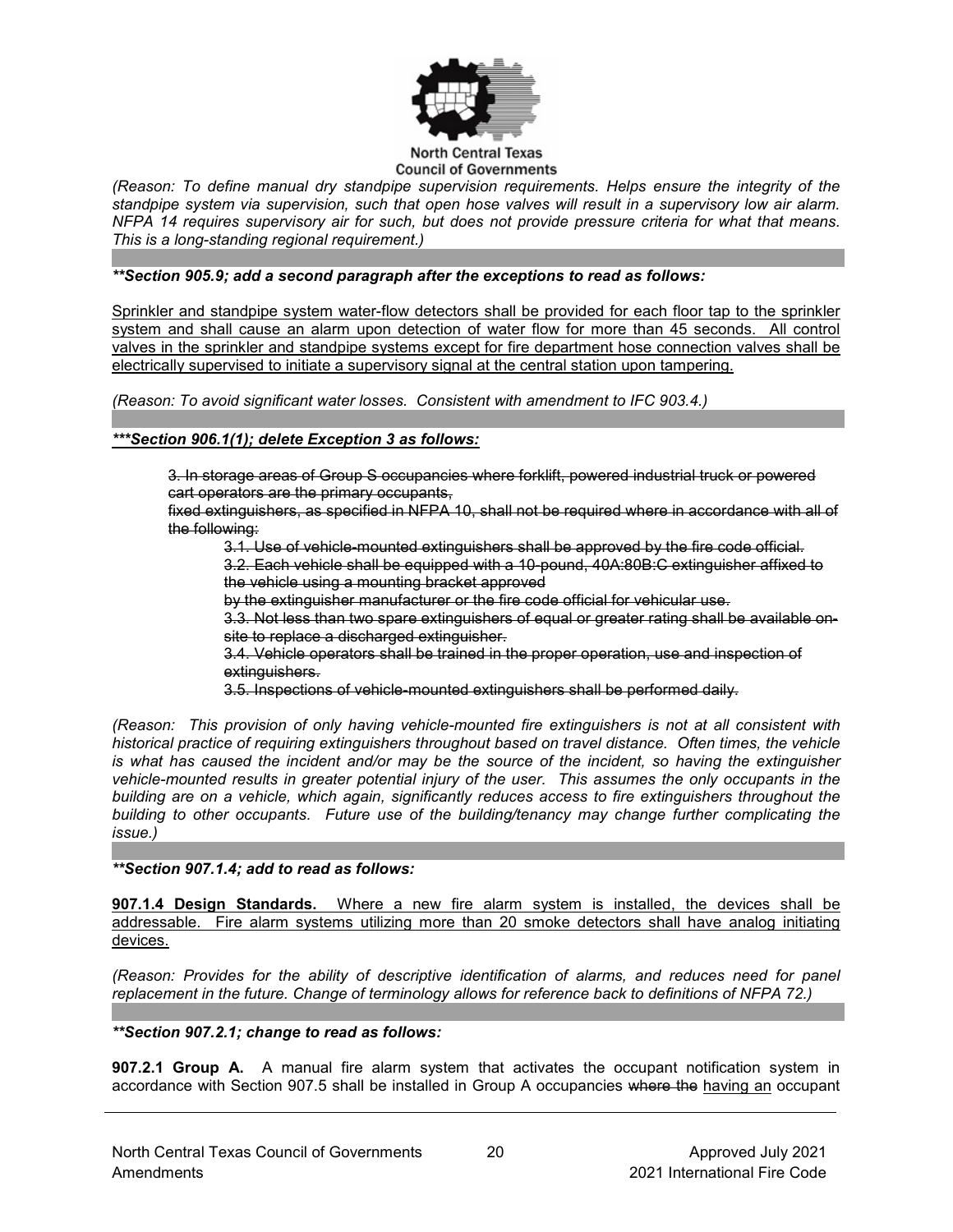

#### **North Central Texas Council of Governments**

load due to the assembly occupancy is of 300 or more persons, or where the Group A occupant load is more than 100 persons above or below the *lowest level of exit discharge*. Group A occupancies not separated from one another in accordance with Section 707.3.10 of the *International Building Code* shall be considered as a single occupancy for the purposes of applying this section. Portions of Group E occupancies occupied for assembly purposes shall be provided with a fire alarm system as required for the Group E occupancy.

**Exception:** {No change.}

Activation of fire alarm notification appliances shall:

- 1. Cause illumination of the *means of egress* with light of not less than 1 foot-candle (11 lux) at the walking surface level, and
- 2. Stop any conflicting or confusing sounds and visual distractions.

*(Reason: Increases the requirement to be consistent with Group B requirement. Also addresses issue found in Group A occupancies of reduced lighting levels and other A/V equipment that distracts from fire alarm notification devices or reduces ability of fire alarm system to notify occupants of the emergency condition.)*

*\*\*Section 907.2.3; change to read as follows:*

**907.2.3 Group E.** A manual fire alarm system that initiates the occupant notification signal utilizing an emergency voice/alarm communication system meeting the requirements of Section 907.5.2.2 and installed in accordance with Section 907.6 shall be installed in Group E educational occupancies. When *automatic sprinkler systems* or smoke detectors are installed, such systems or detectors shall be connected to the building fire alarm system. An approved smoke detection system shall be installed in Group E day care occupancies. Unless separated by a minimum of 100' open space, all buildings, whether portable buildings or the main building, will be considered one building for alarm occupant load consideration and interconnection of alarm systems.

### **Exceptions:**

- 1. {No change.}
	- 1.1. Residential In-Home day care with not more than 12 children may use interconnected single station detectors in all habitable rooms. (For care of more than five children 2 1/2 or less years of age, see Section 907.2.6.)

{No change to remainder of exceptions.}

*(Reason: To distinguish educational from day care occupancy minimum protection requirements. Further, to define threshold at which portable buildings are considered a separate building for the purposes of alarm systems. Exceptions provide consistency with State law concerning such occupancies.)*

### *\*\*\*Section 907.2.10; change to read as follows:*

**907.2.10 Group S.** A manual fire alarm system that activates the occupant notification system in accordance with Section 907.5 shall be installed in Group S public- and self-storage occupancies three stories or greater in height for interior corridors and interior common areas. Visible notification appliances are not required within storage units.

Exception: {No change.}

*(Reason: Because of the potential unknown fire load and hazards in self-storage type facilities, which could include flammable liquids for instance, as well as other hazardous materials, prompt evacuation in*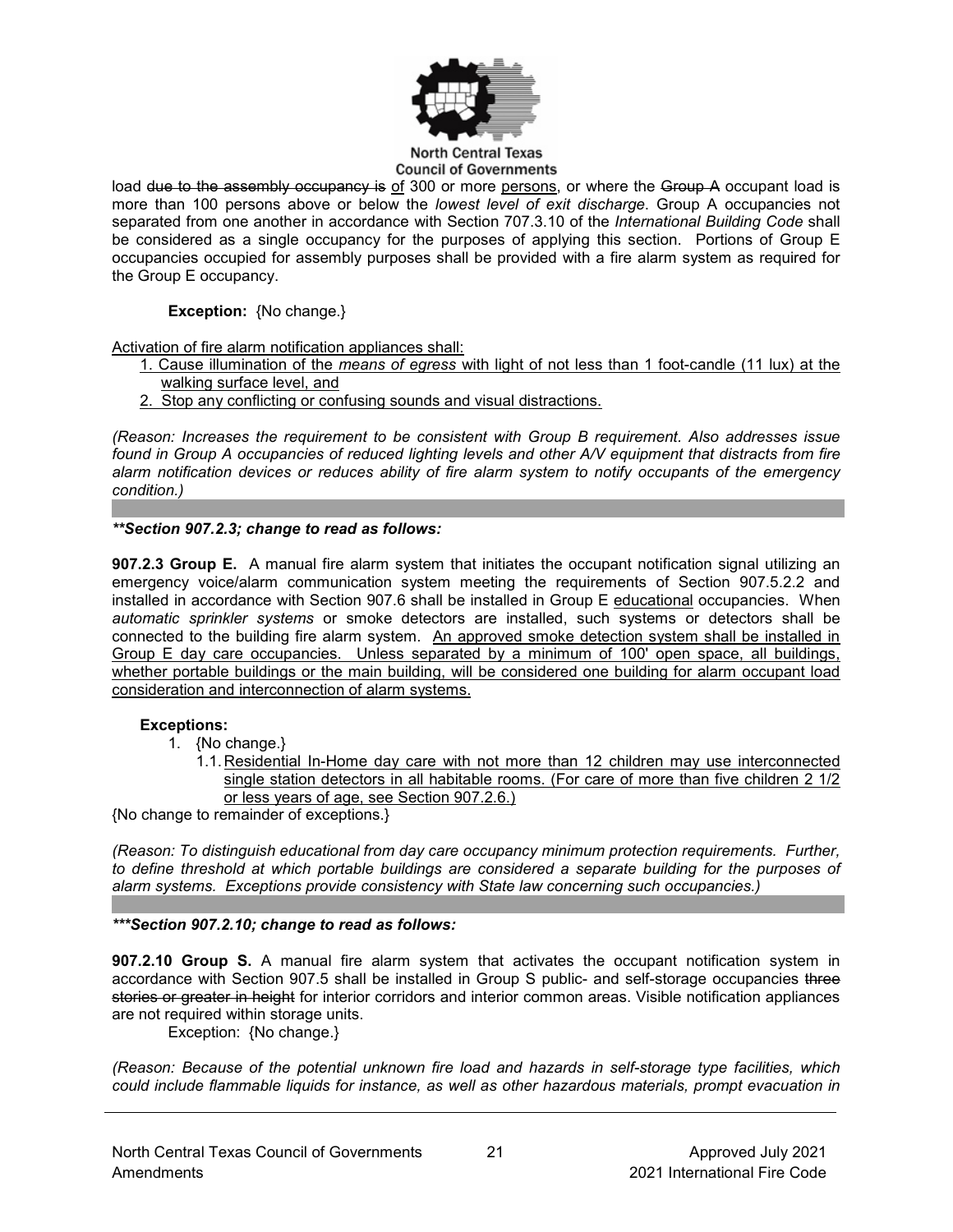

*the event of fire alarm is needed; therefore, notification in the corridors/common areas is critical to all such occupancies, regardless of height.)*

### *\*\*Section 907.2.13, Exception #3; change to read as follows:*

3. Open air portions of buildings with an occupancy in Group A-5 in accordance with Section 303.1 of the *International Building Code*; however, this exception does not apply to accessory uses including but not limited to sky boxes, restaurants, and similarly enclosed areas.

*(Reason: To indicate that enclosed areas within open air seating type occupancies are not exempted from automatic fire alarm system requirements.)*

### *\*\*Section 907.4.2.7; add to read as follows:*

**907.4.2.7 Type.** Manual alarm initiating devices shall be an approved double action type.

*(Reason: Helps to reduce false alarms.)*

### *\*\*Section 907.6.1.1; add to read as follows:*

**907.6.1.1 Wiring Installation.** All fire alarm systems shall be installed in such a manner that a failure of any single initiating device or single open in an initiating circuit conductor will not interfere with the normal operation of other such devices. All signaling line circuits (SLC) shall be installed in such a way that a single open will not interfere with the operation of any addressable devices (Class A). Outgoing and return SLC conductors shall be installed in accordance with NFPA 72 requirements for Class A circuits and shall have a minimum of four feet separation horizontal and one foot vertical between supply and return circuit conductors. The initiating device circuit (IDC) from a signaling line circuit interface device may be wired Class B, provided the distance from the interface device to the initiating device is ten feet or less.

*(Reason: To provide uniformity in system specifications and guidance to design engineers. Improves reliability of fire alarm devices and systems.)*

*\*\*Section 907.6.3; delete all four Exceptions.*

*(Reason: To assist responding personnel in locating the emergency event for all fire alarm systems. This is moved from 907.6.5.3 in the 2012 IFC and reworded to match new code language and sections.)*

*\*\*Section 907.6.6; add sentence at end of paragraph to read as follows:*

See 907.6.3 for the required information transmitted to the supervising station.

*(Reason: To assist responding personnel in locating the emergency event for all fire alarm systems. This was moved from 907.6.5.3 in the 2012 IFC and reworded to match new code language and sections (legacy language).)*

#### *\*\*Section 910.2; change Exceptions #2 and 3 to read as follows:*

- 2. Only manual smoke and heat removal shall not be required in areas of buildings equipped with early suppression fast-response (ESFR) sprinklers. Automatic smoke and heat removal is prohibited.
- 3. Only manual smoke and heat removal shall not be required in areas of buildings equipped with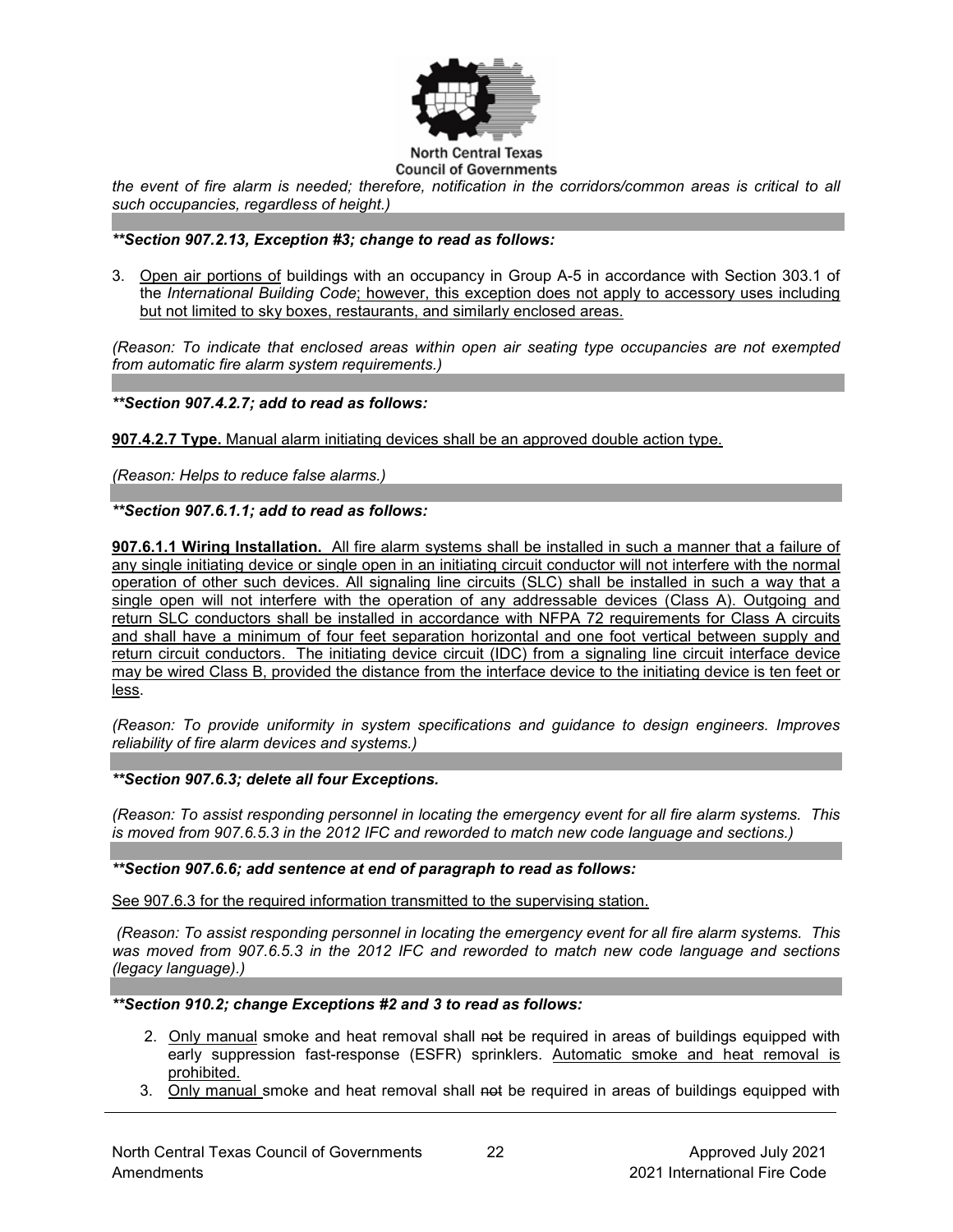

control mode special application sprinklers with a response time index of  $50(m*S)^{1/2}$  or less that are listed to control a fire in stored commodities with 12 or fewer sprinklers. Automatic smoke and heat removal is prohibited.

*(Reason: Allows the fire department to control the smoke and heat during and after a fire event, while still prohibiting such systems from being automatically activated, which is a potential detriment to the particular sprinkler systems indicated.)*

*\*\*Section 910.2.3; add to read as follows:*

**910.2.3 Group H.** Buildings and portions thereof used as a Group H occupancy as follows:

1. In occupancies classified as Group H-2 or H-3, any of which are more than 15,000 square feet  $(1394 \text{ m}^2)$  in single floor area.

**Exception:** Buildings of noncombustible construction containing only noncombustible materials.

2. In areas of buildings in Group H used for storing Class 2, 3, and 4 liquid and solid oxidizers, Class 1 and unclassified detonable organic peroxides, Class 3 and 4 unstable (reactive) materials, or Class 2 or 3 water-reactive materials as required for a high-hazard commodity classification.

**Exception:** Buildings of noncombustible construction containing only noncombustible materials.

*(Reason: Maintains a fire protection device utilized in such occupancies where it is sometimes necessary to allow chemicals to burn out, rather than extinguish. This is based on legacy language establishing long-standing historical practice.)*

### *\*\*Section 910.4.3.1; change to read as follows:*

**910.4.3.1 Makeup Air.** Makeup air openings shall be provided within 6 feet (1829 mm) of the floor level. Operation of makeup air openings shall be <del>manual or</del> automatic. The minimum gross area of makeup air inlets shall be 8 square feet per 1,000 cubic feet per minute (0.74 m2 per 0.4719 m3/s) of smoke exhaust.

*(Reason: Makeup air has been required to be automatic for several years now in this region when mechanical smoke exhaust systems are proposed. This allows such systems to be activated from the smoke control panel by first responders without having to physically go around the exterior of the building opening doors manually. Such requires a significant number of first responders on scene to conduct this operation and significantly delays activation and/or capability of the smoke exhaust system.)*

*\*\*Section 912.2.3; add to read as follows:*

**912.2.3 Hydrant Distance.** An approved fire hydrant shall be located within 100 feet of the fire department connection as the fire hose lays along an unobstructed path.

*(Reason: To accommodate limited hose lengths, improve response times where the FDC is needed to achieve fire control, and improve ease of locating a fire hydrant in those situations also. Also, consistent with NFPA 14 criteria.)*

*\*\*Section 913.2.1; add second paragraph and exception to read as follows:*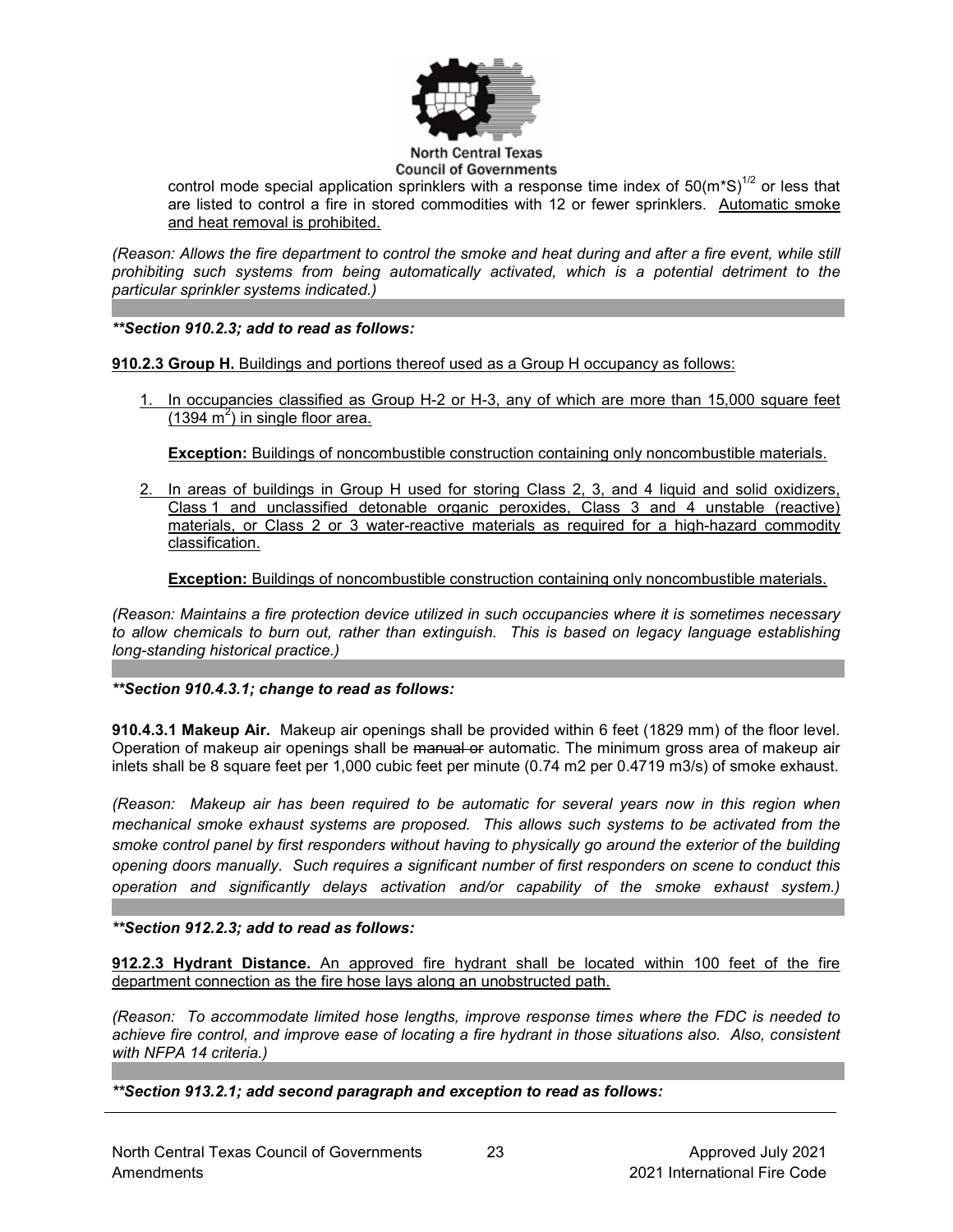

When located on the ground level at an exterior wall, the fire pump room shall be provided with an exterior fire department access door that is not less than 3 ft. in width and 6 ft. – 8 in. in height, regardless of any interior doors that are provided. A key box shall be provided at this door, as required by Section 506.1.

**Exception:** When it is necessary to locate the fire pump room on other levels or not at an exterior wall, the corridor leading to the fire pump room access from the exterior of the building shall be provided with equivalent fire resistance as that required for the pump room, or as approved by the *fire code official*. Access keys shall be provided in the key box as required by Section 506.1.

*(Reason: This requirement allows fire fighters safer access to the fire pump room. The requirement allows access without being required to enter the building and locate the fire pump room interior access door during a fire event. The exception recognizes that this will not always be a feasible design scenario for some buildings, and as such, provides an acceptable alternative to protect the pathway to the fire pump room.)* 

*\*\*Section 914.3.1.2; change to read as follows:*

**914.3.1.2 Water Supply to required Fire Pumps.** In all buildings that are more than 420 120 feet (128 36.6 m) in *building height*, and buildings of Type IVA and IVB construction that are more than 120 feet (36.6 m) in building height, required fire pumps shall be supplied by connections to no fewer than two water mains located in different streets. Separate supply piping shall be provided between each connection to the water main and the pumps. Each connection and the supply piping between the connection and the pumps shall be sized to supply the flow and pressure required for the pumps to operate.

**Exception:** {No change to exception.}

*(Reason: The 2009 edition of the IFC added this requirement based on a need for redundancy of the water supply similar to the redundancy of the power supply to the fire pumps required for such tall buildings, partially due to the fact that these buildings are rarely fully evacuated in a fire event. More commonly, the alarm activates on the floor of the event, the floor above and the floor below. Back-up power to the fire pump becomes critical for this reason. Certainly, the power is pointless if the water supply is impaired for any reason, so a similar requirement is provided here for redundant water supplies. The 2015 edition changes the requirement to only apply to very tall buildings over 420 ft. This amendment modifies/lowers the requirement to 120 ft., based on this same height requirement for fire service access elevators. Again, the language from the 2009 and 2012 editions of the code applied to any high-rise building. This compromise at 120 ft. is based on the above technical justification of defendin-place scenarios in fire incidents in such tall structures.)*

*\*\*\*Section 1006.2.1; change Exception #3 to read as follows:*

**1006.2.1 Egress based on occupant load and common path of egress travel distance.** Two exits or exit doorways from any space shall be provided where the design occupant load or the common path of egress travel distance exceeds the values listed in Table 1006.2.1. The cumulative occupant load from adjacent rooms, areas or space shall be determined in accordance with Section 1004.2.

#### **Exceptions:**

1. {No change.} 2. {No change.}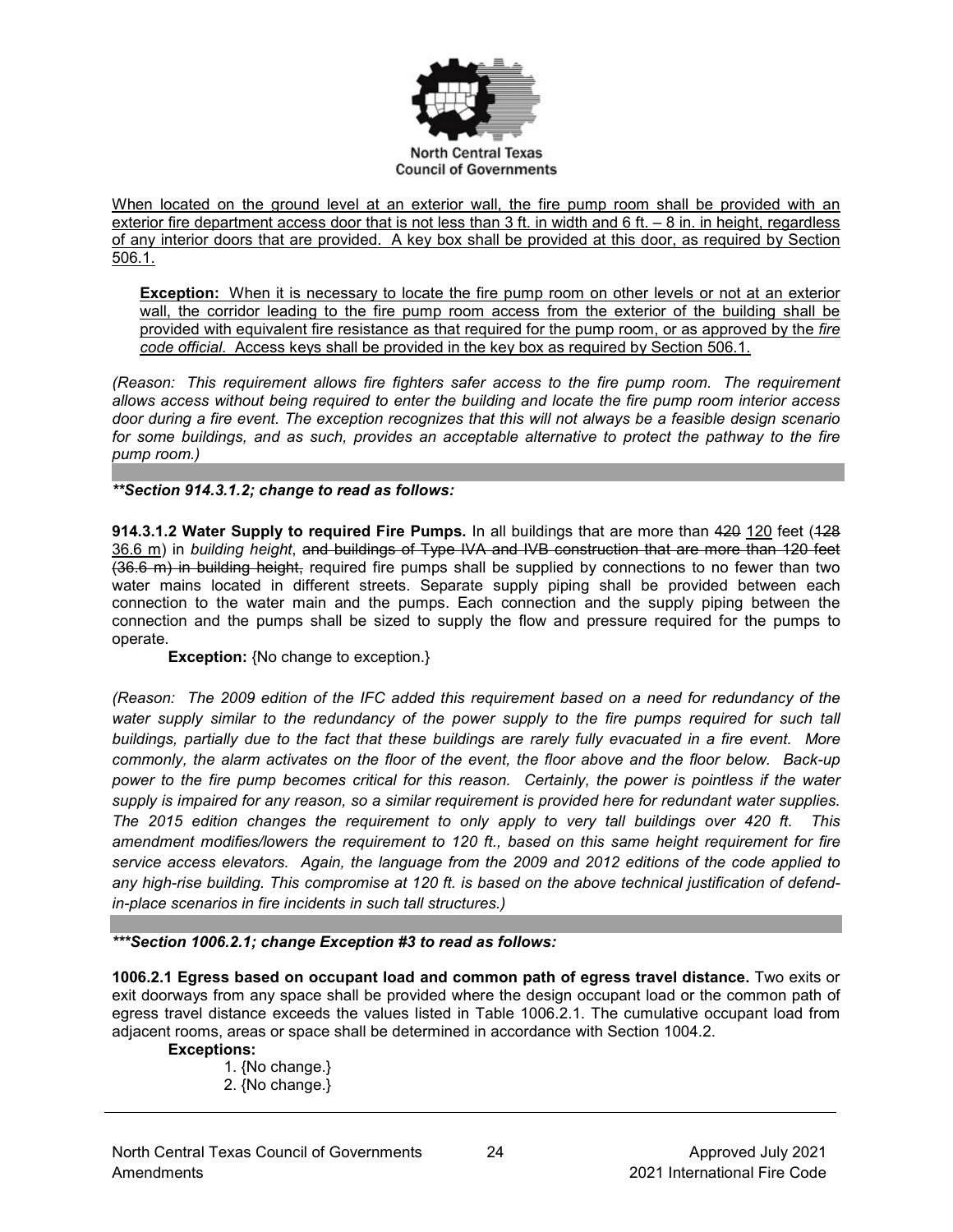

#### **North Central Texas Council of Governments**

3. Unoccupied rooftop mechanical rooms and penthouses are not required to comply with the common path of egress travel distance measurement.

*(Reason: Add "rooftop" to Exception No. 3 to clarify that only such mechanical rooms located on the roof may be exempted.)*

## *\*\*Section 1009.8; add Exception #7 to read as follows:*

### **Exceptions:**

- 1. through 6. {No change.}
- 7. Buildings regulated under State Law and built in accordance with State registered plans, including variances or waivers granted by the State, shall be deemed to be in compliance with the requirements of Section 1009 and Chapter 11.

*(Reason: To accommodate buildings regulated under Texas State Law and to be consistent with amendments in Chapter 11.)* 

**\*\*Section 1010.2.5; change Exceptions #3 and 4 to read as follows:**

### **Exceptions:**

- 1. {No change.}
- 2. {No change.}
- 3. Where a pair of doors serves an occupant load of less than 50 persons in a Group B, F, M or S occupancy. (remainder unchanged)
- 4. Where a pair of doors serves a Group  $\overline{A}$ , B, F, M or S occupancy (remainder unchanged)
- 5. {No change.}

*(Reason: It is common in our region to see the 2nd leaf locked, when that leaf is not part of the required egress door clear width, such as in a typical Group M occupancy. Exception No. 4 was expanded to Group A due to it being a similar situation for Group A restaurants.)*

### *\*\*Section 1020.2; add Exception #6 to read as follows:*

### **Exceptions:**

- 1. through 5. {No change.}
- 6. In unsprinklered group B occupancies, corridor walls and ceilings need not be of fireresistive construction within a single tenant space when the space is equipped with approved automatic smoke-detection within the corridor. The actuation of any detector must activate self-annunciating alarms audible in all areas within the corridor. Smoke detectors must be connected to an approved automatic fire alarm system where such system is provided.

*(Reason: Similar concept was previously in UBC – legacy language. This scenario occurs primarily in existing, non-sprinklered buildings, which under current IBC would be required to have a fire resistance rated corridor. This exception provides a cost-effective solution for single tenant space in lieu of the base IBC requirement to retrofit a fire sprinkler system throughout the building.)*

*\*\*\*Section 1030.1.1.1; add Exception#4 to read as follows:*

**Exceptions:** 1. through 3. {No change.}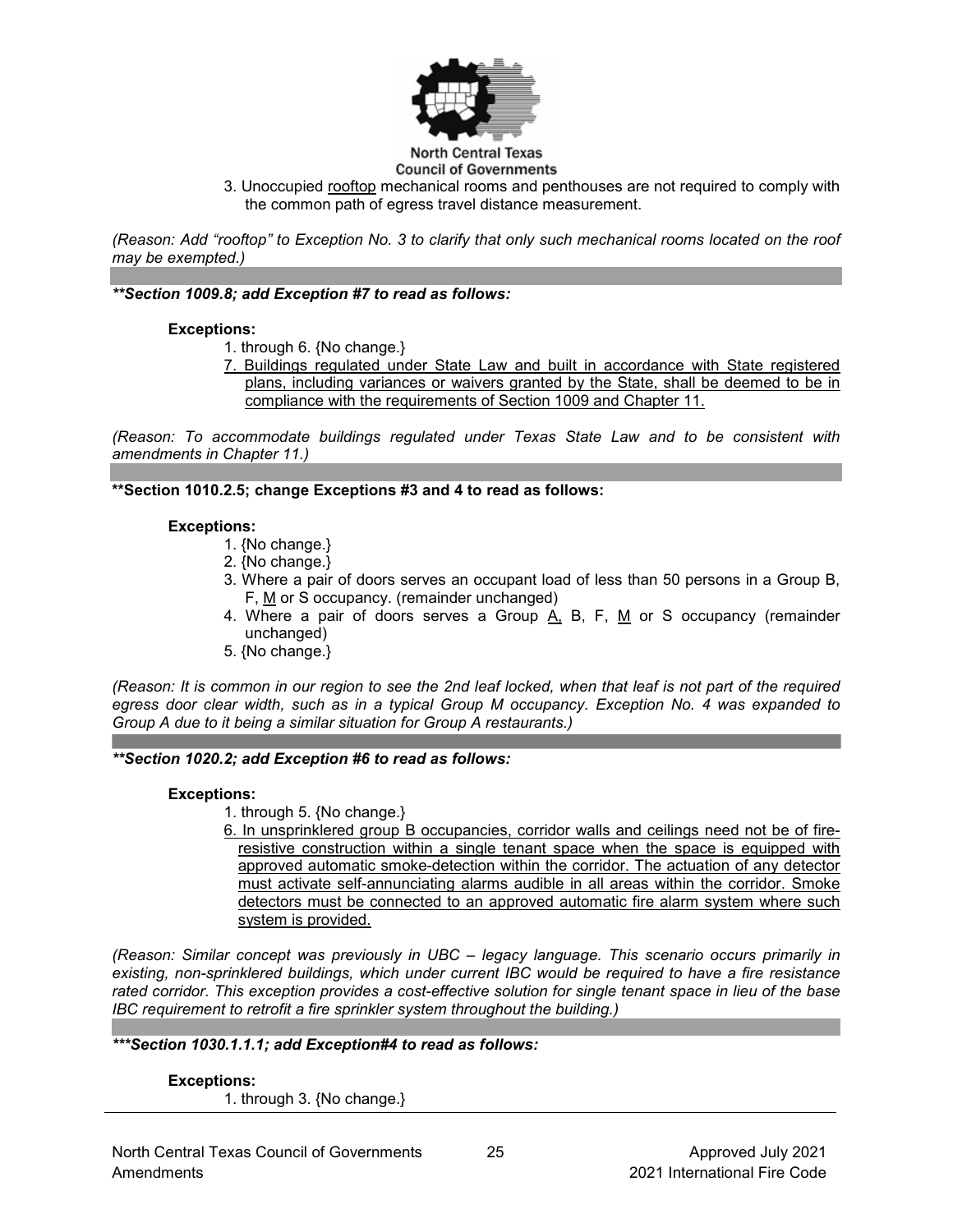

### 4. Where alternate means or methods are submitted to and approved by the Building and Fire Officials.

*(Reason: This base IBC provision applies to all grandstands and bleachers and does not differentiate between open air grandstands & bleachers, smaller, less complex grandstands and bleachers and or movable/non-fixed grandstands and bleachers. The new exception permits the AHJ to be presented with alternate means or methods that take into consideration these differentiators that are unique to the specific grandstand and/or bleacher.)*

# *\*\*Section 1032.2; change to read as follows:*

**1032.2 Reliability.** Required *exit accesses, exits* and *exit discharges* shall be continuously maintained free from obstructions or impediments to full instant use in the case of fire or other emergency where the building area served by the means of egress is occupied. An *exit* or *exit passageway* shall not be used for any purpose that interferes with a means of egress.

*(Reason: Maintain legacy levels of protection and long-standing regional practice, and provide firefighter safety.)*

*\*\*Section 1103.3; add sentence to end of paragraph as follows:*

Provide emergency signage as required by Section 604.4.

*(Reason: This signage to avoid elevators in a fire emergency is critical to life safety justifying the retroactive requirement.)*

### *\*\*Section 1103.5.1; add sentence to read as follows:*

Fire sprinkler system installation shall be completed within 24 months from date of notification by the fire code official.

*(Reason: Regional consistency of this retroactive requirement to allow business owners adequate time to budget to accommodate the cost of the fire sprinkler system.)*

*\*\*Section 1103.5.6; add to read as follows:*

**1103.5.6 Spray Booths and Rooms.** Existing spray booths and spray rooms shall be protected by an approved automatic fire-extinguishing system in accordance with Section 2404.

*(Reason: Consistent with amendment to IFC 2404, and long-standing regional requirement to protect this hazardous operation.)*

**\*\*Section 1103.7.7; add to read as follows:**

**1103.7.7 Fire Alarm System Design Standards.** Where an existing fire alarm system is upgraded or replaced, the devices shall be addressable. Fire alarm systems utilizing more than 20 smoke and/or heat detectors shall have analog initiating devices.

**Exception:** Existing systems need not comply unless the total building, or fire alarm system, remodel or expansion exceeds 30% of the building. When cumulative building, or fire alarm system, remodel or expansion initiated after the date of original fire alarm panel installation exceeds 50% of the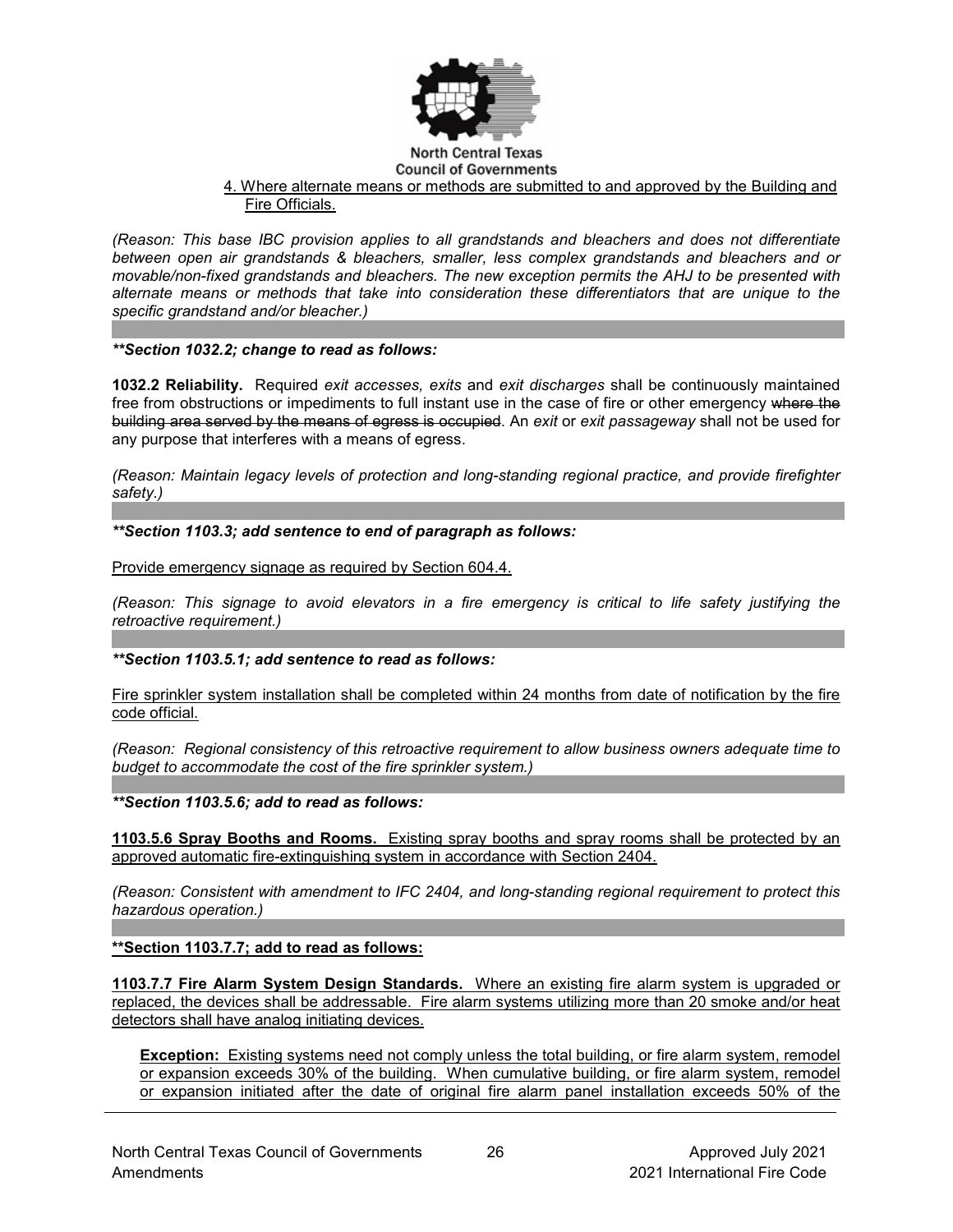

building, or fire alarm system, the fire alarm system must comply within 18 months of permit application.

## **1103.7.7.1 Communication requirements.** Refer to Section 907.6.6 for applicable requirements.

*(Reason: To assist responding personnel in locating the emergency event and provide clarity as to percentages of work that results in a requirement to upgrade the entire fire alarm system.)*

### *\*\*\*Section 1203; change and add to read as follows:*

**1203.1.1** {No change.}

**1203.1.2** {No change.}

**1203.1.3 Installation.** Emergency power systems and standby power systems shall be installed in accordance with the *International Building Code*, NFPA 70, NFPA 110 and NFPA 111. Existing installations shall be maintained in accordance with the original approval, except as specified in Chapter 11.

### **1203.1.4 {No change.}**

**1203.1.5 Load Duration**. Emergency power systems and standby power systems shall be designed to provide the required power for a minimum duration of 2 hours without being refueled or recharged, unless specified otherwise in this code.

**Exception:** Where the system is supplied with natural gas from a utility provider and is approved.

**1203.1.6 through 1203.1.9 {**No changes to these sections.}

**1203.1.10 Critical Operations Power Systems (COPS).** For Critical Operations Power Systems necessary to maintain continuous power supply to facilities or parts of facilities that require continuous operation for the reasons of public safety, emergency management, national security, or business continuity, see NFPA 70.

**1203.2 Where Required.** Emergency and standby power systems shall be provided where required by Sections 1203.2.1 through 1203.2.4826 or elsewhere identified in this code or any other referenced code. **1203.2.1 through 1203.2.3 {**No change.}

**1203.2.4 Emergency Voice/alarm Communications Systems.** Emergency power shall be provided for emergency voice/alarm communications systems in the following occupancies, or as specified elsewhere in this code, as required in Section 907.5.2.2.5. The system shall be capable of powering the required load for a duration of not less than 24 hours, as required in NFPA 72.

Covered and Open Malls, Section 907.2.20 and 914.2 Group A Occupancies, Sections 907.2.1 and 907.5.2.2 Special Amusement Areas, Section 907.2.12 and 914.7 High-rise Buildings, Section 907.2.13 and 914.3 Atriums, Section 907.2.14 and 914.4 Deep Underground Buildings, Section 907.2.19 and 914.5

**1203.2.5 through 1203.2.14 {**No change.}

**1203.2.15 Means of Egress Illumination.** Emergency power shall be provided for *means of egress* illumination in accordance with Sections 1008.3 and 1104.5.1. (90 minutes)

**1203.2.16 Membrane Structures.** Emergency power shall be provided for *exit* signs in temporary tents and membrane structures in accordance with Section 3103.12.6. (90 minutes) Standby power shall be provided for auxiliary inflation systems in permanent membrane structures in accordance with Section 2702 of the *International Building Code*. (4 hours) Auxiliary inflation systems shall be provided in temporary air-supported and air-inflated membrane structures in accordance with section 3103.10.4. **1203.2.17 {**No change.}

**1203.2.18 Smoke Control Systems.** Standby power shall be provided for smoke control systems in the following occupancies, or as specified elsewhere in this code, as required in Section 909.11:

Covered Mall Building, *International Building Code*, Section 402.7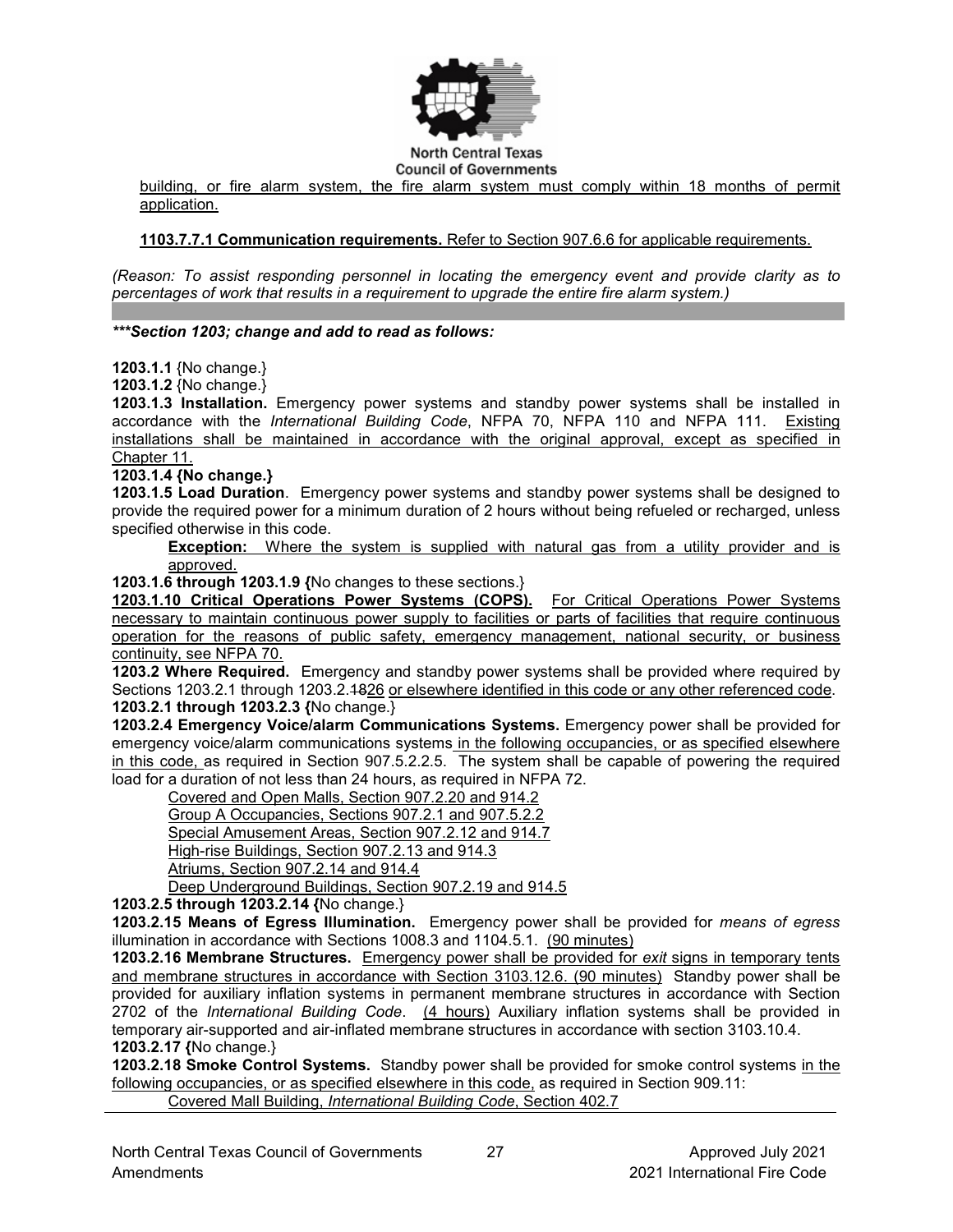

**North Central Texas Council of Governments** 

Atriums, *International Building Code*, Section 404.7

Underground Buildings, *International Building Code*, Section 405.8

Group I-3, *International Building Code*, Section 408.4.2

Stages, *International Building Code*, Section 410

Special Amusement Areas (as applicable to Group A's), *International Building Code*, Section 411 Smoke Protected Seating, Section 1030.6.2

**1203.2.19 {**No change.}

**1203.2.20 Covered and Open Mall Buildings.** Emergency power shall be provided in accordance with Section 907.2.20 and 914.2.

**1203.2.21 Airport Traffic Control Towers.** A standby power system shall be provided in airport traffic control towers more than 65 ft. in height. Power shall be provided to the following equipment:

1. Pressurization equipment, mechanical equipment and lighting.

- 2. Elevator operating equipment.
- 3. Fire alarm and smoke detection systems.

**1203.2.22 Smokeproof Enclosures and Stair Pressurization Alternative.** Standby power shall be provided for smokeproof enclosures, stair pressurization alternative and associated automatic fire detection systems as required by the *International Building Code*, Section 909.20.7.2.

**1203.2.23 Elevator Pressurization.** Standby power shall be provided for elevator pressurization system as required by the *International Building Code*, Section 909.21.5.

**1203.2.24 Elimination of Smoke Dampers in Shaft Penetrations.** Standby power shall be provided when eliminating the smoke dampers in ducts penetrating shafts in accordance with the *International Building Code*, Section 717.5.3, exception 2.3.

**1203.2.25 Common Exhaust Systems for Clothes Dryers.** Standby power shall be provided for common exhaust systems for clothes dryers located in multistory structures in accordance with the *International Mechanical Code,* Section 504.11, Item 7.

**1203.2.26 Means of Egress Illumination in Existing Buildings.** Emergency power shall be provided for *means of egress* illumination in accordance with Section 1104.5 when required by the fire code official. (90 minutes in I-2, 60 minutes elsewhere.)

**1203.3 through 1203.6 {**No change.}

*(Reason: These amendments were moved from Chapter 6, due to relocation of the published sections to this new Chapter 12 in the past edition of the code and have now been updated for this edition. These provisions provide a list to complete and match that throughout the codes. The only additional requirements are the reference to COPS in NFPA 70, and the specified Energy time duration. Other changes are a reference to a code provision that already exists.)*

*\*\*Section 2304.1; change to read as follows:*

**2304.1 Supervision of Dispensing.** The dispensing of fuel at motor fuel-dispensing facilities shall be conducted by a qualified attendant or shall be under the supervision of a qualified attendant at all times or shall be in accordance with Section 2204.3. the following:

- 1. Conducted by a qualified attendant; and/or,
- 2. Shall be under the supervision of a qualified attendant; and/or
- 3. Shall be an unattended self-service facility in accordance with Section 2304.3.

At any time the qualified attendant of item Number 1 or 2 above is not present, such operations shall be considered as an unattended self-service facility and shall also comply with Section 2304.3.

*(Reason: Allows a facility to apply the attended and unattended requirements of the code when both are potentially applicable.)*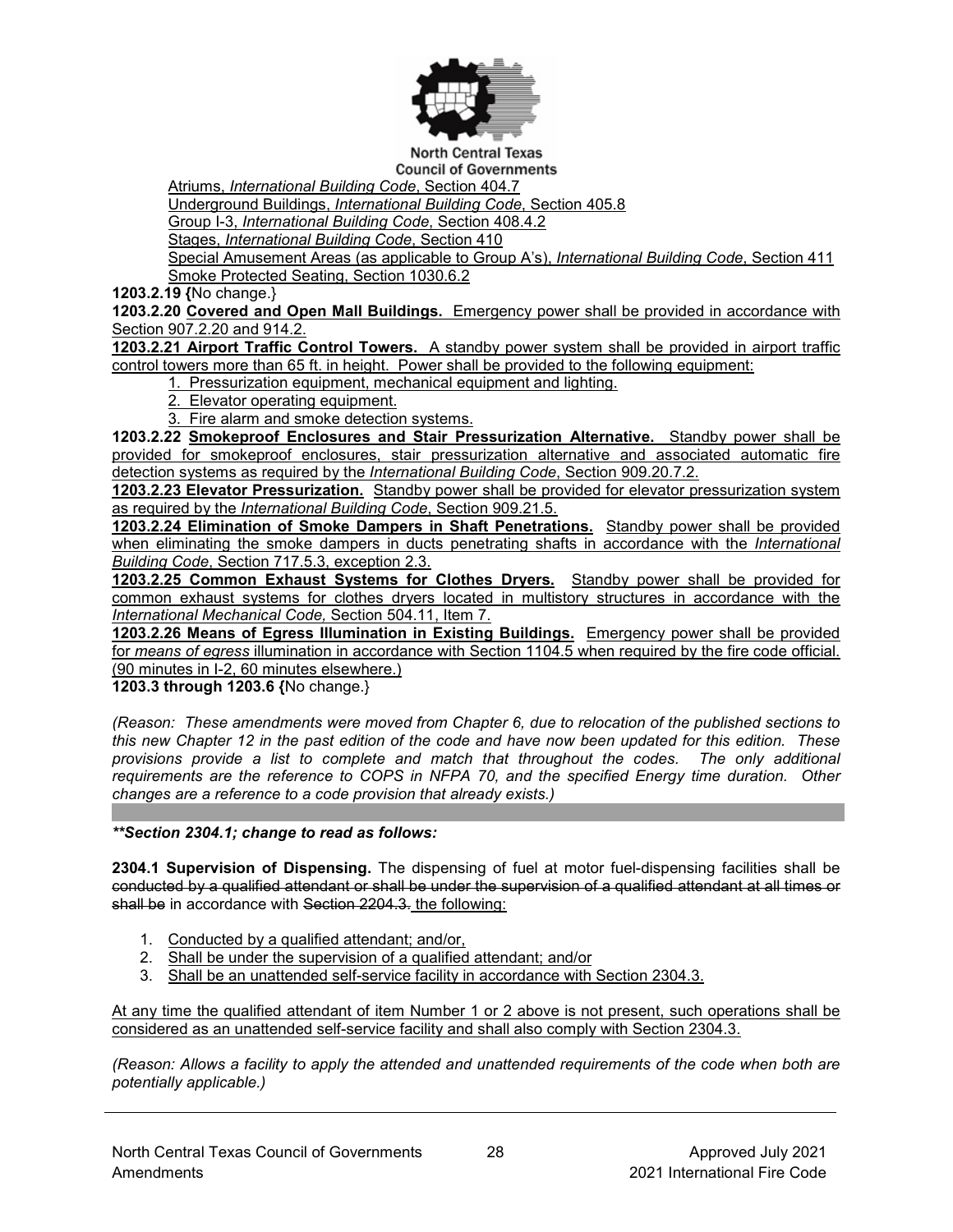

#### *\*\*Section 2401.2; delete this section in its entirety.*

*(Reason: This section eliminates such booths from all compliance with Chapter 24 including, but not limited to: size, ventilation, fire protection, construction, etc. If the product utilized is changed to a more flammable substance, the lack of compliance with Chapter 15 could result in significant fire or deflagration and subsequent life safety hazard.)*

### *\*\*Section 3103.3.1; delete this section in its entirety*

*(Reason: This section requires a fire sprinkler system to be installed in temporary tents and membrane structures, which is not a reasonable or enforceable requirement for a temporary use. A fire watch or fire alarm system is a more advisable approach for such occupancies that are only temporary in nature.)*

### *\*\*Table 3206.2, footnote h; change text to read as follows:*

h. Not required Where storage areas are protected by either early suppression fast response (ESFR) sprinkler systems or control mode special application sprinklers with a response time index of 50 (m  $\cdot$ s) 1/2 or less that are listed to control a fire in the stored commodities with 12 or fewer sprinklers, installed in accordance with NFPA 13, manual smoke and heat vents or manually activated engineered mechanical smoke exhaust systems shall be required within these areas.

*(Reason: Allows the fire department to control the smoke and heat during and after a fire event, while ensuring proper operation of the sprinkler protection provided. Also, gives an alternative to smoke and heat vents.)*

### *\*\*Table 3206.2; add footnote j to row titled 'High Hazard' and 'Greater than 300,000' to read as follows:*

j. High hazard high-piled storage areas shall not exceed 500,000 square feet. A 2-hour fire wall constructed in accordance with Section 706 of the *International Building Code* shall be used to divide high-piled storage exceeding 500,000 square feet in area.

*(Reason: This is a long-standing legacy requirement and provides passive protection for extremely large buildings where it would be otherwise impossible to control the spread of fire without the fire wall in place in an uncontrolled fire event, which is much more likely in high hazard commodities, such as tires, flammable liquids, expanded plastics, etc.)*

#### *\*\*\*Section 3311.1; change to read as follows:*

**Section 3311.1 Required access.** Approved vehicle access for firefighting and emergency response shall be provided to all construction or demolition sites. Vehicle access shall be provided to within 400 50 feet (30 480 15 240 mm) of temporary or permanent fire department connections. Vehicle access shall be provided by either temporary or permanent roads, capable of supporting vehicle loading under all weather conditions. Vehicle access shall be maintained until permanent fire apparatus access roads are available. When fire apparatus access roads are required to be installed for any structure or development, access shall be approved prior to the time which construction has progressed beyond completion of the foundation of any structure. Whenever the connection is not visible to approaching fire apparatus, the fire department connection shall be indicated by an *approved* sign.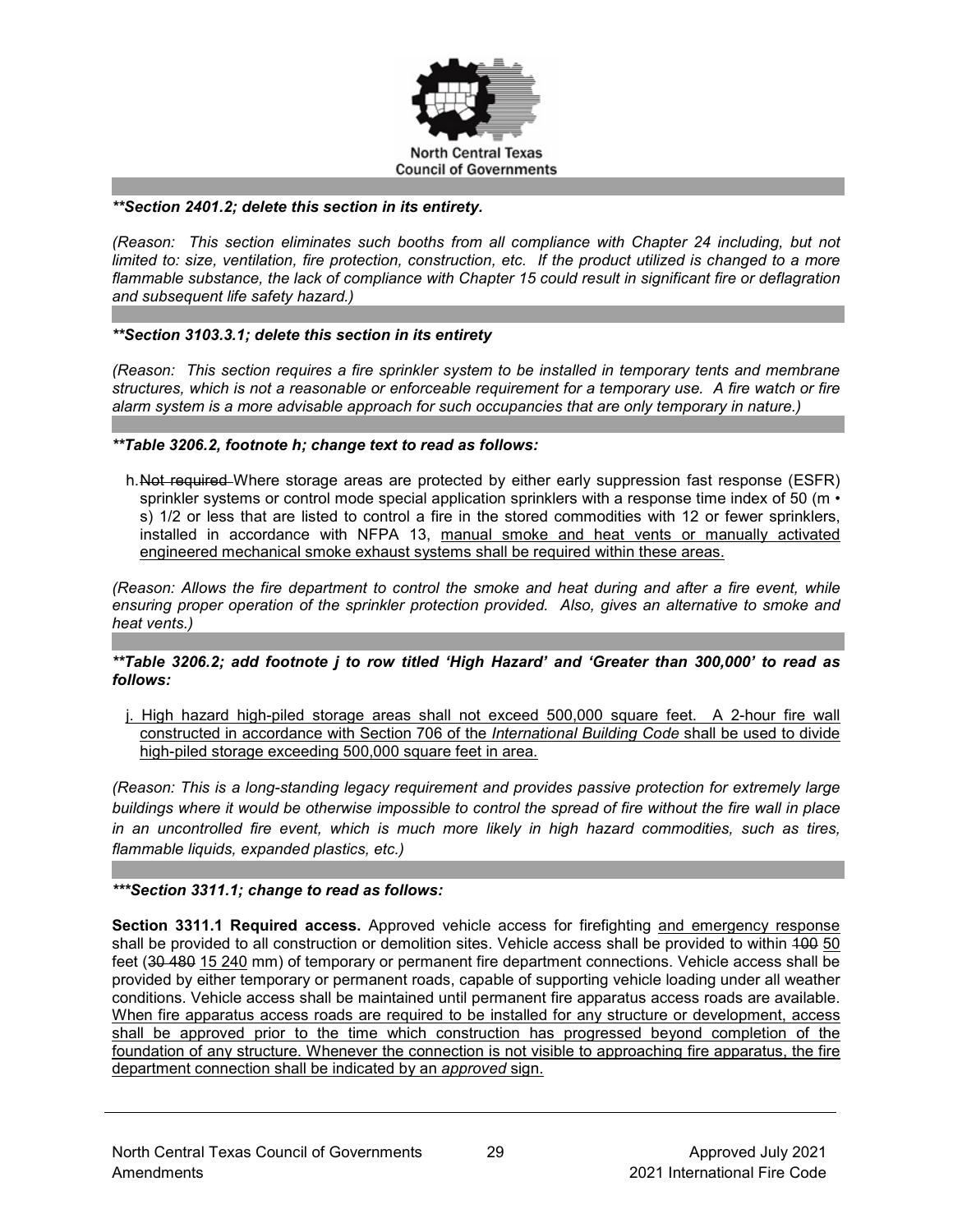

*(Reason: Improves access to the FDC where required, as well as coordinates with the timing of installation amendment from Section 501.4.)*

### *\*\*Section 5601.1.3; change to read as follows:*

**5601.1.3 Fireworks.** The possession, manufacture, storage, sale, handling, and use of fireworks are prohibited.

### **Exceptions:**

- 1. Only when approved for fireworks displays, the storage and handling of fireworks as allowed in Section 5604 and 5608.
- 2. Manufacture, assembly and testing of fireworks as allowed in Section 5605.
- 3.2. The use of fireworks for approved fireworks displays as allowed in Section 5608.
- 4. The possession, storage, sale*… {Delete remainder of text.}*

*(Reason: Restricts fireworks to approved displays only, which is consistent with regional practice. Such is intended to help protect property owners and individuals from unintentional fireworks fires within the jurisdiction, as well as to help protect individuals from fireworks injuries. It is noted that there has been a change in the State Law to allow possession of unopened fireworks in certain areas of the vehicle, and it is highly recommended that AHJ's familiarize themselves with the applicable State Laws in this regard.)*

*\*\*Section 5703.6; add sentence to end of paragraph to read as follows:*

An *approved* method of secondary containment shall be provided for underground tank and piping systems.

*(Reason: Increased protection in response to underground leak problems and remediation difficulty in underground applications. Coordinates with TCEQ requirements.)*

*\*\*Section 5704.2.11.4; change to read as follows:*

**5704.2.11.4 Leak Prevention.** Leak prevention for underground tanks shall comply with Sections 5704.2.11.4.1 and 5704.2.11.4.2 through 5704.2.11.4.3. An *approved* method of secondary containment shall be provided for underground tank and piping systems.

*(Reason: Increased protection in response to underground leak problems and remediation difficulty in underground applications. Coordinates with TCEQ requirements.)*

#### *\*\*Section 5704.2.11.4.2; change to read as follows:*

**5704.2.11.4.2 Leak Detection.** Underground storage tank systems shall be provided with an *approved* method of leak detection from any component of the system that is designed and installed in accordance with NFPA 30 and as specified in Section 5704.2.11.4.3.

*(Reason: Reference to IFC Section 5704.2.11.4.3 amendment.)*

*\*\*Section 5704.2.11.4.3; add to read as follows:*

**5704.2.11.4.3 Observation Wells.** Approved sampling tubes of a minimum 4 inches in diameter shall be installed in the backfill material of each underground flammable or combustible liquid storage tank. The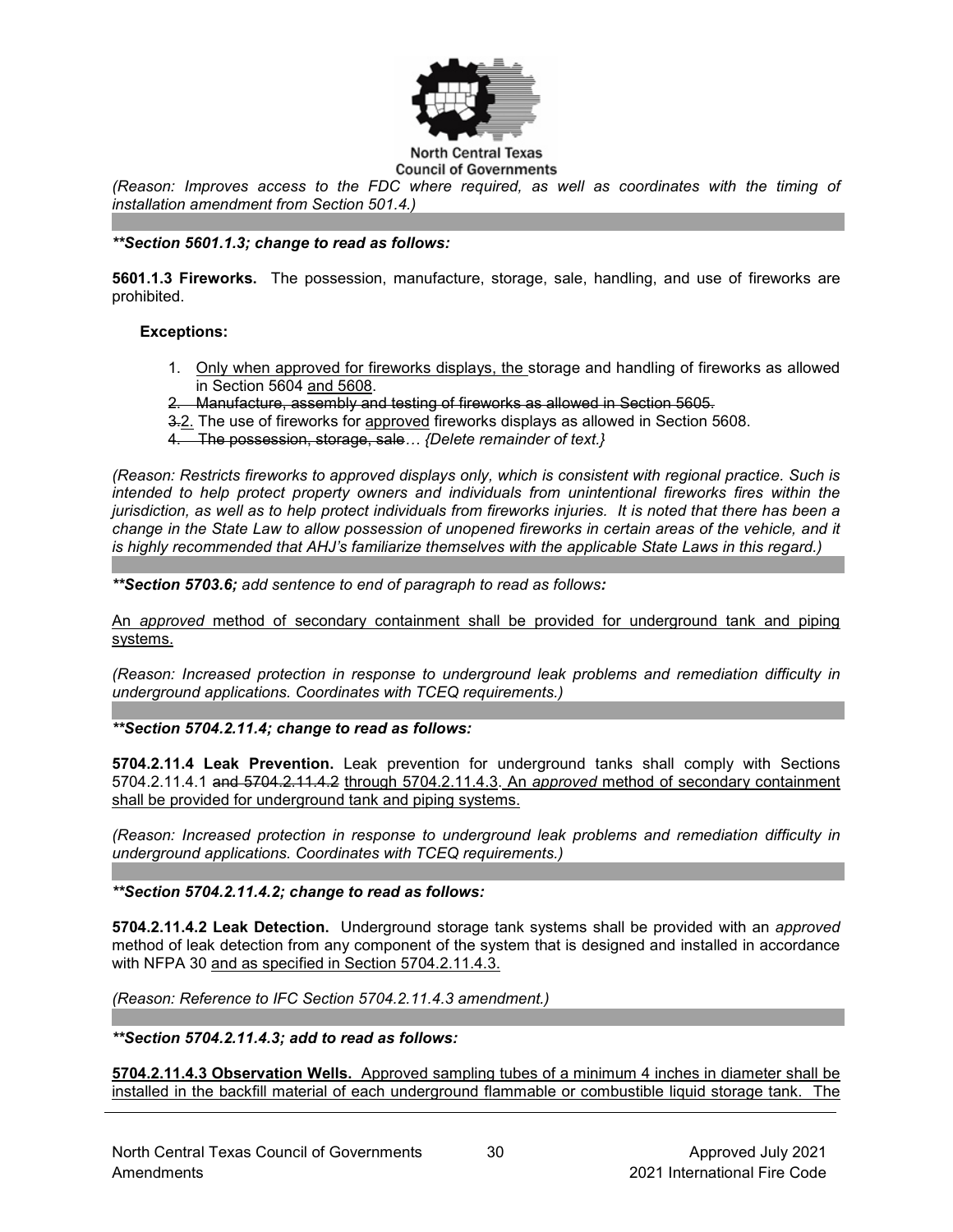

#### **North Central Texas Council of Governments**

tubes shall extend from a point 12 inches below the average grade of the excavation to ground level and shall be provided with suitable surface access caps. Each tank site shall provide a sampling tube at the corners of the excavation with a minimum of 4 tubes. Sampling tubes shall be placed in the product line excavation within 10 feet of the tank excavation and one every 50 feet routed along product lines towards the dispensers, a minimum of two are required.

*(Reason: Provides an economical means of checking potential leaks at each tank site. This is longstanding regional practice.)*

### *\*\*Section 5707.4; add paragraph to read as follows:*

Mobile fueling sites shall be restricted to commercial, industrial, governmental, or manufacturing, where the parking area having such operations is primarily intended for employee vehicles. Mobile fueling shall be conducted for fleet fueling or employee vehicles only, not the general public. Commercial sites shall be restricted to office-type or similar occupancies that are not primarily intended for use by the public.

*(Reason: The general public does not expect a hazardous operation to be occurring in a typical parking lot or for a fuel truck to be traversing such parking lot, temporarily fueling a vehicle, and moving on to the next area in the parking lot to fuel the next vehicle. Vehicular accidents occur in parking lots on a regular*  basis, but the presence of a fuel truck, especially one in the process of fueling a vehicle with gasoline, *greatly adds to the potential risk involved in such accidents. By restricting such operations to the occupancies in question, the employees of the business may be adequately notified to expect such operations to occur in the parking lot.)*

### *\*\*Section 6103.2.1.8; add to read as follows:*

**6103.2.1.8 Jewelry Repair, Dental Labs and Similar Occupancies.** Where natural gas service is not available, portable LP-Gas containers are allowed to be used to supply approved torch assemblies or similar appliances. Such containers shall not exceed 20-pound (9.0 kg) water capacity. Aggregate capacity shall not exceed 60-pound (27.2 kg) water capacity. Each device shall be separated from other containers by a distance of not less than 20 feet.

*(Reason: To provide a consistent and reasonable means of regulating the use of portable LP-Gas containers in these situations. Reduces the hazard presented by portable containers when natural gas is already available. Please note that current State Law does not allow for the enforcement of any rules more stringent than that adopted by the State, so this amendment is only applicable as to the extent allowed by that State Law.)*

### *\*\*Section 6104.2; add Exception 2. to read as follows:*

### **Exceptions:**

- 1. *{existing text unchanged}*
- 2. Except as permitted in Sections 308 and 6104.3.3, LP-gas containers are not permitted in residential areas.

*(Reason: To provide a consistent and reasonable means of regulating the use LP-Gas containers. Reduces the hazard presented by such containers when natural gas is already available. References regional amendment to IFC 6104.3.3. Please note that current State Law does not allow for the enforcement of any rules more stringent than that adopted by the State, so this amendment is only applicable as to the extent allowed by that State Law.)*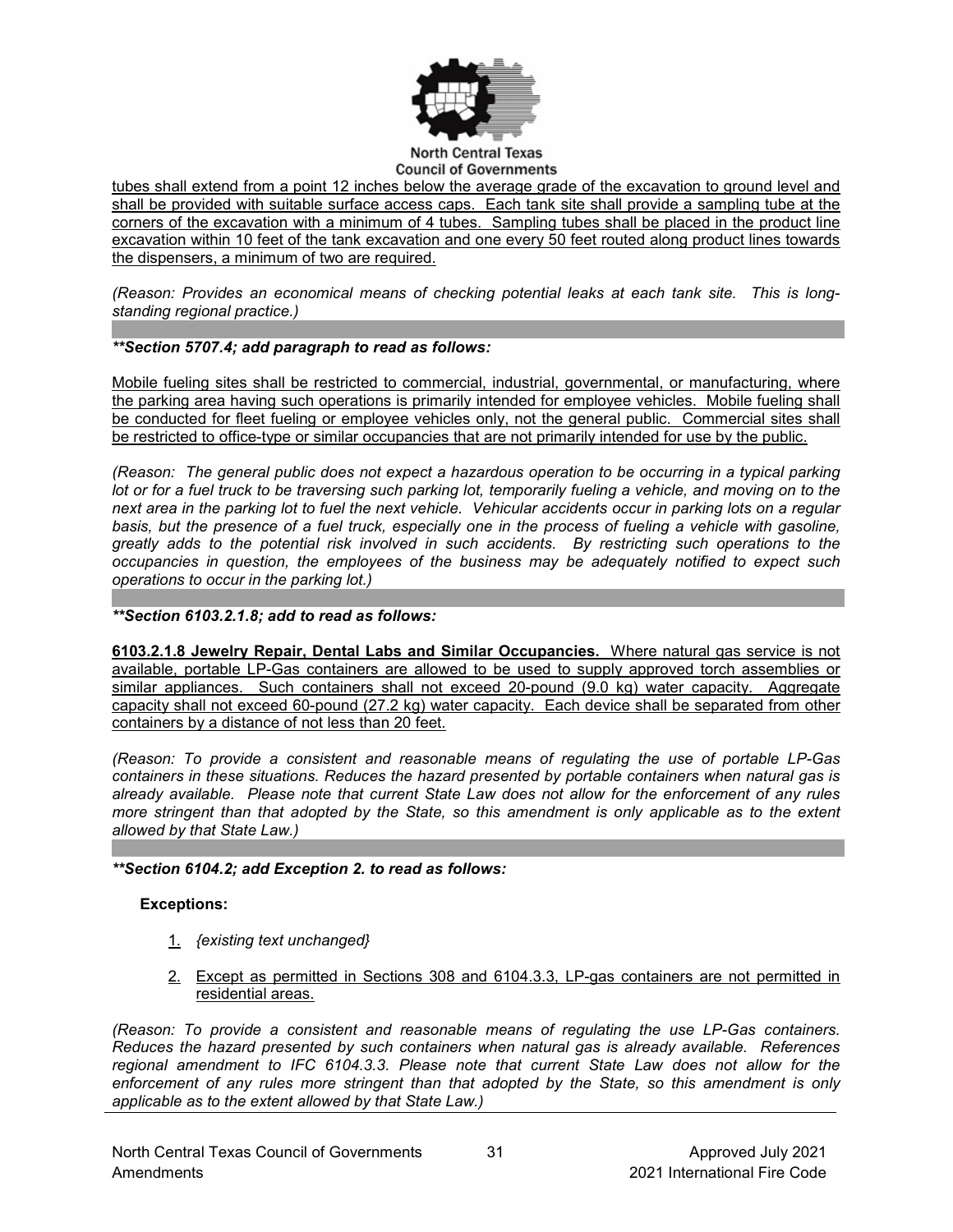

#### *\*\*Section 6104.3.3; add to read as follows:*

**6104.3.3 Spas, Pool Heaters, and Other Listed Devices.** Where natural gas service is not available, an LP-gas container is allowed to be used to supply spa and pool heaters or other listed devices. Such container shall not exceed 250-gallon water capacity per lot. See Table 6104.3 for location of containers.

**Exception:** Lots where LP-gas can be off-loaded wholly on the property where the tank is located may install up to 500 gallon above ground or 1,000 gallon underground approved containers.

*(Reason: Allows for an alternate fuel source. Dwelling density must be considered and possibly factored into zoning restrictions. Reduces the hazard presented by over-sized LP-Gas containers. Please note that current State Law does not allow for the enforcement of any rules more stringent than that adopted by the State, so this amendment is only applicable as to the extent allowed by that State Law.)*

### *\*\*Section 6107.4 and 6109.13; change to read as follows:*

**6107.4 Protecting Containers from Vehicles.** Where exposed to vehicular damage due to proximity to alleys, driveways or parking areas, LP-gas containers, regulators and piping shall be protected in accordance with NFPA 58 Section 312.

**6109.13 Protection of Containers.** LP-gas containers shall be stored within a suitable enclosure or otherwise protected against tampering. Vehicle impact protection shall be provided as required by Section 6107.4.

**Exception:** Vehicle impact protection shall not be required for protection of LP-gas containers where the containers are kept in lockable, ventilated cabinets of metal construction.

*(Reason: NFPA 58 does not provide substantial physical protection [it allows* r*aised sidewalks, fencing, ditches, parking bumpers as 'vehicle barrier protection'] of the container(s) from vehicular impact as is required and has been required historically, as per Section 312, i.e. bollard protection. Further, the exception to Section 6109.13 would allow for portable containers in ventilated metal cabinets to not require any physical protection whatsoever from vehicular impact, regardless of the location of the containers. Please note that current State Law does not allow for the enforcement of any rules more stringent than that adopted by the State, so this amendment is only applicable as to the extent allowed by that State Law.)*

#### *\*\*{Appendix B Fire-Flow Requirements For Buildings amendments}*

#### *\*\*Table B105.2; change footnote a. to read as follows:*

a. The reduced fire-flow shall be not less than 4,000 1,500 gallons per minute.

*(Reason: The minimum fire-flow of 1,500 gpm for other than one- and two- family dwellings has existed since the 2000 edition of the IFC, as well as the Uniform Fire Code before that. Little to no technical justification was provided for the proposed code change at the code hearings. The board believes that the already-allowed 75 percent reduction in required fire-flow for the provision of sprinkler protection is already a significant trade-off. The minimum 1,500 gpm is not believed to be overly stringent for the vast majority of public water works systems in this region, especially since it has existed as the requirement for so many years. Further, the continued progression of trading off more and more requirements in the codes for the provision of sprinkler protection has made these systems extremely operation-critical to the safety of the occupants and properties in question. In other words, should the sprinkler system fail for any reason, the fire-flow requirements drastically increase from that anticipated with a sprinkler-controlled fire scenario.)*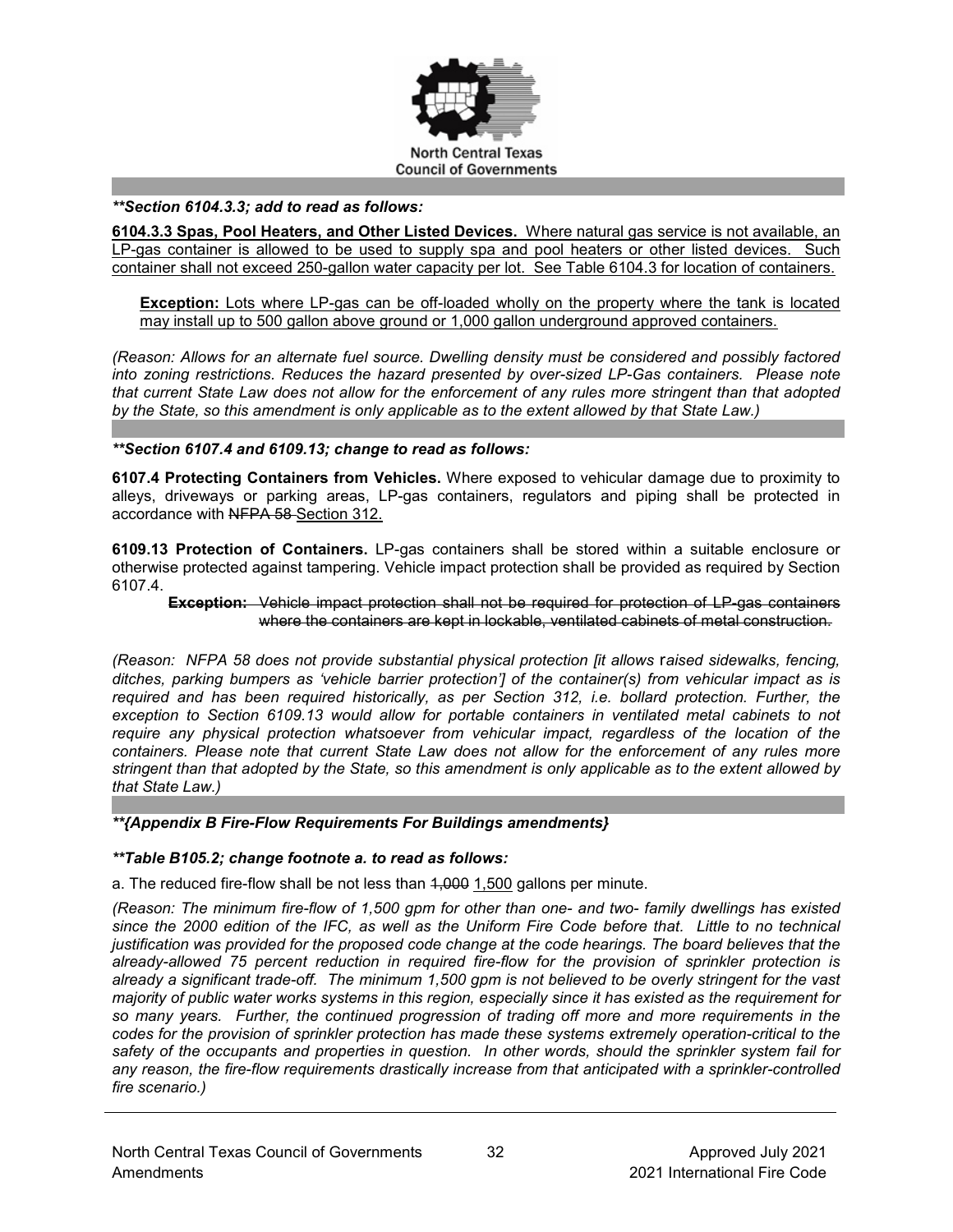

## *\*\*\*{Appendix D Fire Apparatus Access Roads amendments}*

### *\*\*\*Section D102.1; change to read as follows:*

**D102.1 Access and loading.** Facilities, buildings or portions of buildings hereafter constructed shall be accessible to fire department apparatus by way of an *approved* fire apparatus access road with an asphalt, concrete or other *approved* driving surface capable of supporting the imposed load of fire apparatus weighing up to 75,000 85,000 pounds (34 050 38 556 kg).

*(Reason: To address the current size of fire trucks in use – figure derived from DOT requirements for waiver of vehicle exceeding such weight and from current maximum weights of fire trucks being purchased by jurisdictions in North Texas.)*

### *\*\*\*Section D103.4; change to read as follows:*

**D103.4 Dead ends.** Dead-end fire apparatus access roads in excess of 150 feet (45 720 mm) shall be provided with width and turnaround provisions in accordance with [Table D103.4.](https://codes.iccsafe.org/lookup/IFC2021P1_Pt07_AppxD_SecD103.4_TblD103.4)

| <b>LENGTH WIDTH</b> |        | <b>TURNAROUNDS REQUIRED</b>                                                                         |
|---------------------|--------|-----------------------------------------------------------------------------------------------------|
| (feet)              | (feet) |                                                                                                     |
| $0 - 150$           | 20 24  | None required                                                                                       |
| 151-500             | 20 24  | 120-foot Hammerhead, 60-foot "Y" or 96-foot diameter cul-de-sac in accordance<br>with Figure D103.1 |
| 501-750             | 26     | 120-foot Hammerhead, 60-foot "Y" or 96-foot diameter cul-de-sac in accordance<br>with Figure D103.1 |
| Over 750            |        | Special approval required                                                                           |

**TABLE D103.4 REQUIREMENTS FOR DEAD-END FIRE APPARATUS ACCESS ROADS**

For SI: 1 foot = 304.8 mm.

*(Reason: Reflects current increased apparatus access roadway widths as indicated in the recommended amendment to 503.2.1.)* 

#### *\*\*\*Section D103.5; change Item 1 to read as follows:*

**D103.5 Fire apparatus access road gates.** Gates securing the fire apparatus access roads shall comply with all of the following criteria:

1. Where a single gate is provided, the gate width shall be not less than 20 24 feet (6096 7315.2) mm). Where a fire apparatus road consists of a divided roadway, the gate width shall be not less than 12 feet (3658 mm).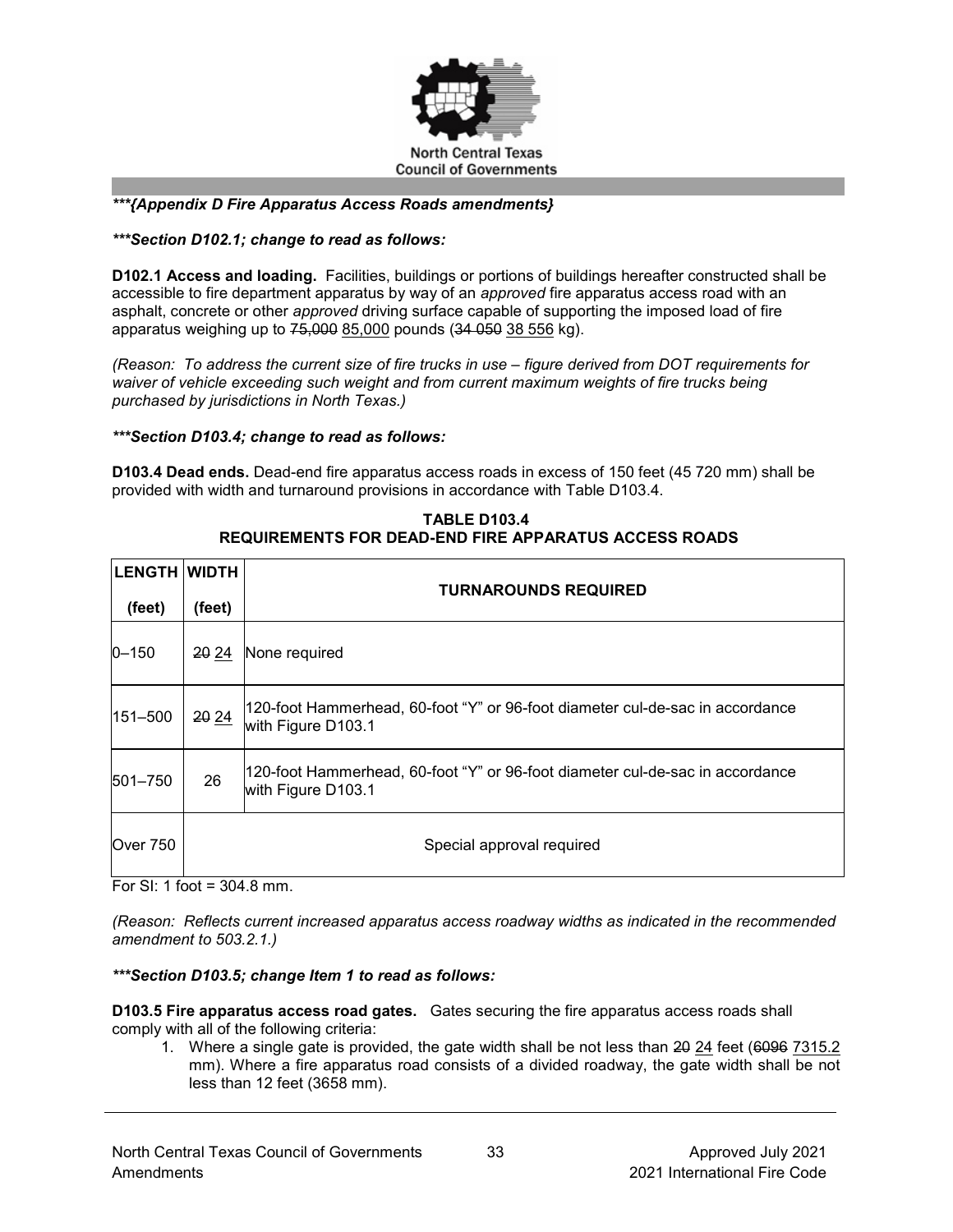

*(Reason: Reflects current increased apparatus access roadway widths as indicated in the recommended amendment to 503.2.1.)*

### *\*\*\*Section D103.6; change to read as follows:*

**D103.6 Signs. Marking.** Striping, signs, or other markings, when approved by the *fire code official*, shall be provided for fire apparatus access roads to identify such roads or prohibit the obstruction thereof. Striping, signs and other markings shall be maintained in a clean and legible condition at all times and be replaced or repaired when necessary to provide adequate visibility.

**(1) Striping** – Fire apparatus access roads shall be continuously marked by painted lines of red traffic paint six inches (6") in width to show the boundaries of the lane. The words "NO PARKING FIRE LANE" or "FIRE LANE NO PARKING" shall appear in four inch (4") white letters at 25 feet intervals on the red border markings along both sides of the fire lanes. Where a curb is available, the striping shall be on the vertical face of the curb.

**(2) Signs** – Signs shall read "NO PARKING FIRE LANE" or "FIRE LANE NO PARKING" and shall be 12" wide and 18" high (See Figure D103.6). Signs shall have red letters on a white reflective background, using not less than 2" lettering. Signs shall be permanently affixed to a stationary post and the bottom of the sign shall be six feet, six inches (6'6") above finished grade. Signs shall be spaced not more than fifty feet (50') apart along both sides of the fire lane. Signs may be installed on permanent buildings or walls or as approved by the Fire Chief.

Where required by the *fire code official*, fire apparatus access roads shall be marked with permanent "NO PARKING—FIRE LANE" signs complying with [Figure D103.6,](https://codes.iccsafe.org/lookup/IFC2021P1_Pt07_AppxD_SecD103.6_FigD103.6) or other approved method. Signs shall have a minimum dimension of 12 inches (305 mm) wide by 18 inches (457 mm) high and have red letters on a white reflective background. Signs shall be posted on one or both sides of the fire apparatus road as required by [Section D103.6.1](https://codes.iccsafe.org/lookup/IFC2021P1_Pt07_AppxD_SecD103.6.1) or [D103.6.2.](https://codes.iccsafe.org/lookup/IFC2021P1_Pt07_AppxD_SecD103.6.2)



**FIRE LANE SIGNS**

*(Reason: Reflects current markings for apparatus access roadways as indicated in the recommended amendment to Section 503.3)*

*\*\*\*Section D103.6.1 and D103.6.2; delete sections as follows:*

**D103.6.1Roads 20 to 26 feet in width.** *Fire lane* signs as specified in [Section D103.6](https://codes.iccsafe.org/lookup/IFC2021P1_Pt07_AppxD_SecD103.6) shall be posted on both sides of fire apparatus access roads that are 20 to 26 feet wide (6096 to 7925 mm). **D103.6.2 Roads more than 26 feet in width.** *Fire lane* signs as specified in [Section D103.6](https://codes.iccsafe.org/lookup/IFC2021P1_Pt07_AppxD_SecD103.6) shall be posted on one side of fire apparatus access roads more than 26 feet wide (7925 mm) and less than 32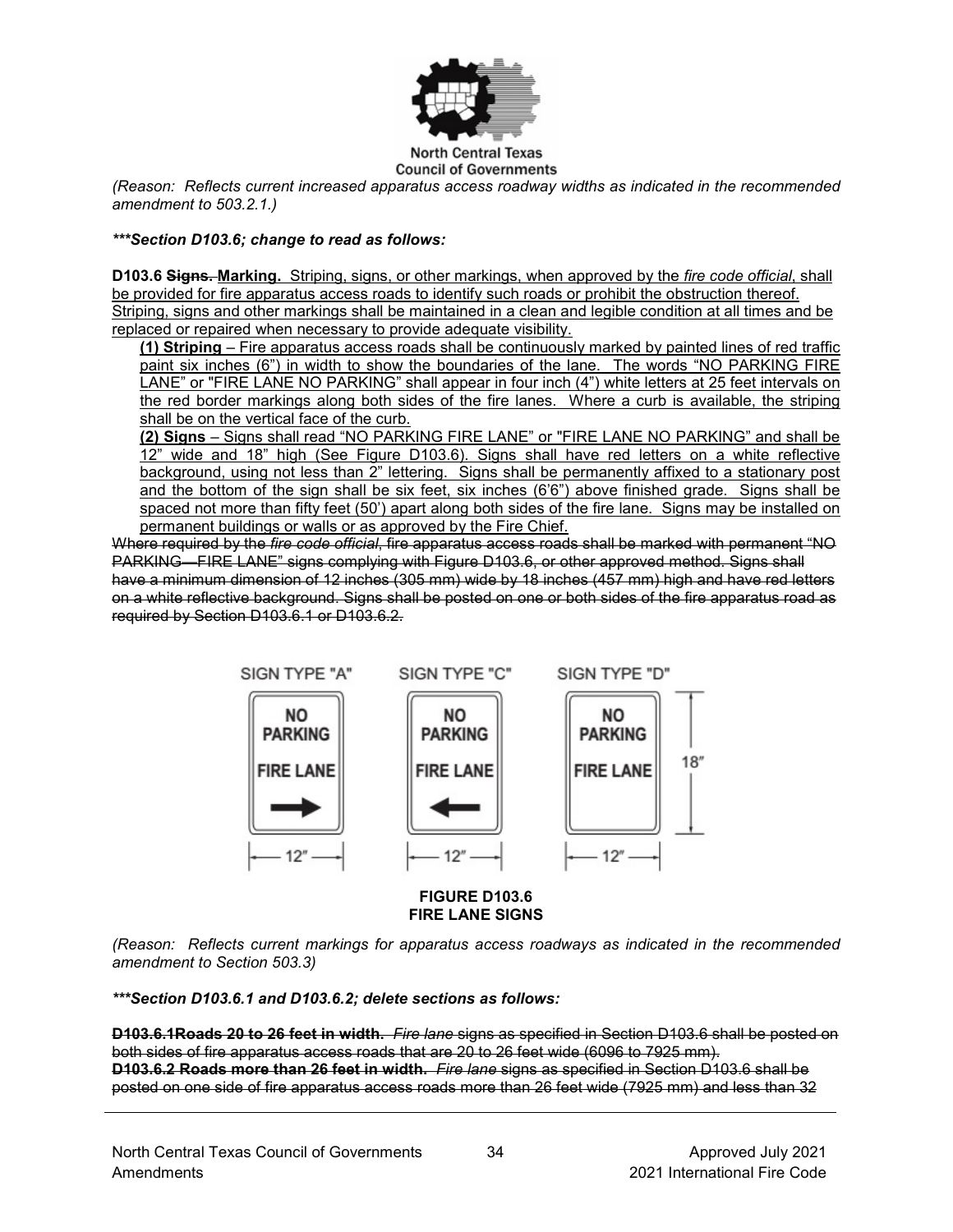

feet wide (9754 mm).

*(Reason: Reflects current markings for apparatus access roadways as indicated in the recommended amendment to 503.3 and D103.6, which requires the signage on both sides of the fire apparatus access roads, regardless of width)*

### *\*\*\*Section D104.3; change to read as follows:*

**D104.3 Remoteness.** Where two fire apparatus access roads are required, they shall be placed a distance apart equal to not less than one half of the length of the maximum overall diagonal dimension of the lot or area to be served, measured in a straight line between accesses, or as *approved* by the *fire code official*.

*(Reason: To provide some additional flexibility to the fire code official on the location of the two fire apparatus access roads.)*

### *\*\*\*Section D105.3; change to read as follows:*

**D105.3 Proximity to building.** Unless otherwise approved by the fire code official, one or more of the required access routes meeting this condition shall be located not less than 15 feet (4572 mm) and not greater than 30 feet (9144 mm) from the building, and shall be positioned parallel to one entire side of the building. The side of the building on which the aerial fire apparatus access road is positioned shall be *approved* by the *fire code official*.

*(Reason: To provide some additional flexibility to the fire code official on the location of the aerial fire apparatus access roads.)*

#### *\*\*\*Section D106.3; change to read as follows:*

**D106.3 Remoteness.** Where two fire apparatus access roads are required, they shall be placed a distance apart equal to not less than one-half of the length of the maximum overall diagonal dimension of the property or area to be served, measured in a straight line between accesses, or as *approved* by the *fire code official*.

*(Reason: To provide some additional flexibility to the fire code official on the location of the two fire apparatus access roads.)*

#### *\*\*\*Section D107.2; change to read as follows:*

**D107.2 Remoteness.** Where two fire apparatus access roads are required, they shall be placed a distance apart equal to not less than one-half of the length of the maximum overall diagonal dimension of the property or area to be served, measured in a straight line between accesses, or as *approved* by the *fire code official*.

*(Reason: To provide some additional flexibility to the fire code official on the location of the two fire apparatus access roads.)*

*\*\*\*{Appendix L Requirements For Fire Fighter Air Replenishment Systems amendments}*

*\*\*\*Section L101.1; change to read as follows:*